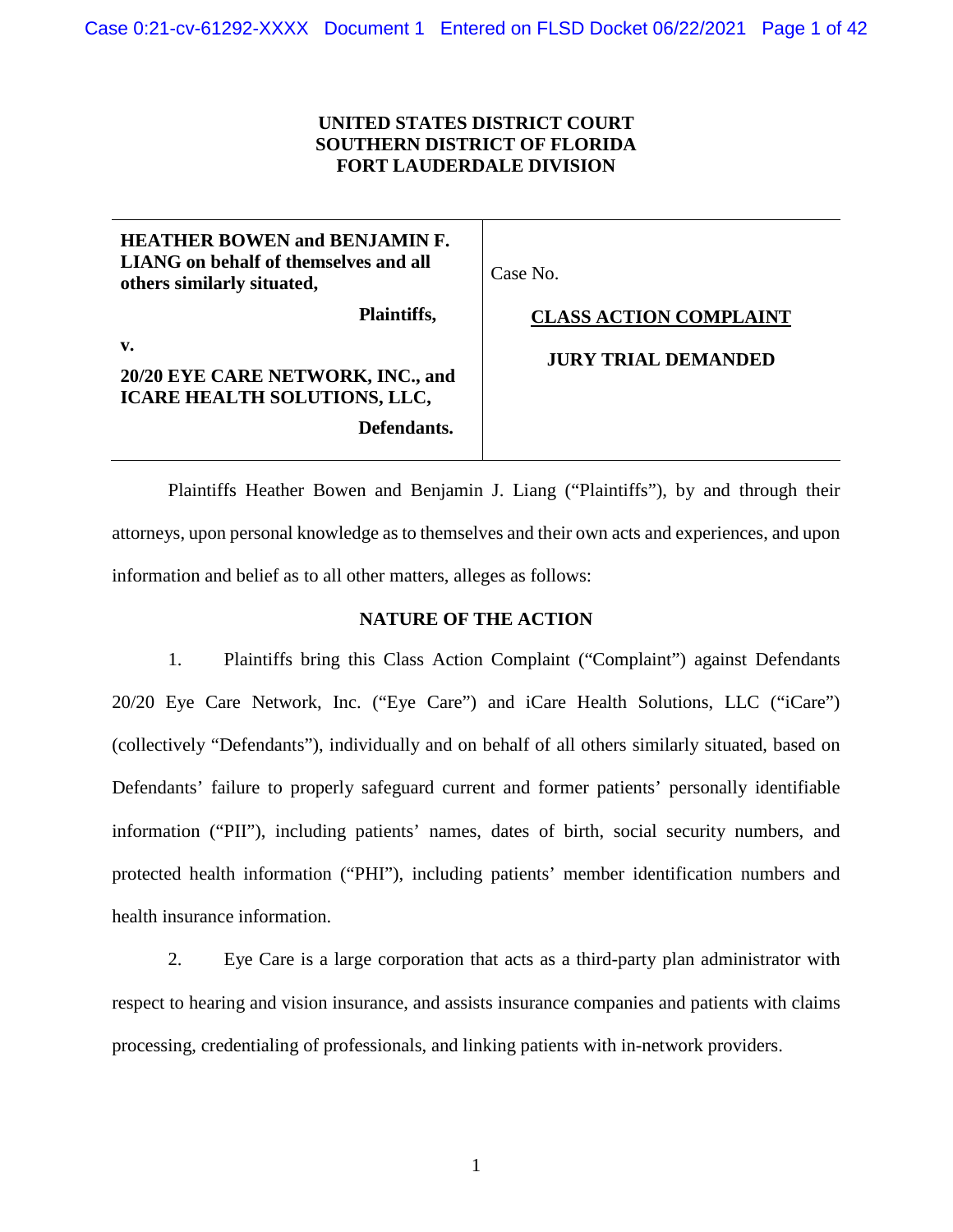3. Upon information and belief, iCare is an integrated specialty network and administrator backed by private equity firm Pine Tree Equity IV, LP, that invested in Eye Care and, in whole or in part, controls Eye Care in connection with its administration and management of over 55 ophthalmology and optometry locations across the state of Florida.

4. On January 11, 2021, Eye Care was alerted to suspicious activity in its Amazon Web Services ("AWS") environment. Over a month later, it confirmed that as a result of "insider" wrongdoing," S3 buckets hosted in AWS had been accessed, data in those buckets had been downloaded, and then all data in the S3 buckets was deleted (the "Data Breach").<sup>[1](#page-1-0)</sup>

5. In total, the Data Breach may have compromised the PII and PHI of more than 3.2 million individuals ("Class Members").

6. Shockingly, Eye Care did not begin notifying the individual victims of the Data Breach until May of 2021. For example, Plaintiffs were first notified about the Data Breach in a letter dated May 28, 2021.

7. Eye Care did not adequately safeguard Plaintiffs' data, and now they, and millions of other individuals, are the victims of a significant Data Breach that puts them at a significantly increased risk of identity fraud and negatively will impact them for years.

8. Eye Care is responsible for allowing this Data Breach through its failure to implement and maintain reasonable data security safeguards, failure to exercise reasonable care in the hiring and supervision of its employees and agents, and failure to comply with industry-

 $\overline{a}$ 

<span id="page-1-0"></span><sup>&</sup>lt;sup>1</sup> "Amazon S3 is an object store that uses unique key-values to store as many objects as you want. You store these objects in one or more buckets, and each object can be up to 5 TB in size." Amazon S3 objects overview, AWS, https://docs.aws.amazon.com/AmazonS3/latest/userguide/ UsingObjects.html (last visited June 21, 2021). "Objects consist of the file data and metadata that describes the object. You can have an unlimited number of objects in a bucket." Uploading objects, AWS, https://docs.aws.amazon.com/AmazonS3/latest/userguide/upload-objects.html (last visited June 21, 2021).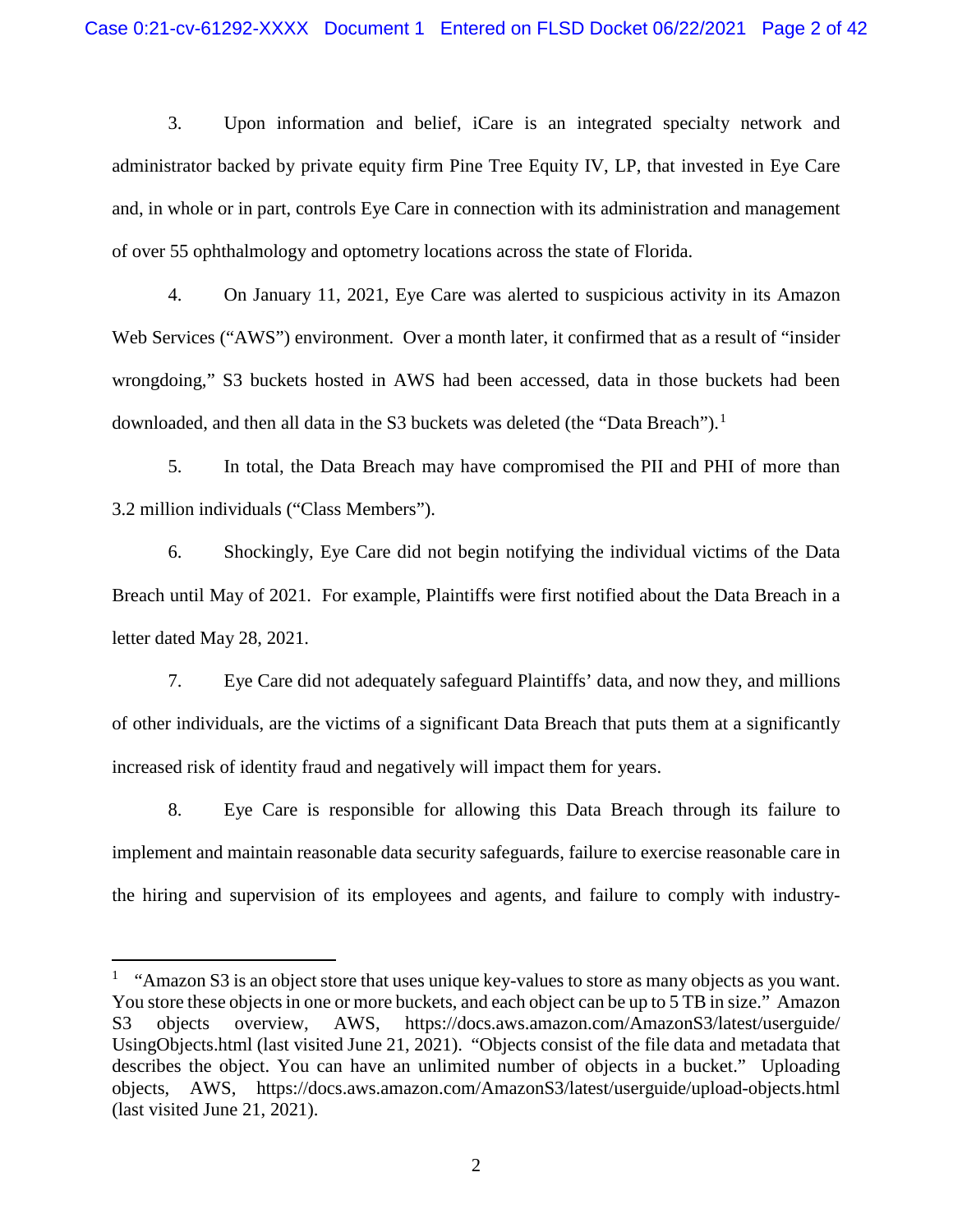standard data security practices as well as federal and state laws and regulations governing data security and privacy, including security of PII and PHI.

9. Despite their role in managing so much sensitive and personal PII and PHI, Defendants failed to recognize and detect unauthorized third parties accessing its system, and failed to recognize the substantial amounts of data that had been compromised.

10. Defendants failed to, among other things, detect that ill-intentioned criminals had accessed their computer data and storage systems, notice the massive amounts of data that was compromised, and take any steps to investigate the red flags that should have warned Defendants that their systems were not secure. Had Defendants properly maintained and monitored their information technology infrastructure, they would have discovered the invasion sooner – and/or prevented it altogether.

11. Defendants had numerous statutory, regulatory, and common law duties to Plaintiffs and Class Members to keep their PII, including PHI, confidential, safe, secure, and protected from unauthorized disclosure or access, including duties under the Health Insurance Portability and Accountability Act of 1996 ("HIPAA"). Plaintiffs and Class Members rely upon Defendants to maintain the security and privacy of the PII entrusted to them; when providing their PII to Defendants' clients, they reasonably expected and understood that Defendants would ensure that they, their vendors, and their clients would comply with the obligation to keep Plaintiffs' PII secure and safe from unauthorized access.

12. In this era of frequent data security attacks and data breaches, particularly in the healthcare industry, Defendants' failures leading to the Data Breach are particularly egregious.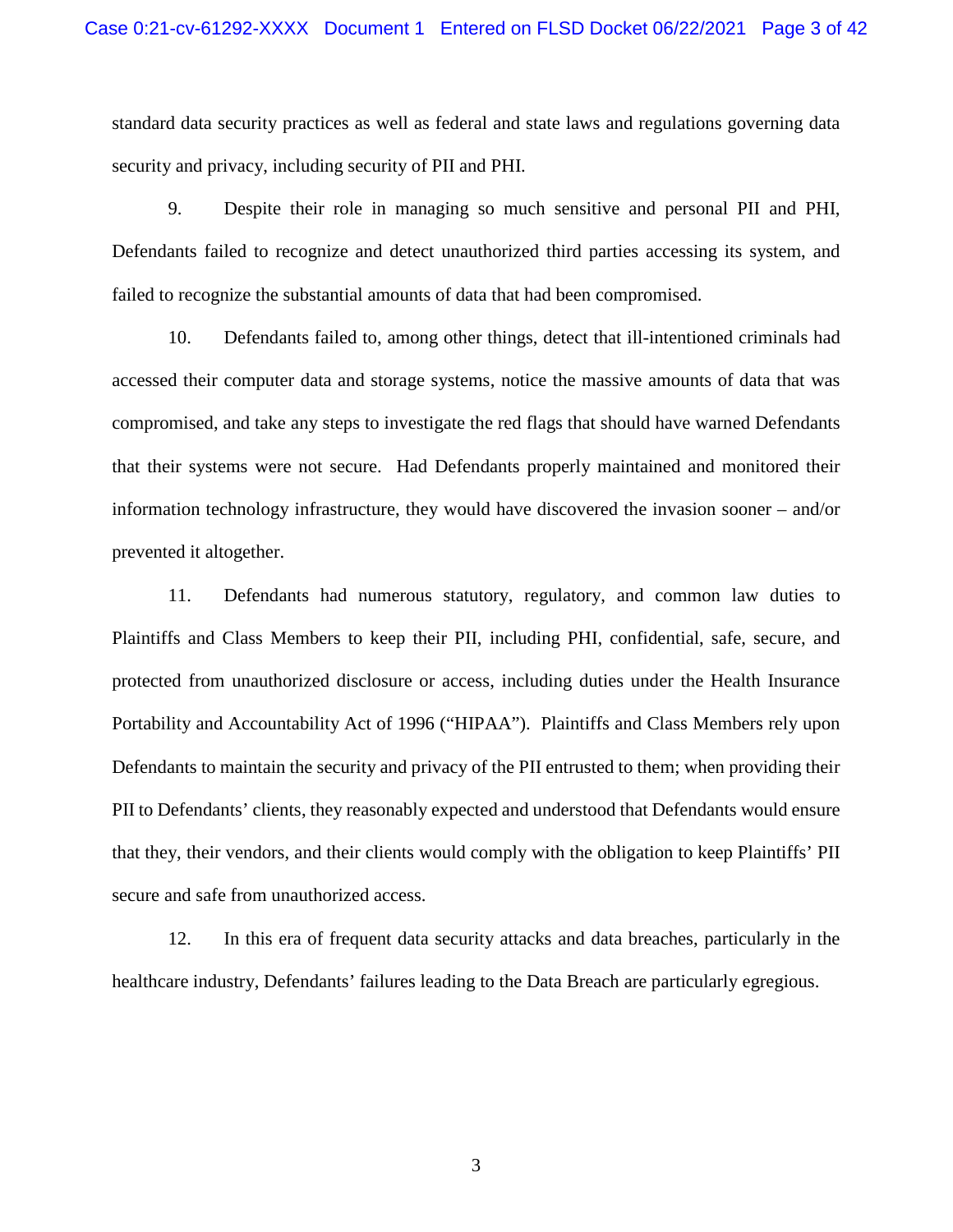13. By obtaining, collecting, using, and deriving benefit from Plaintiffs' and Class Members' PII, Defendants assumed legal and equitable duties and knew or should have known that they were responsible for protecting Plaintiffs' and Class Members' PII from disclosure.

14. Plaintiffs and Class Members have taken reasonable steps to maintain the confidentiality of their PII and PHI.

15. Plaintiffs and Class Members relied on Defendants to keep their PII and PHI confidential and securely maintained, to use this information for business purposes only, and to make only authorized disclosures of this information.

16. As a result of Defendants' failures to protect the PII and PHI of Plaintiffs and Class Members, their PII and PHI were accessed and downloaded by malicious cyber criminals, who targeted that information through their "wrongdoing." As a direct and proximate result, Plaintiffs and Class Members are now at a significant present and future risk of identity theft, financial fraud, and/or other identity-theft or fraud, imminently and for years to come. Common sense dictates that this was the sole reason the unauthorized actors breached Defendants' system and acquired Plaintiffs' and Class Members' sensitive PII and PHI.

17. Plaintiffs and Class Members have now lost the economic value of their PII and PHI. Indeed, there is both a healthy black market and a legitimate market for that PII and PHI. Just as Plaintiffs' and Class Members' PII and PHI were stolen, *inter alia*, because of its inherent value in the black market, the inherent value of Plaintiffs' and Class Members' PII and PHI in the legitimate market is now significantly and materially decreased. To make matters worse, Plaintiffs' and Class Members' injuries described herein were exacerbated by Defendants' failure to timely inform and notify Plaintiffs and Class Members of the Data Breach and the theft of their PII and PHI. Furthermore, by failing to provide adequate notice, Defendants prevented Plaintiffs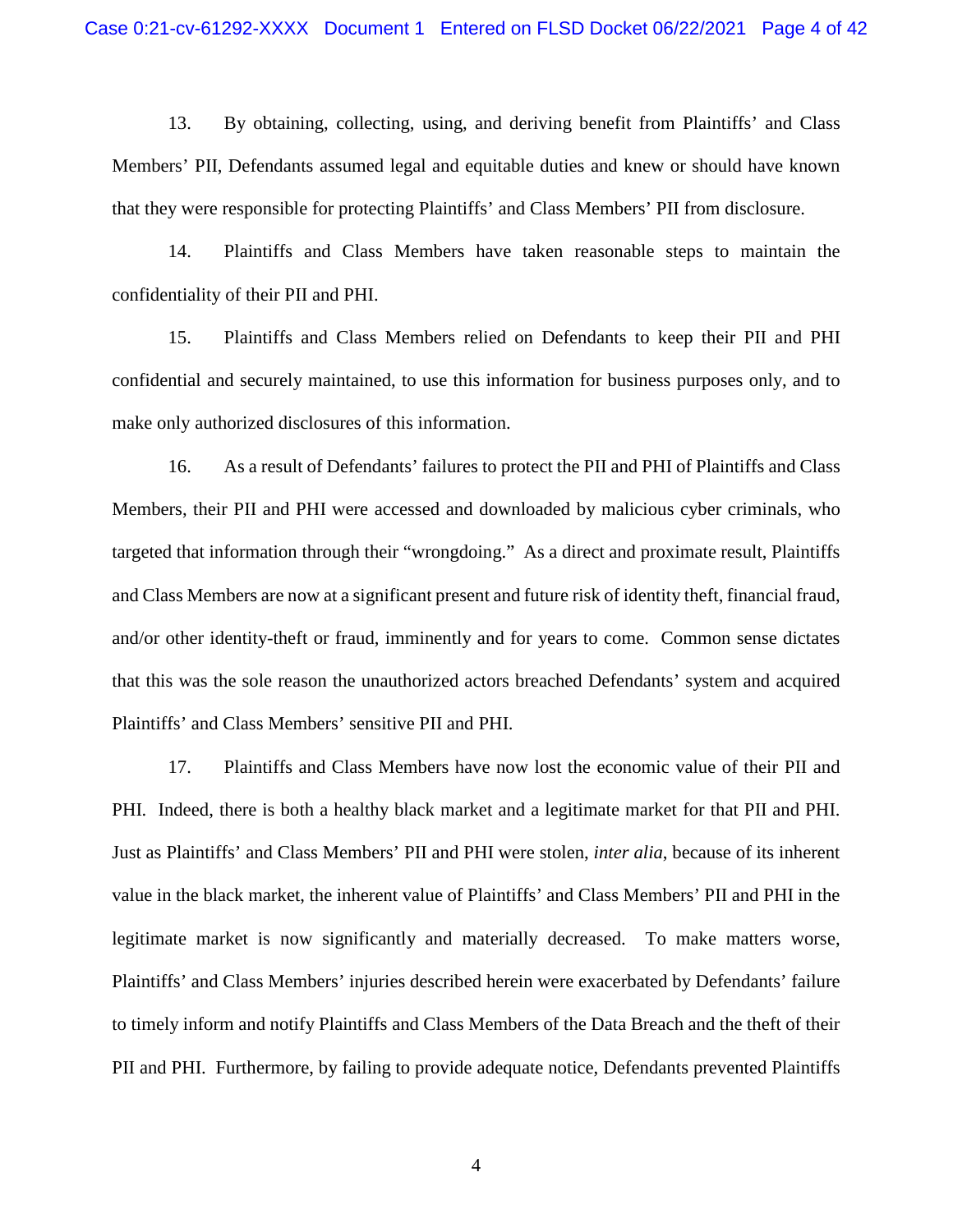and prospective Class Members from taking actions to protect themselves and attempt to mitigate the harm.

18. Plaintiffs and Class Members have suffered numerous actual and imminent injuries as a direct result of the Data Breach, including: (a) theft of their PII and PHI; (b) costs associated with the detection and prevention of identity theft; (c) costs associated with time spent and the loss of productivity from taking time to address and attempt to ameliorate, mitigate, and deal with the consequences of the Data Breach; (d) the emotional distress, stress, nuisance, and annoyance of responding to, and resulting from, the Data Breach; (e) the actual and/or imminent injury arising from actual and/or potential fraud and identity theft posed by their personal data being placed in the hands of the ill-intentioned hackers and/or criminals; (f) damages to and diminution in value of their personal data entrusted to Defendants with the mutual understanding that Defendants would safeguard Plaintiffs' and Class Members' PII and PHI against theft and not allow access and misuse of their personal data by others; (g) the reasonable value of the PII and PHI entrusted to Defendants; and (h) the continued risk to their PII and PHI, which remains in the possession of Defendants, and which is subject to further breaches, so long as Defendants fails to undertake appropriate and adequate measures to protect Plaintiffs' and Class Members' PII and PHI.

19. Plaintiffs seek to remedy these harms, and to prevent their future occurrence, on behalf of themselves and all similarly situated persons whose PII and PHI were compromised as a result of the Data Breach.

20. Accordingly, Plaintiffs, on behalf of themselves and other Class Members, assert claims for negligence, negligence *per se*, and declaratory judgment. Plaintiffs also assert claims on behalf two subclasses: a subclass of Florida residents under the Florida Deceptive and Unfair Trade Practices Act, Fla. Stat. §501.201, *et seq.* ("FDUTPA") and, a subclass of Pennsylvania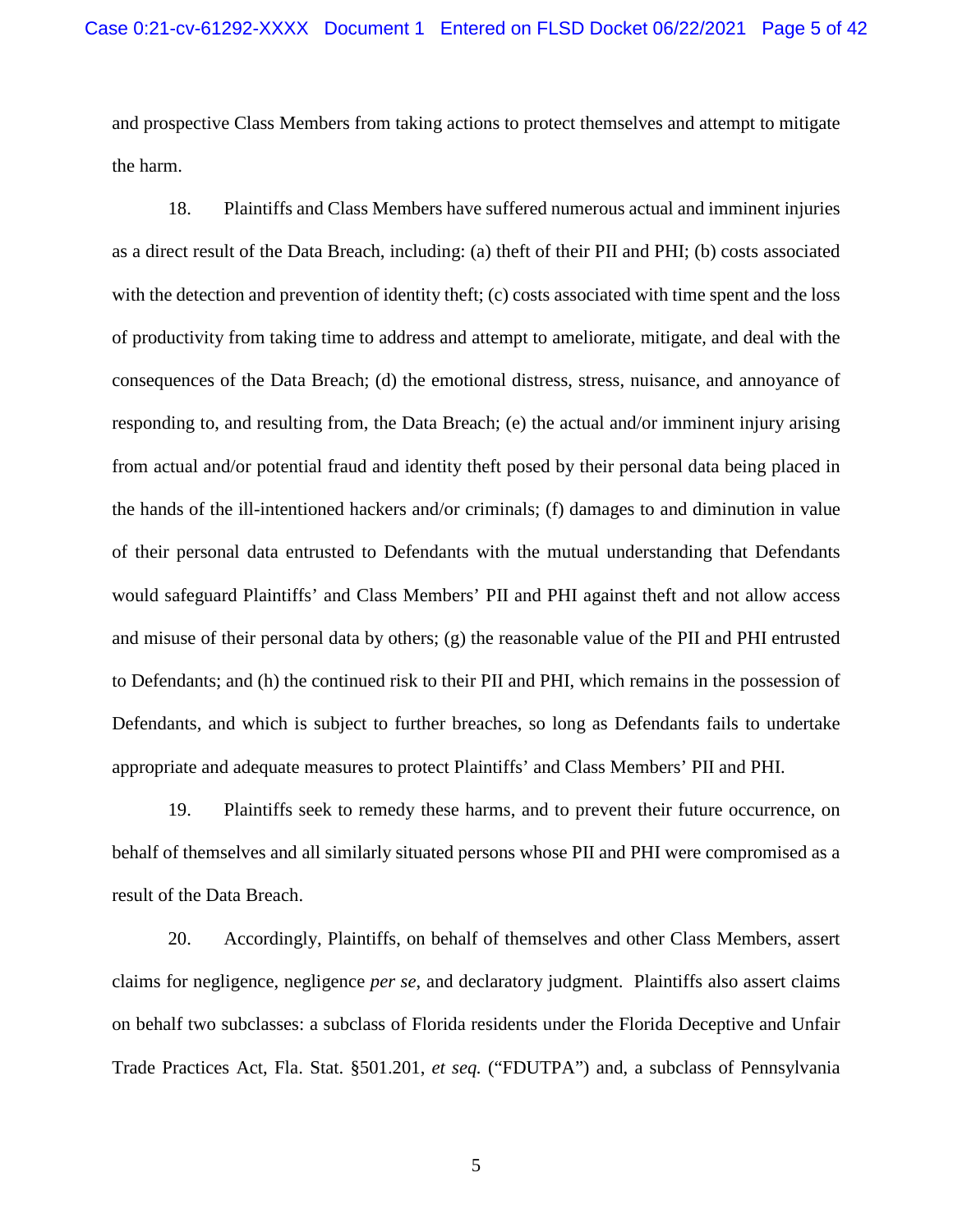residents under the Pennsylvania Unfair Trade Practices and Consumer Protection Law, 73 P.S. §§202-1, *et seq.* Plaintiffs seek injunctive relief, declaratory relief, monetary damages, and all other relief as authorized in equity or by law.

## **THE PARTIES**

## *Plaintiff Heather Bowen*

21. Plaintiff Bowen is a natural person and a resident of Pennsylvania.

22. Plaintiff Bowen received a letter dated May 28, 2021 from Eye Care concerning the Data Breach. The letter stated her name, Social Security number, member identification number, date of birth, and health insurance information may have been compromised in the Data Breach.

23. Plaintiff Bowen has sought treatment for several eye and ear problems and has seen several medical providers related to those issues over the years in both Florida, where she lived for roughly four years between 2013 and 2018, and Pennsylvania, where she lives now and has for most of her life. She provided those providers with her PII and PHI in order to receive treatment services.

24. The letter provided Plaintiff Bowen a number to call for more information about the Data Breach. Plaintiff called this number and requested information about the Data Breach.

25. As a result of the Data Breach, Plaintiff Bowen faces a substantial risk of imminent identity, financial, and health fraud and theft—both now and for the rest of her life.

26. Since learning about the Data Breach, Plaintiff Bowen has suffered and continues to suffer emotional anguish and distress, including but not limited to fear, anxiety, and stress related to the compromise and theft of her PII and PHI.

27. Furthermore, Plaintiff Bowen has spent increased time reviewing her financial statements to determine whether there has been any fraudulent activity on her accounts. For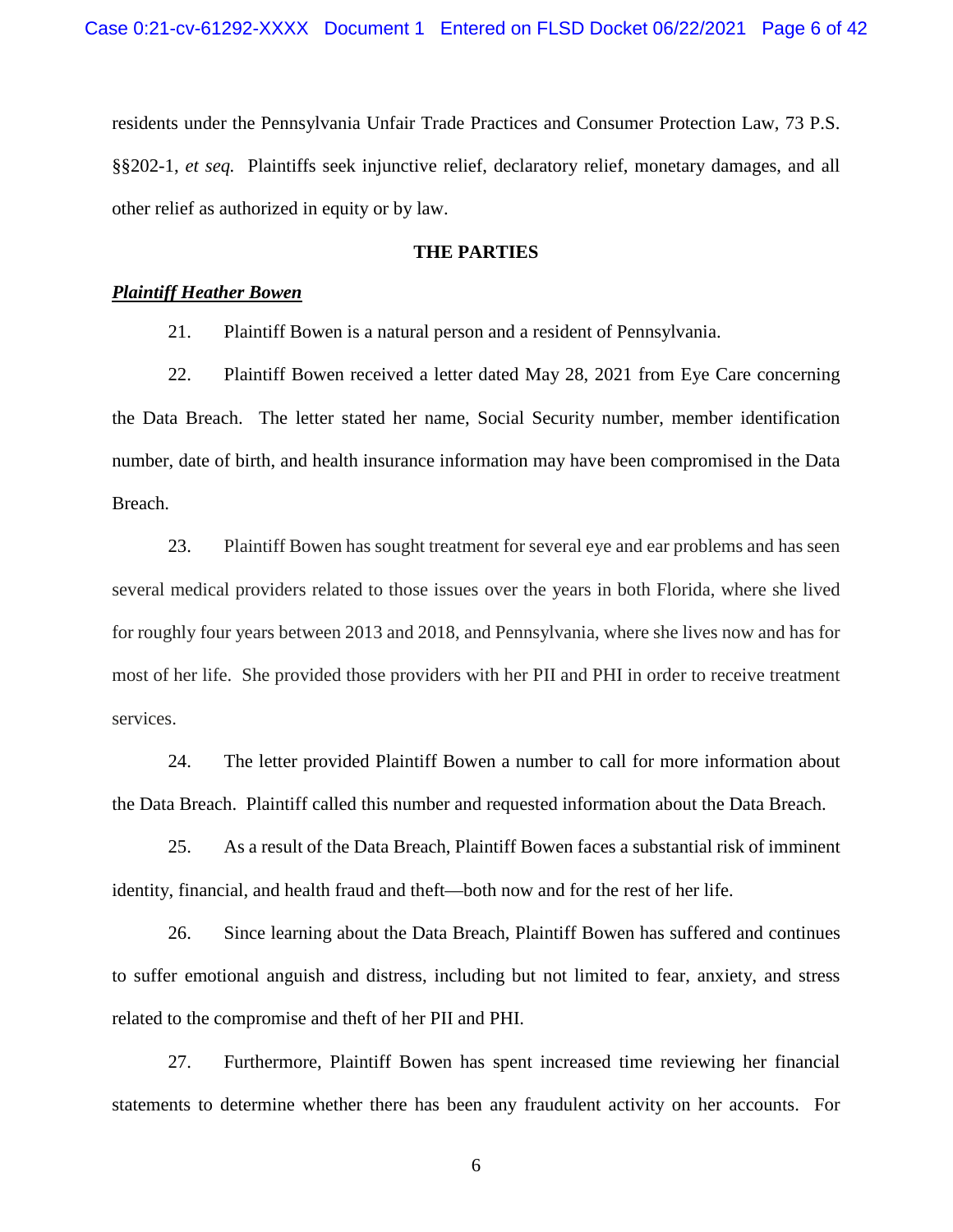example, as a result of the Data Breach, she now checks her bank statement multiple times a day. She will continue to spend additional time every month to review her statements due to the increased risk of identity theft posed by the unlawful disclosure of her PII and PHI.

28. Plaintiff Bowen has also spent several hours changing various account passwords, speaking on the phone about the Data Breach with entities such as her insurance providers, and researching the Data Breach. She also plans on taking additional time-consuming, yet necessary, steps to help mitigate the harm caused by the Data Breach, such as replacing her debit card, placing fraud alerts on her credit through the credit bureaus, and upon the advice of her insurance provider, obtaining a new Medicare number.

# *Plaintiff Benjamin Liang*

29. Plaintiff Liang is a natural person and a resident of Florida.

30. Plaintiff Liang received a letter dated May 28, 2021 from Eye Care concerning the Data Breach. The letter stated his name, date of birth, Social Security number, member identification number, and health insurance information may have been viewed, seen, or accessed in the Data Breach.

31. Plaintiff Liang has sought treatment for eye issues and has seen medical providers related to those issues over the years in Florida. He provided those providers with his PII and PHI in order to receive treatment services.

32. As a result of the Data Breach, Plaintiff Liang faces a substantial risk of imminent identity, financial, and health fraud and theft—both now and for the rest of his life.

33. Since learning about the Data Breach, Plaintiff Liang has suffered and continues to suffer emotional anguish and distress, including but not limited to fear, anxiety, and stress related to the compromise and theft of his PII and PHI. He is worried about the Data Breach's impact on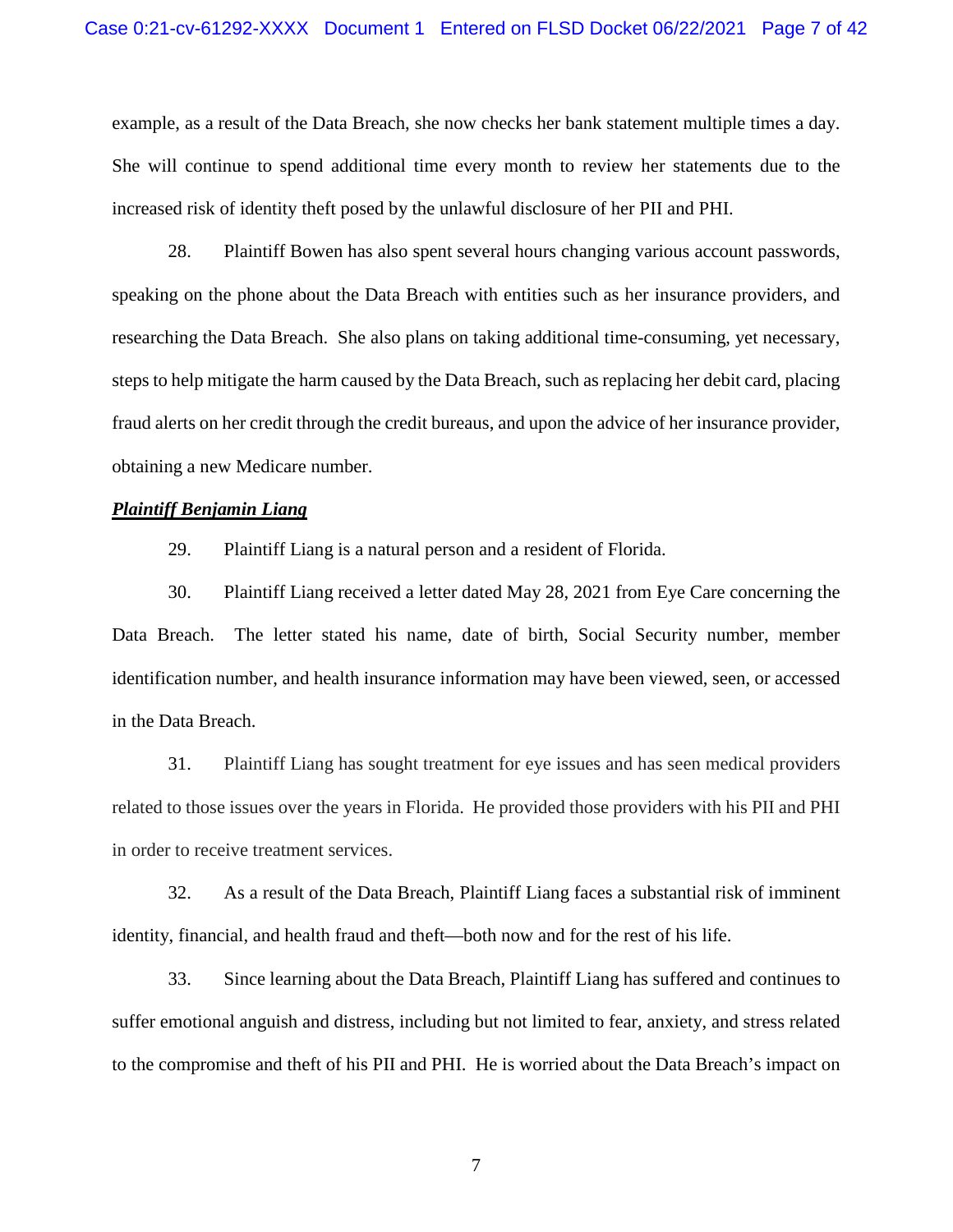his PII and PHI and is fearful that he will be required to continue zealously monitoring his identity, credit, and other PII and PHI for perhaps the rest of his life.

34. Plaintiff Liang has spent increased time reviewing his financial statements and credit, including on Credit Karma and through his American Express account, to determine whether there has been any fraudulent activity on his accounts. For example, as a result of the Data Breach, he now checks his bank accounts and credit multiple times daily. He will continue to spend additional time every week to review his statements and credit due to the increased risk of identity theft posed by the unlawful disclosure of his PII and PHI.

35. Furthermore, Plaintiff Liang has experienced an increased amount of robocalls since the Data Breach.

36. The Data Breach notices Plaintiffs received offered them a one-year membership to a single bureau credit monitoring from credit reporting agency, TransUnion. This service only monitors fraudulent activity reported to Transunion. Fraudulent activity reported to other reporting bureaus, such as Equifax and Experian, would not be monitored under the proffered service.

37. The Data Breach notices further state: "We encourage you to remain vigilant against incidents of identity theft and fraud, to review your account statements, and to monitor your credit reports for suspicious activity." The letter advised Plaintiffs they had the right to obtain "one free credit report annually from each of the three major credit reporting bureaus." Despite urging Plaintiffs to "check [their] credit reports," Defendants did not offer to pay costs associated with Plaintiffs obtaining more than "one free credit report annually...."

38. The Data Breach notices also advised Plaintiffs of their right to obtain a security freeze on his credit report. However, it acknowledged that "using a security freeze to take control over who gets access to the personal and financial information in your credit report may delay,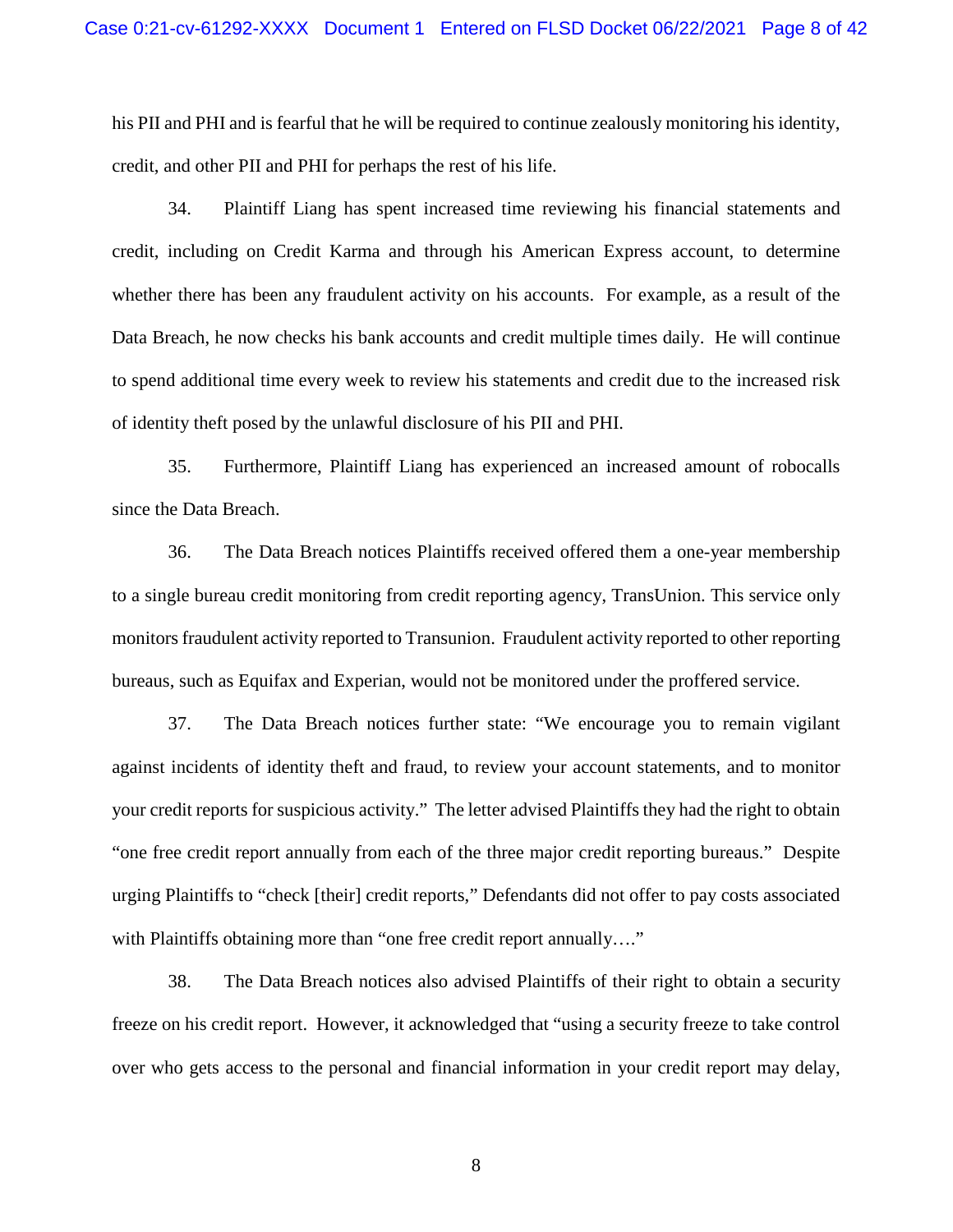interfere with, or prohibit the timely approval of any subsequent request or application you make regarding a new loan, credit, mortgage, or any other account involving the extension of credit."

# *Defendant Eye Care and Hearing Care*

39. Defendant 20/20 Eye Care Network, Inc. is a Florida corporation with its principal place of business in Ft. Lauderdale, Florida. It also does business under the registered fictitious name, 20/20 Hearing Care Network, Inc. ("Hearing Care").

40. Eye Care contracts with optometrists, ophthalmologists, and eye care facilities to link them with plan participants. Eye Care acts as a third-party plan administrator, assisting insurance companies and patients with claims processing, credentialing of professionals, and linking patients with an in-network providers.

41. Hearing Care similarly manages a network of audiologists to refer managed care members to, acting as a middle-man between managed care plans and their members. It manages patient benefits by answering patient inquiries and grievances, recruiting healthcare providers to the network, reviewing professional credentials, and processing medical claims/prescriptions. It also contracts to provide hearing aid products.

## *Defendant iCare*

42. Defendant iCare Health Solutions, LLC is a Florida limited liability company with its principal place of business in Miami, Florida.

43. In September 2020, iCare invested in Eye Care, and controls Eye Care in providing vision care in conjunction with over 55 owned locations across the state of Florida.

#### **JURISDICTION & VENUE**

44. This Court has original jurisdiction under the Class Action Fairness Act, 28 U.S.C. §1332(d)(2), because this is a putative class action involving more than 100 Class Members and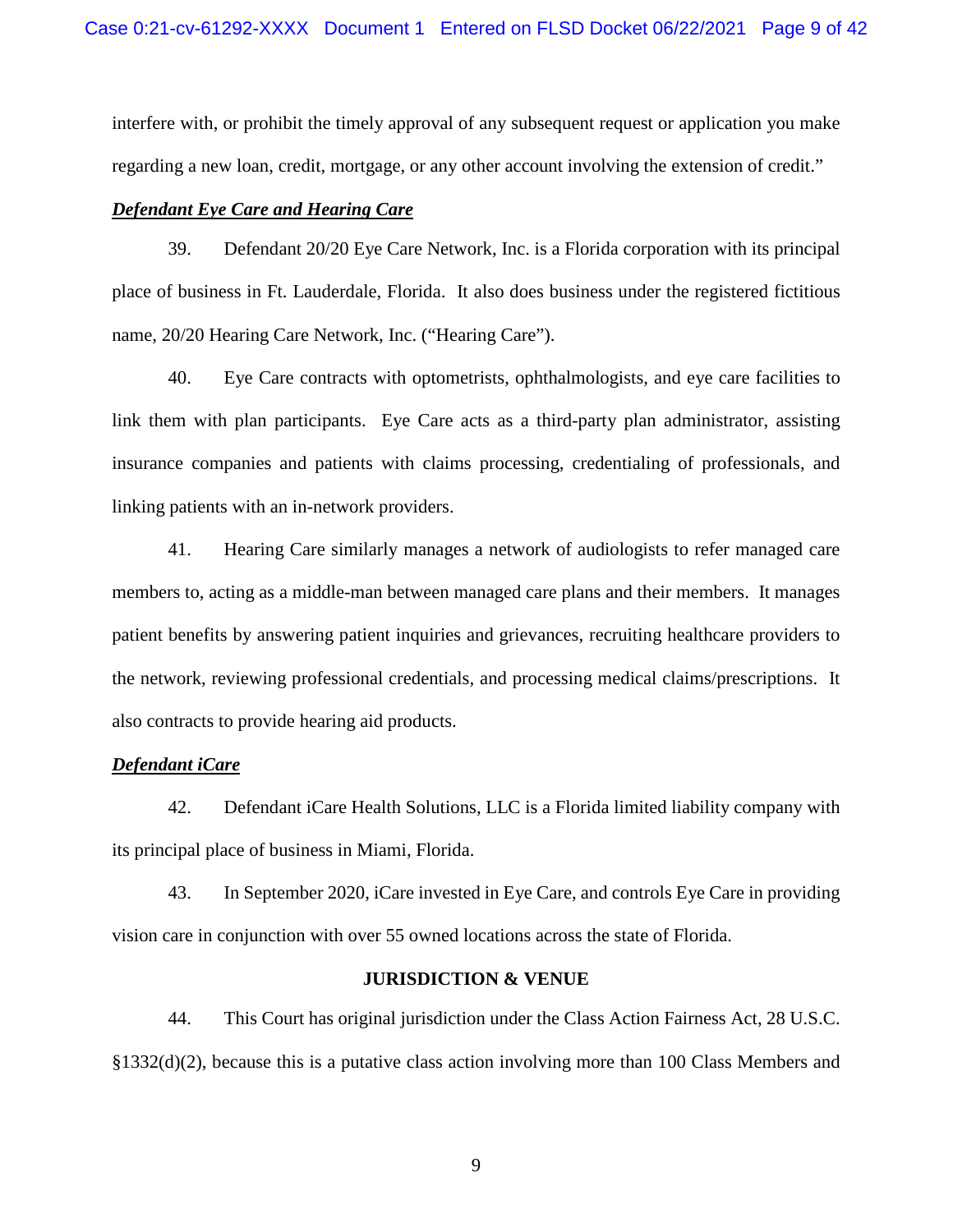because the amount in controversy exceeds \$5,000,000, exclusive of interest and costs. Moreover, Plaintiff Bowen and Defendants are citizens of different states.

45. This Court has general personal jurisdiction over Defendants Eye Care and iCare because Defendants are Florida entities and have their principal places of business in Ft. Lauderdale, Florida, and Miami, Florida, respectively.

46. Venue is proper in this District under 28 U.S.C. §§1391(a)(2), 1391(b)(2), and 1391(c)(2) as a substantial part of the events giving rise to the claims emanated from activities within this District, and Defendants conduct substantial business in this District.

# **FACTUAL ALLEGATIONS**

# *The Data Breach*

 $\overline{a}$ 

47. On January 11, 2021, Eye Care was alerted to suspicious activity in its Amazon AWS environment. It later discovered that S3 buckets hosted in AWS had been accessed, data in those buckets had been downloaded, and then all data in the S3 buckets was deleted.

48. In late February 2021, Eye Care determined the data potentially included the PII and PHI of more than 3.2 million health plan members for whom it held records.

49. Eye Care provided notice to the Maine Attorney General ("Maine AG") that described the Data Breach as "insider wrongdoing."<sup>[2](#page-9-0)</sup> This description indicates that Eye Care's

<span id="page-9-0"></span><sup>2</sup> Data Breach Notifications, Maine Atty. Gen., https://apps.web.maine.gov/ online/aeviewer/ME/40/946029d6-7945-4a23-89c1-0ea29e9c18a2.shtml (last visited June 21, 2021). The Maine AG requires that businesses suffering a data breach involving residents of Maine must submit notice to the Maine AG on a form provided by the Maine AG's office. See Maine Security Breach Reporting Form, Maine Atty. Gen., https://appengine.egov.com/ apps/me/maine/ag/reportingform (last visited June 16, 2021). The form allows businesses to select one or more of the following descriptors: "loss or theft of device or media," "internal system breach," "insider wrongdoing," "external system breach (hacking)," "inadvertent disclosure," or "other." *Id*.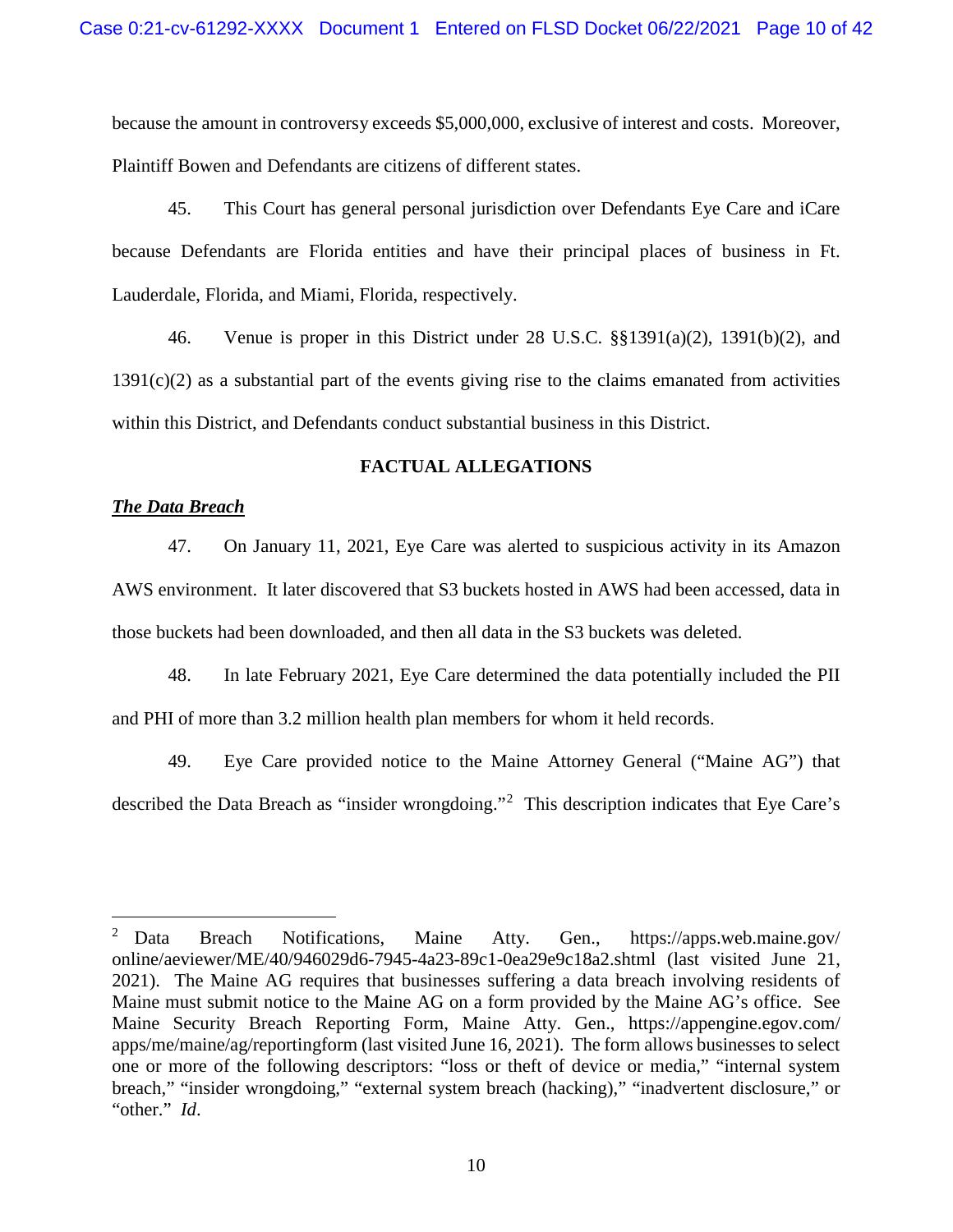own employee(s) or agent(s) were directly responsible for the Data Breach, and that the Data Breach was not accidental.<sup>[3](#page-10-0)</sup>

50. The unauthorized, malicious actors were able to gain access to Eye Care's system as a result of Defendants' failure to take the necessary and required minimal steps to secure Plaintiffs' and Class Members' PII and PHI and to exercise reasonable care in the hiring and/or supervision of their employees.

51. Defendants did not begin notifying the individual victims of the Data Breach until late May 2021. For example, Plaintiffs received a letter dated May 28, 2021, from Eye Care notifying them of the Data Breach – *over four months* after Eye Care learned of the Data Breach.

52. The notification letters received by Class Members offered them free one-year memberships to Single Bureau Credit Monitoring from TransUnion, a credit reporting agency. *See, e.g.*, Sample Notification, Exhibit A. However, this service only monitors fraudulent activity reported to Transunion. Fraudulent activity reported to other reporting bureaus, such as Equifax and Experian, will not be monitored.

#### *Defendants Acknowledge the Harm this Data Breach Has and Will Cause the Victims*

53. It is common sense that the criminal(s) that breached Defendants' systems and acquired the victims' PII and PHI did so for the purpose of using that data to commit fraud, theft, and other crimes, or for the purpose of the selling or providing the PII and PHI to other individuals intending to commit fraud, theft, and other crimes. Given that this is the reason such PII and PHI are sought by criminals, it is similarly common sense that Plaintiffs and Class Members have

 $\overline{a}$ 

<span id="page-10-0"></span><sup>3</sup> *See id*.; *see also* Amazon S3 objects overview, AWS, https://docs.aws.amazon.com/AmazonS3/ latest/userguide/UsingObjects.html (last visited June 16, 2021) (noting that "Amazon S3 resources (for example, buckets and objects) are private by default. You must explicitly grant permission for others to access these resources."). In other words, the Data Breach likely occurred as a direct result of wrongdoing by someone Eye Care "explicitly grant[ed] permission" to.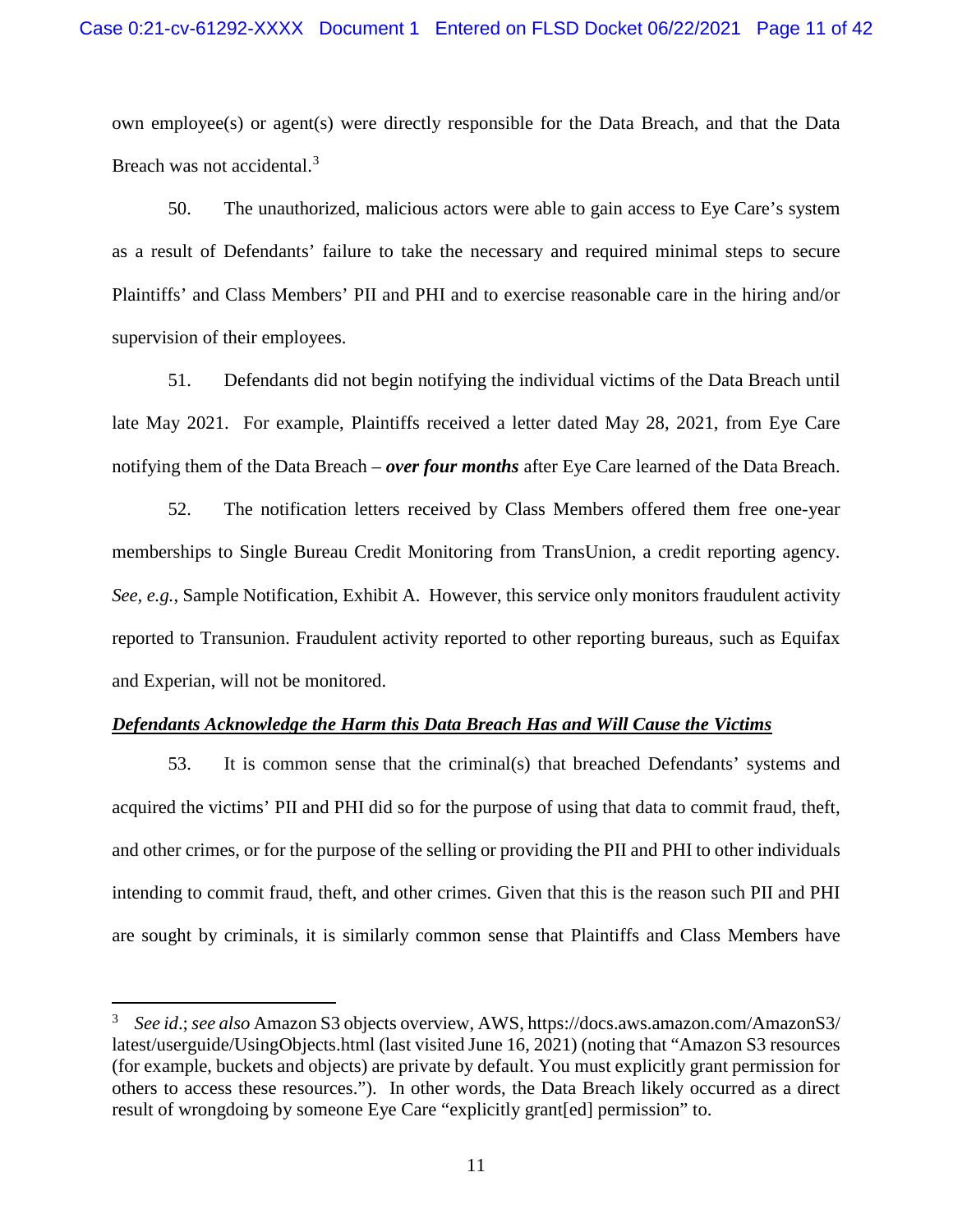already suffered injury and face a substantial risk for imminent and certainly impending future injury.

54. Defendants acknowledged the risk faced by victims of the Data Breach. For example, Defendants has offered to provide Class Members with a free one-year membership to credit monitoring services.

55. Similarly, the notifications sent to victims of the Data Breach state: "We urge you to stay alert for incidents of identity theft and fraud, review your account statements, and check your credit reports for shady activity." Defendants apparently acknowledges that Plaintiffs and Class Members may incur costs to obtain credit reports in excess of once per year. *See* Exhibit A (noting that the law only entitles individuals to "one free credit report each year from each of the three major credit reporting bureaus."). Despite urging Class Members to check their credit reports, Defendants have not offered to pay costs associated with Class Members obtaining more than one free credit report each year.

56. Defendants also advised Class Members of their right to obtain a security freeze on their credit reports. Defendants acknowledge that victims exercising their right to obtain a credit freeze will be further inconvenienced and harmed as a result of taking these reasonable steps to prevent future harm. For example, Defendants states that "using a security freeze to take control over who gets access to your credit report may delay or prevent any new loan, credit, mortgage, or any other credit extension request or application you make from being approved timely." *See* Exhibit A.

57. According to the Federal Trade Commission ("FTC"), identity theft wreaks havoc on consumers' finances, credit history, and reputation and can take time, money, and patience to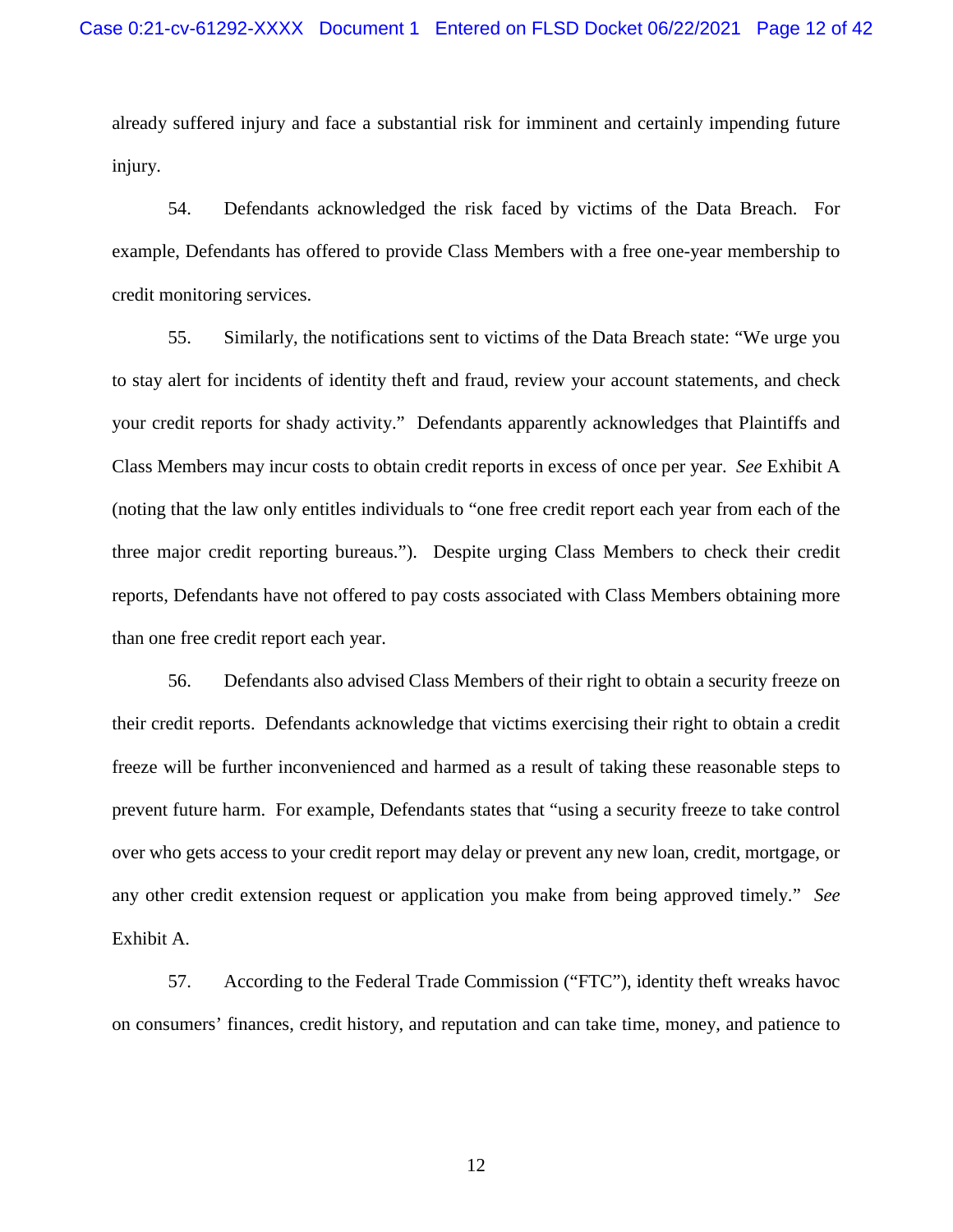resolve.<sup>[4](#page-12-0)</sup> Identity thieves use stolen personal information for a variety of crimes, including credit card fraud, phone or utilities fraud, and bank and finance fraud.<sup>[5](#page-12-1)</sup>

58. The physical, emotional, and social toll suffered (in addition to the financial toll) by identity theft victims cannot be understated.<sup>[6](#page-12-2)</sup> "A 2016 Identity Theft Resource Center survey of identity theft victims sheds light on the prevalence of this emotional suffering caused by identity theft: 74 percent of respondents reported feeling stressed, 69 percent reported feelings of fear related to personal financial safety, 60 percent reported anxiety, 42 percent reported fearing for the financial security of family members, and 8 percent reported feeling suicidal."[7](#page-12-3)

59. More recently, the FTC released an updated publication on protecting PII for businesses, which includes instructions on protecting PII, properly disposing of PII, understanding network vulnerabilities, implementing policies to correct security problems, using intrusion detection programs, monitoring data traffic, and having in place a response plan.

60. The FTC has, upon information and belief, brought enforcement actions against businesses for failing to protect customers' PII. The FTC has done this by treating a failure to

 $\overline{a}$ 

<span id="page-12-0"></span><sup>4</sup> *See Taking Charge, What to Do If Your Identity is Stolen*, FTC, 3 (2012), https://www.justice.gov/usao-wdmi/file/764151/download (last visited April 22, 2021).

<span id="page-12-1"></span><sup>&</sup>lt;sup>5</sup> *See id.* The FTC defines identity theft as "a fraud committed or attempted using the identifying information of another person without authority." 16 CFR §603.2(a). The FTC describes "identifying information" as "any name or number that may be used, alone or in conjunction with any other information, to identify a specific person," including, among other things, "[n]ame, social security number, date of birth, official State or government issued driver's license or identification number, alien registration number, government passport number, employer or taxpayer identification number." 16 CFR §603.2(b)

<span id="page-12-2"></span><sup>6</sup> Alison Grace Johansen for NortonLifeLock, *4 Lasting Effects of Identity Theft*, (Mar. 13, 2018), https://www.lifelock.com/learn-identity-theft-resources-lasting-effects-of-identity-theft.html.

<span id="page-12-3"></span><sup>7</sup> *Id.* (citing *Identity Theft: The Aftermath 2016™,* Identity Theft Resource Center (2016) https://www.idtheftcenter.org/images/page-docs/AftermathFinal\_2016.pdf).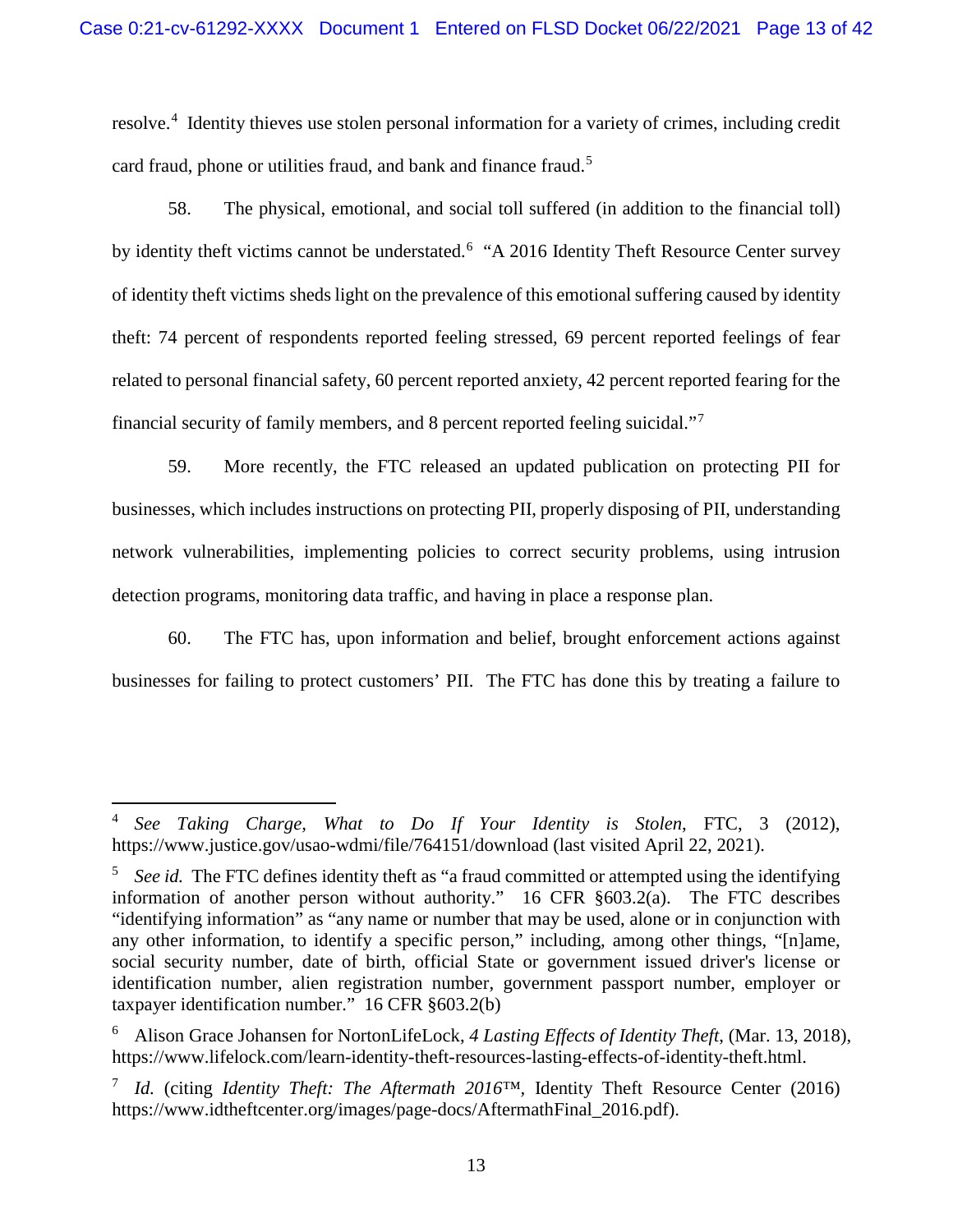employ reasonable measures to protect against unauthorized access to PII as a violation of the FTC Act, 15 U.S.C. §45.

61. Identity thieves may commit various types of crimes such as, *inter alia*, immigration fraud, obtaining a driver's license or identification card in the victim's name but with another's picture, fraudulently obtaining medical services, and/or using the victim's information to obtain a fraudulent tax refund.

62. The United States government and privacy experts acknowledge that it may take years for identity theft to come to light and be detected. Moreover, identify thieves may wait years before using the stolen data.

63. Because the information Defendants allowed to be compromised and taken is of such a durable and permanent quality (*i.e.*, names, Social Security Numbers, dates of birth, and PHI), the harms to Plaintiffs and the Class will continue and increase, and Plaintiffs and the Class will continue to be at substantial risk for further imminent and future harm.

## *Defendants Knew They Were and Continue to Be Prime Targets for Cyberattacks.*

64. Defendants are fully aware of how sensitive the PII and PHI they store and maintain is. They are also aware of how much PII and PHI they collect, use, and maintain from Plaintiffs and Class Members.

65. Defendants knew or should have known that they were ideal targets for hackers and those with nefarious purposes related to sensitive personal and health data. They processed and saved multiple types, and many levels, of PII and PHI through their computer data and storage systems.

66. By requiring the production of, collecting, obtaining, using, and deriving benefits from Plaintiffs' and Class Members' PII and PHI, Defendants assumed certain legal and equitable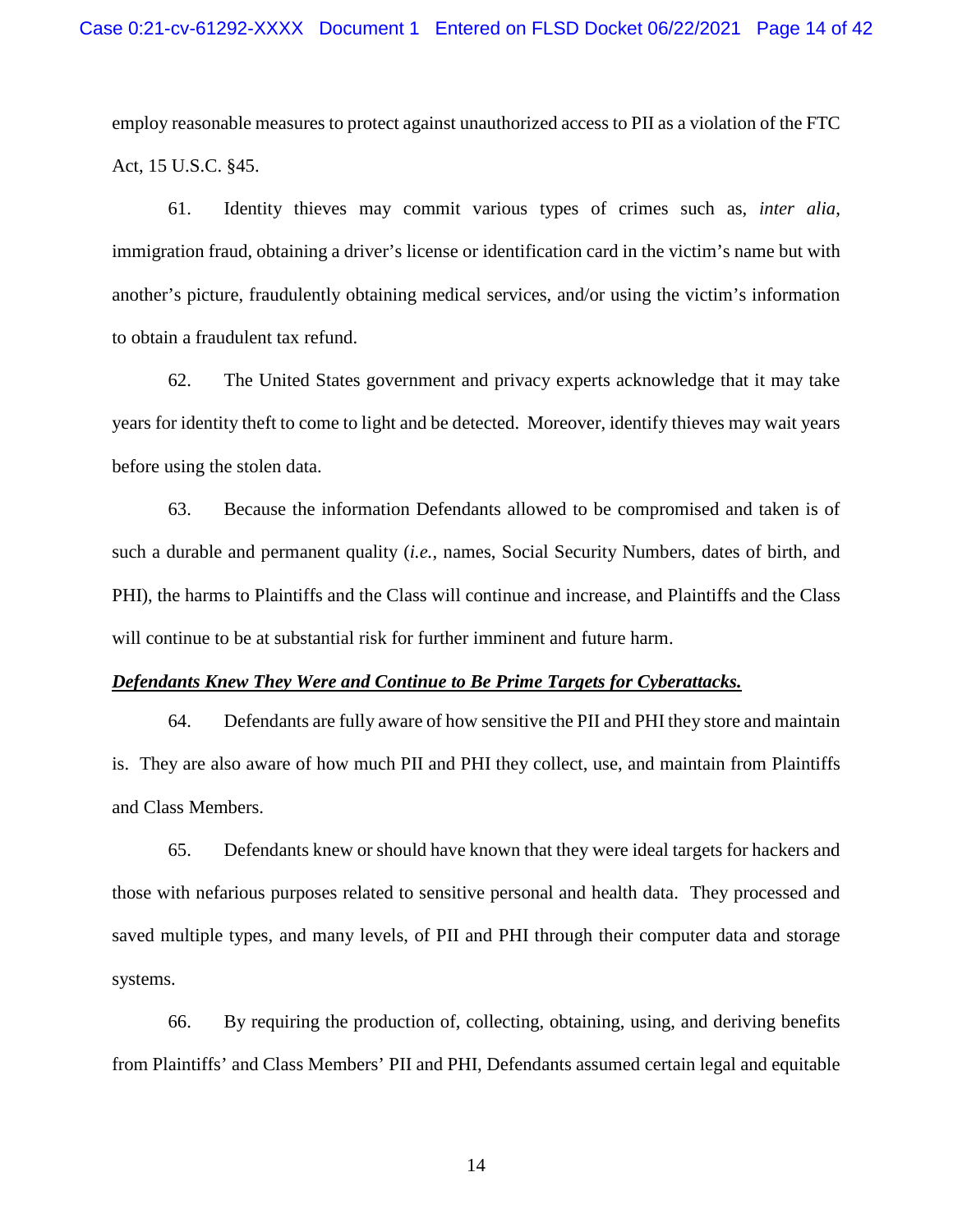duties, and they knew or should have known that they were responsible for the diligent protection of that PII and PHI they collected and stored.

67. Eye Care's notification letters acknowledge the importance of data security and Defendants' duty to Class Members, stating: "We care a lot about the safety of your information," and "[w]e are committed to protecting the privacy and security of your information." *See, e.g.*, Exhibit A.

68. As a large and successful companies, Defendants had the resources to invest in the necessary data security and protection measures. Yet, Defendants failed to exercise reasonable care in the hiring and/or supervision of their employees and agents and failed to undertake adequate analyses and testing of their own systems, adequate personnel training, and other data security measures to avoid the failures that resulted in the Data Breach.

69. The seriousness with which Defendants should have taken its data security is shown by the number of data breaches perpetrated in the healthcare, banking, and retail industries over the past few years.

70. Over 41 million patient records were breached in 2019, with a single hacking incident affecting close to 21 million records.<sup>[8](#page-14-0)</sup> Healthcare breaches in 2019 almost tripled those the healthcare industry experienced in 2018, when 15 million patient records were affected by data breach incidents, according to a report from Protenus and DataBreaches.net.<sup>[9](#page-14-1)</sup>

71. Protenus, a healthcare compliance analytics firm, analyzed data breach incidents disclosed to the U.S. Department of Health and Human Services or the media during 2019, finding

 $\overline{a}$ 

<span id="page-14-0"></span><sup>8</sup> Heather Landi, *Number of patient records breached nearly triples in 2019*, FIERCE HEALTHCARE (Feb. 20, 2020), https://www.fiercehealthcare.com/tech/number-patient-records-breached-2019 almost-tripled-from-2018-as-healthcare-faces-new-threats#:~:text=Over%2041%20million%20pat ient%20records, close%20to%2021%20million%20records.

<span id="page-14-1"></span><sup>9</sup> *Id.*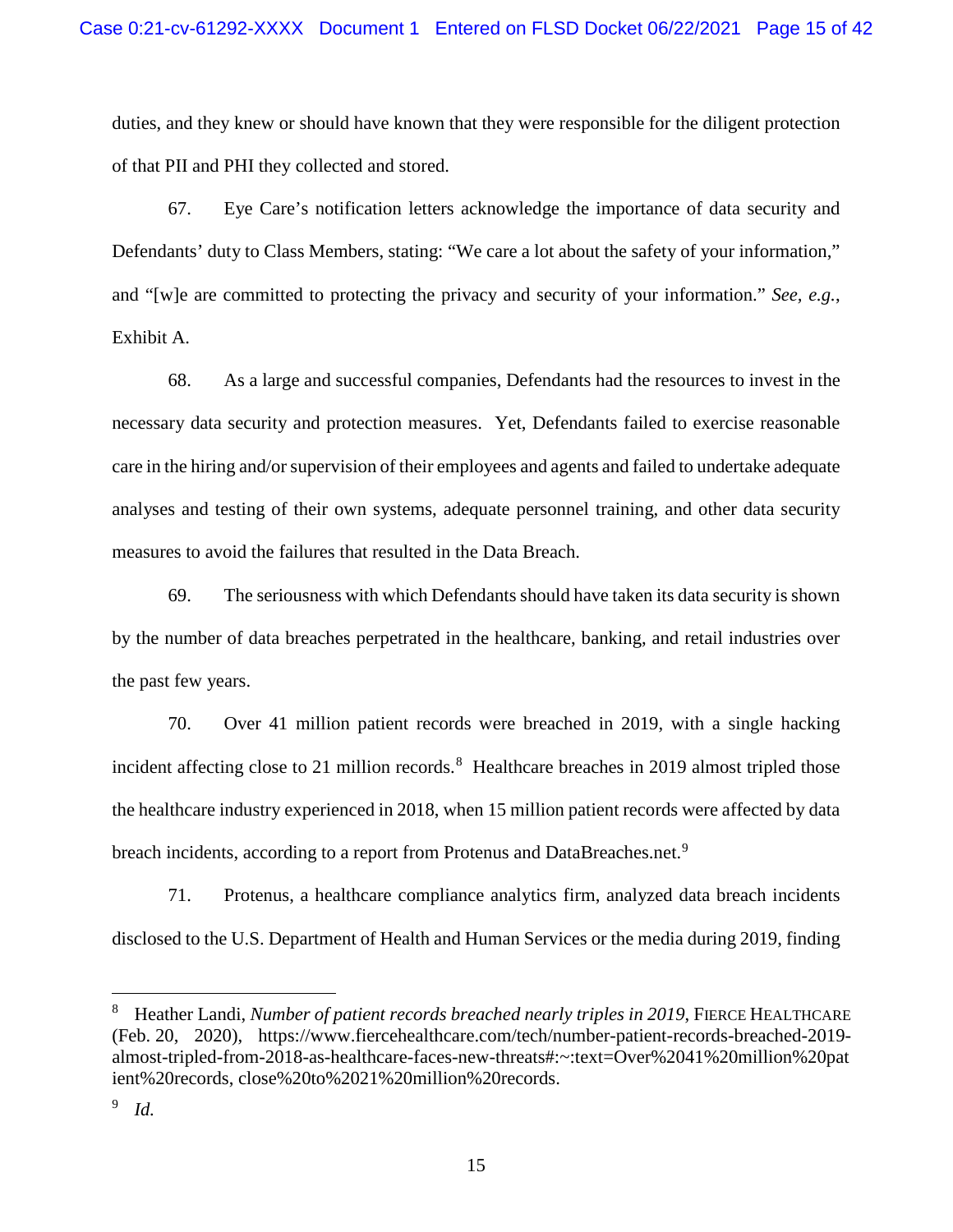that there has been an alarming increase in the number of data breaches of patient privacy since 2016, when there were 450 security incidents involving patient data.<sup>10</sup> In 2019 that number jumped to 572 incidents, which is likely an underestimate, as two of the incidents for which there were no data affected 500 dental practices and clinics and could affect significant volumes of patient records. There continues to be on average at least one health data breach every day.<sup>[11](#page-15-1)</sup>

72. One recent report found that in 2020, healthcare was one of the industries most affected by tracked ransomware incidents.<sup>[12](#page-15-2)</sup>

# *PII and PHI Are Very Valuable*

73. At an FTC public workshop in 2001, then-Commissioner Orson Swindle described the value of a consumer's personal information as follows:

The use of third party information from public records, information aggregators and even competitors for marketing has become a major facilitator of our retail economy. Even [Federal Reserve] Chairman [Alan] Greenspan suggested here some time ago that it's something on the order of the life blood, the free flow of information.<sup> $13$ </sup>

74. Consumers rightfully place a high value not only on their PII and PHI, but also on

the privacy of that data. Researchers have already begun to shed light on how much consumers

value their data privacy – and the amount is considerable. Notably, one study on website privacy

determined that U.S. consumers valued the restriction of improper access to their personal

 $\overline{a}$ 

<span id="page-15-0"></span> $10$  *Id.* 

<span id="page-15-1"></span><sup>11</sup> *Id*.

<span id="page-15-2"></span><sup>12</sup> Kat Jerich, *Healthcare hackers demanded an average ransom of \$4.6 last year, says BakerHostetler*, Healthcare IT News (May 4, 2021), https://www.healthcareitnews.com/news/ healthcare-hackers-demanded-average-ransom-46m-last-year-says-bakerhostetler (last visited June 17, 2021).

<span id="page-15-3"></span><sup>&</sup>lt;sup>13</sup> *The Information Marketplace: Merging and Exchanging Consumer Data, FTC (Mar. 13, 2001), transcript available* at http://www.ftc.gov/news-events/events-calendar/2001/03/informationmarketplace-merging-exchanging-consumer-data.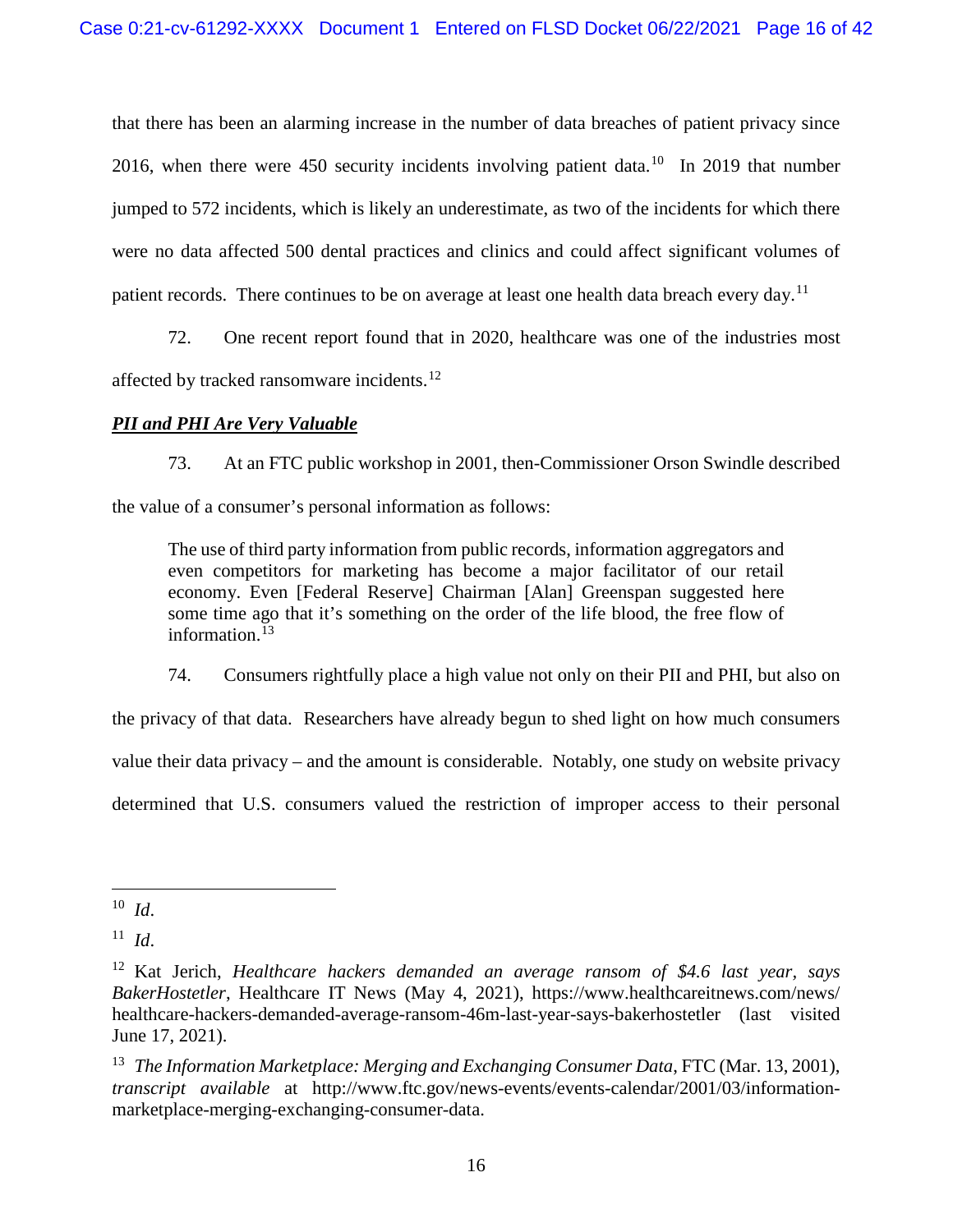information – the very injury at issue here – between \$11.33 and \$16.58 per website. The study also determined that "[a]mong U.S. subjects, protection against errors, improper access, and secondary use of personal information is worth US\$30.49 –  $44.62$ ."<sup>[14](#page-16-0)</sup> This study was done in 2002, almost twenty years ago. The sea-change in how pervasive the Internet is in everyday lives since then indicates that these values—when associated with the loss of PII and PHI to bad actors would be exponentially higher today.

# *The PII and PHI at Issue Here is Particularly Valuable to Hackers*

75. Businesses that store personal information are likely to be targeted by cyber criminals. Credit card and bank account numbers are tempting targets for hackers, but credit and debit cards can be cancelled, quickly mitigating the hackers' ability to cause further harm. Instead, PHI and types of PII that cannot be easily changed (such as dates of birth and Social Security Numbers) are the most valuable to hackers.<sup>[15](#page-16-1)</sup>

76. The unauthorized disclosure of Social Security numbers can be particularly damaging, because Social Security numbers cannot easily be replaced. In order to obtain a new Social Security number a person must prove, among other things, that he or she continues to be disadvantaged by the misuse. Thus, no new Social Security number can be obtained until the damage has been done.

77. Furthermore, as the Social Security Administration ("SSA") warns:

 $\overline{a}$ 

Keep in mind that a new number probably will not solve all your problems. This is because other governmental agencies (such as the IRS and state motor vehicle agencies) and private businesses (such as banks and credit reporting companies)

<span id="page-16-0"></span><sup>14</sup> Il-Horn Hann, Kai-Lung Hui, *et al*, *The Value of Online Information Privacy: Evidence from the USA and Singapore*, at 17. Marshall Sch. Bus., Univ. So. Cal. (Oct. 2002), https://www.comp.nus.edu.sg/~ipng/research/privacy.pdf.

<span id="page-16-1"></span><sup>15</sup> *Calculating the Value of a Data Breach – What Are the Most Valuable Files to a Hacker?* Donnellon McCarthy Enters., https://www.dme.us.com/2020/07/21/calculating-the-value-of-adata-breach-what-are-the-most-valuable-files-to-a-hacker/ (last visited June 17, 2021).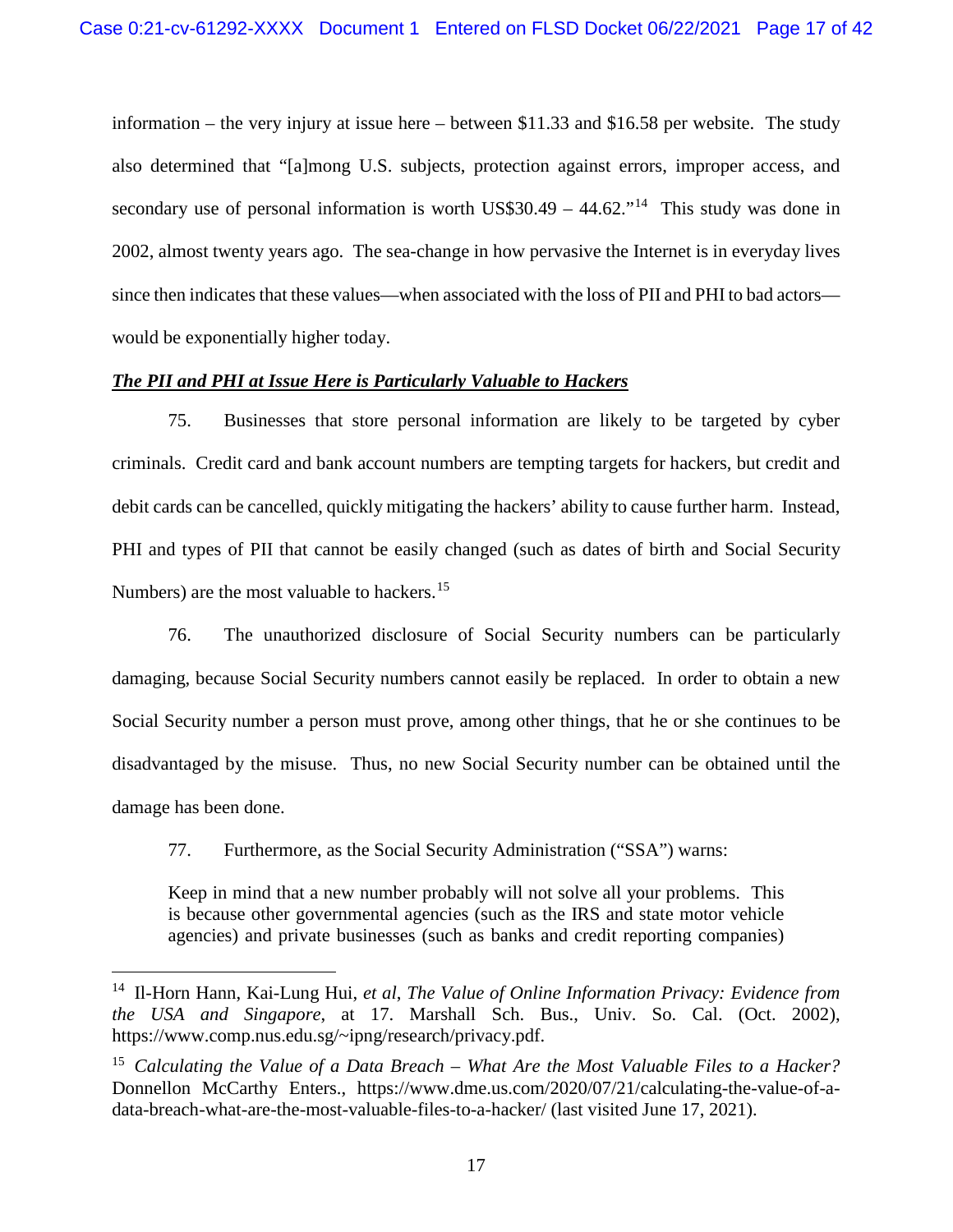likely will have records under your old number. Along with other personal information, credit reporting companies use the number to identify your credit record. So using a new number will not guarantee you a fresh start. This is especially true if your other personal information, such as your name and address, remains the same.

If you receive a new Social Security Number, you should not be able to use the old number anymore.

For some victims of identity theft, a new number actually creates new problems. If the old credit information is not associated with your new number, the absence of any credit history under the new number may make more difficult for you to get credit.[16](#page-17-0)

78. Criminals can, for example, use Social Security numbers to create false bank accounts or file fraudulent tax returns.<sup>17</sup> Victims of the Data Breach, including Plaintiffs, will spend, and already have spent, time contacting various agencies, such as the Internal Revenue Service and the Social Security Administration. They also now face a real and imminent substantial risk of identity theft and other problems associated with the disclosure of their Social Security number and will need to monitor their credit and tax filings for an indefinite duration.

79. PHI is just as, if not more, valuable than Social Security Numbers. According to a report by the Federal Bureau of Investigation's ("FBI") Cyber Division, healthcare records can be sold by criminals for 50 times the price of stolen Social Security numbers or credit card numbers.<sup>[18](#page-17-2)</sup>

 $\overline{a}$ 

<span id="page-17-0"></span><sup>16</sup> SSA, *Identity Theft and Your Social Security Number*, SSA Publication No. 05-10064 (Dec. 2013), http://www.ssa.gov/pubs/EN-05-10064.pdf.

<span id="page-17-1"></span><sup>&</sup>lt;sup>17</sup> When fraudulent tax returns are filed, the requirements for a legitimate taxpayer to file their tax returns with the IRS increase, including the necessity to obtain and utilize unique PIN numbers just to be able to file a tax return.

<span id="page-17-2"></span><sup>18</sup> *FBI Cyber Division Bulletin: Health Care Systems and Medical Devices at Risk for Increased Cyber Intrusions for Financial Gain*, FBI (April 8, 2014), https://publicintelligence.net/fbi-healthcare-cyber-intrusions/.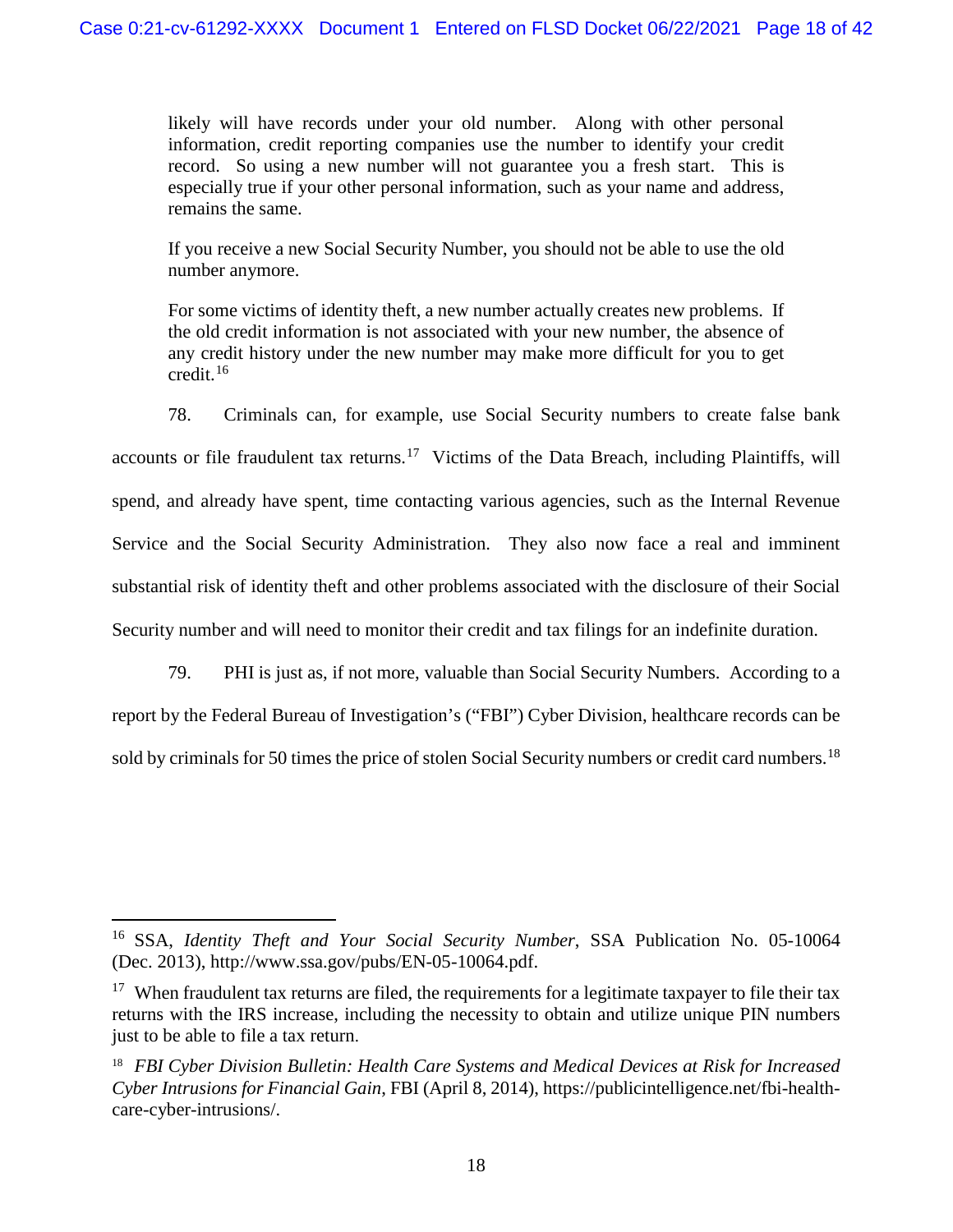A file containing private health insurance information can be bought for between \$1,200 and \$1,300 *each* on the black market.<sup>[19](#page-18-0)</sup>

80. Similarly, the most recent edition of the annual Baker Hostetler Data Security Incident Response Report found that in 2020, hackers in ransomware attacks made an average initial ransomware demand of \$4,583,090 after obtaining PHI. In 2020, final payouts to hackers committing ransomware attacks involving PHI averaged \$910,335.[20](#page-18-1)

81. Companies recognize that PII and PHI are valuable assets. Indeed, PII and PHI are valuable commodities. A "cyber black-market" exists in which criminals openly post stolen PII and PHI on a number of Internet websites. Plaintiffs' and Class Members' compromised PII has a high value on both legitimate and black markets.

82. Some companies recognize PII, and especially PHI, as a close equivalent to personal property. Software has been created by companies to value a person's identity on the black market. The commoditization of this information is thus felt by consumers as theft of personal property in addition to an invasion of privacy.

83. Moreover, compromised health information can lead to falsified information in medical records and fraud that can persist for years as it "is also more difficult to detect, taking twice as long as normal identity theft."<sup>[21](#page-18-2)</sup>

84. Because the information Defendants allowed to be compromised and taken is of such a durable and permanent quality, the harms to Plaintiffs and the Class will continue and

 $\overline{a}$ 

<span id="page-18-0"></span><sup>19</sup> Elizabeth Clarke, *Hackers Sell Health Insurance Credentials, Bank Accounts, SSNs and Counterfeit Documents*, SecureWorks (July 15, 2013), https://www.secureworks.com/blog/ general-hackers-sell-health-insurance-credentials-bank-accounts-ssns-and-counterfeit-documents.

<span id="page-18-1"></span><sup>20</sup> Jerich, *supra* n.12.

<span id="page-18-2"></span><sup>21</sup> *See* FBI, *supra* n.18.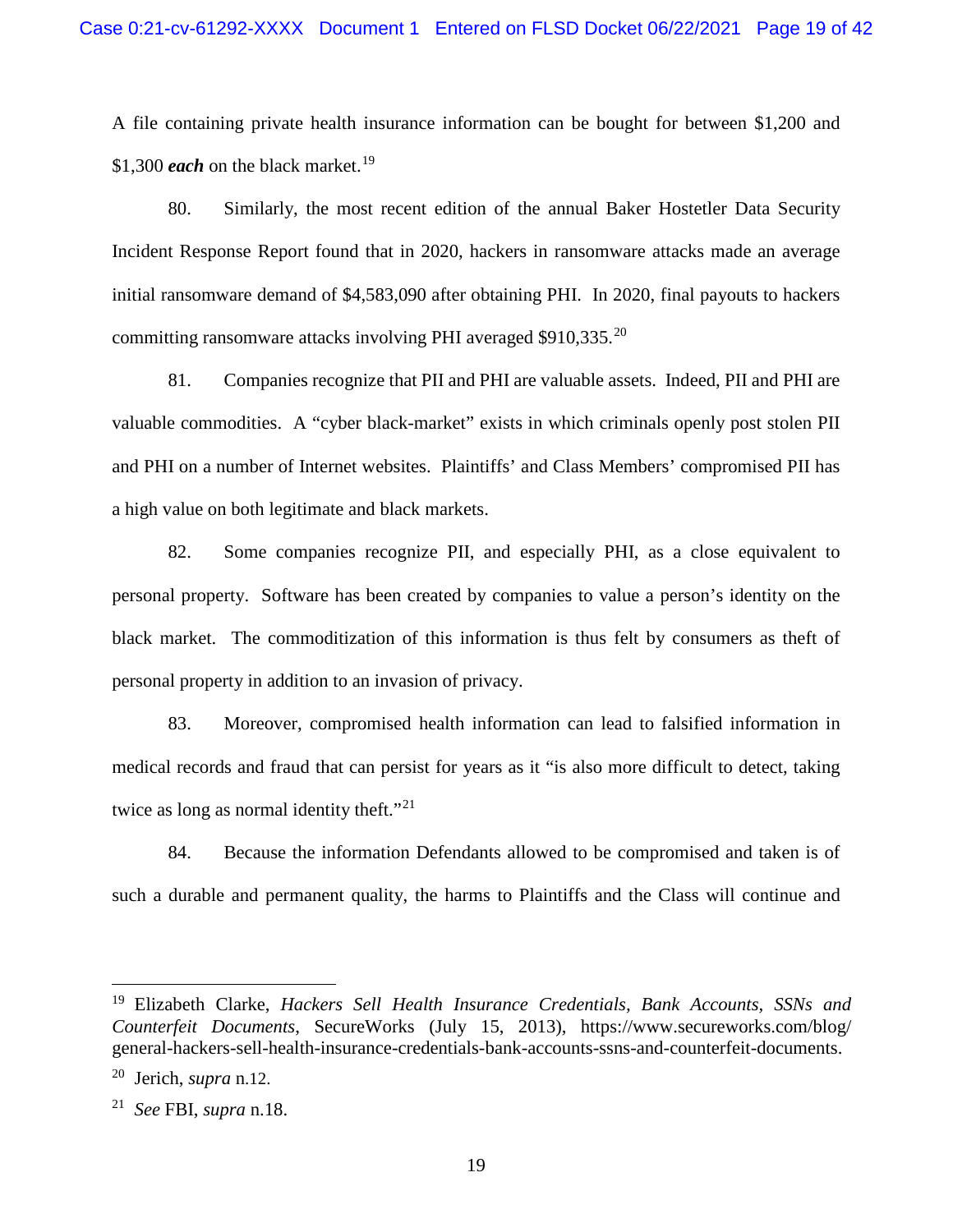increase, and Plaintiffs and Class Members will continue to be at substantial risk for further imminent and future harm.

# *Defendants' Post-Breach Activity Was (and Remains) Inadequate*

85. Immediate notice of a security breach is essential to protect victims such as Plaintiffs and Class Members. Defendants failed to provide such immediate notice, in fact taking more than four months to disclose to victims that there had been a breach, thus further exacerbating the harm to Plaintiffs and Class Members resulting from the Data Breach.

86. Such failure to protect Plaintiffs' and Class Members' PII and PHI, and timely notify of them of the Data Breach, has significant ramifications. The information stolen allows criminals to commit theft, identity theft, and other types of fraud. Moreover, because the data points stolen are persistent—for example, names, dates of birth, and prescription medication data—as opposed to transitory, criminals who access, stole, or purchase the PII and PHI belonging to Plaintiffs and Class Members, do not need to use the information to commit fraud immediately. The PII and PHI can be used or sold for use years later, and often is.

87. Plaintiffs and Class Members are now at a significant risk of imminent and future fraud, misuse of their PII and PHI, and identity theft for many years in the future as a result of the Defendants' actions and the Data Breach. The theft of their PHI is particularly impactful, as many banks or credit card providers have substantial fraud detection systems with quick freeze or cancellation programs in place, whereas the breadth and usability of PHI allows criminals to get away with misuse for years before healthcare-related fraud is spotted.

88. Plaintiffs and Class Members have suffered real and tangible losses, including but not limited to the loss in the inherent value of their PII and PHI, the loss of their time as they have had to spend additional time monitoring accounts and activity, and additional economic loss to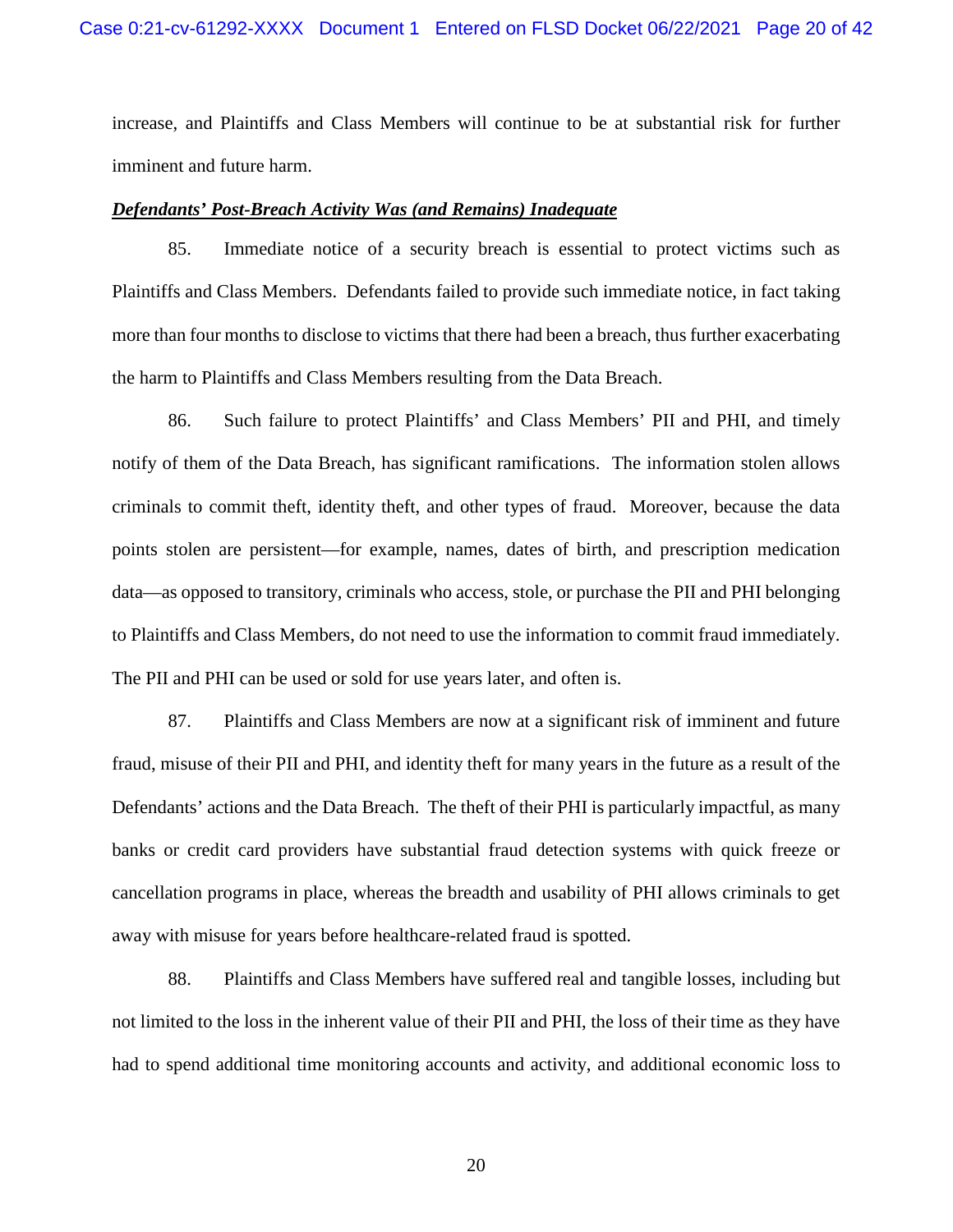mitigate the costs of injuries realized as a result of discovery in this case, but until recently, kept silent by Defendants.

89. Despite Defendants' egregious failure to protect Plaintiffs' PII and PHI, it has only offered to provide them with trivial compensation or remedy, such as free credit monitoring or identity protection services. Upon information and belief, Defendants similarly did not offer to provide any adequate compensation or remedy to the other victims of the Data Breach (i.e., Class Members).

## **CLASS ACTION ALLEGATIONS**

90. Pursuant to the provisions of Fed. R. Civ. P. 23(a), 23(b)(1), 23(b)(2), 23(b)(3), and 23(c)(4), Plaintiffs seek to bring this class action on behalf of themselves and a nationwide class (the "Nationwide Class") defined as:

# **All persons who reside in the United States whose PII and PHI were compromised by the Data Breach.**

91. The Nationwide Class asserts claims against Defendants for negligence, negligence *per se*, and declaratory judgment.

92. Pursuant to Fed. R. Civ. P. 23, Plaintiffs also seek certification of a subclass of Florida residents (the "Florida Subclass") defined as:

# **All individuals residing in Florida whose PII and PHI were compromised by the Data Breach.**

93. The Florida Subclass asserts claims under the Pennsylvania Unfair Trade Practices

and Consumer Protection Law, 73 P.S. §§202-1, *et seq.*

94. Pursuant to Fed. R. Civ. P. 23, Plaintiffs also seek certification of a subclass of

Pennsylvania residents (the "Pennsylvania Subclass") defined as:

# **All individuals residing in Pennsylvania whose PII and PHI was compromised by the Data Breach.**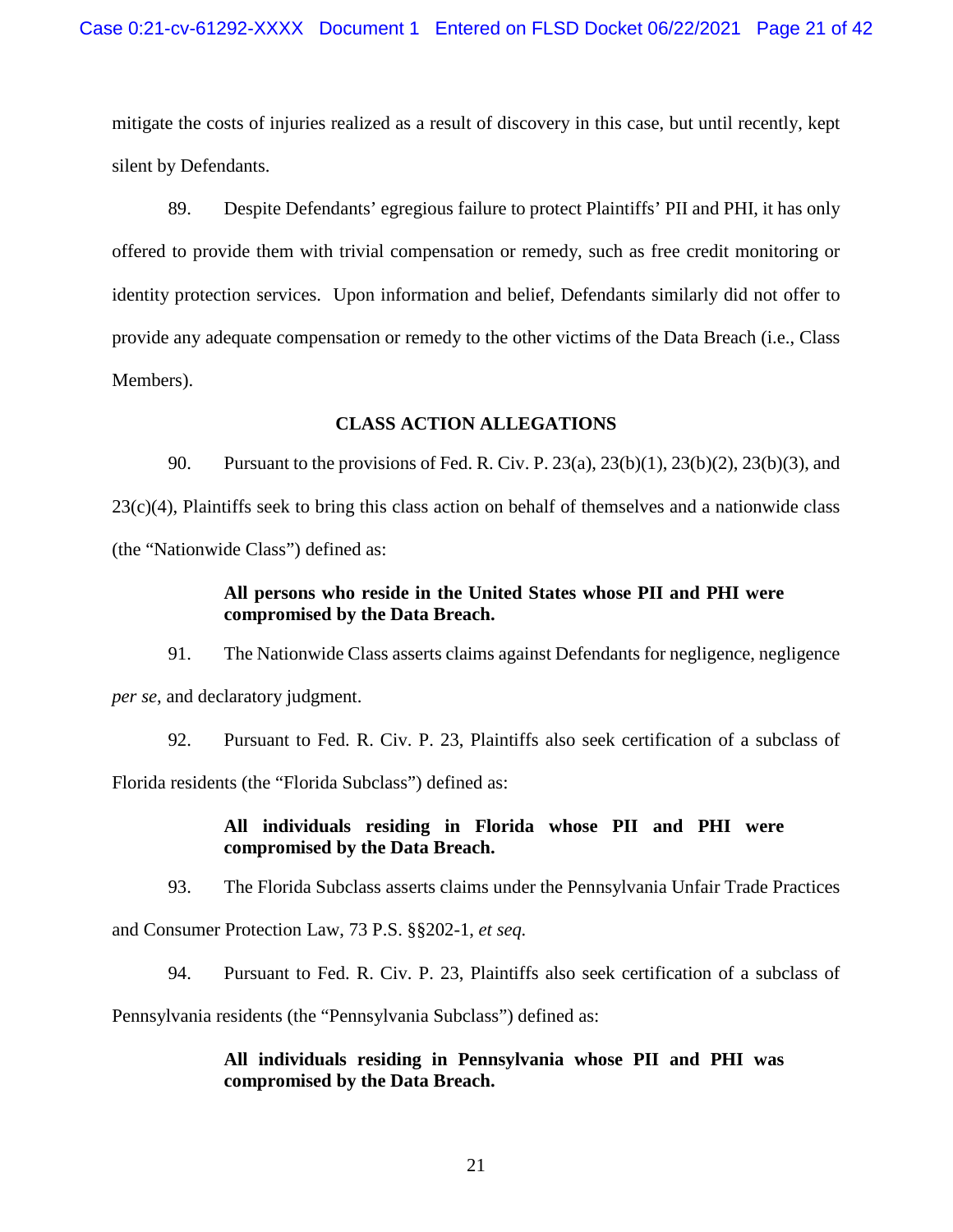95. The Pennsylvania Subclass asserts claims under the Pennsylvania Unfair Trade Practices and Consumer Protection Law, 73 P.S. §§202-1, *et seq.*

96. Where appropriate, the Nationwide Class and Subclass shall be referred to collectively as the "Class."

97. The Florida Subclass and the Pennsylvania Subclass will collectively be referred to as the Subclasses.

98. Excluded from the Class are Defendants; officers, directors, and employees of Defendants; any entity in which Defendants have a controlling interest, is a parent or subsidiary, or which is controlled by Defendants; and the affiliates, legal representatives, attorneys, heirs, predecessors, successors, and assigns of Defendants. Also excluded are the Judges and Court personnel in this case and any members of their immediate families.

99. Plaintiffs reserve the right to modify and/or amend the Nationwide Class and Subclasses definitions, including but not limited to creating additional subclasses, as necessary.

100. Certification of Plaintiffs' claims for class-wide treatment is appropriate because Plaintiffs can prove the elements of the claims on a class-wide basis using the same evidence as would be used to prove those elements in individual actions alleging the same claims.

101. All Class Members are readily ascertainable in that Defendants have access to addresses and other contact information for all Class Members, which can be used for providing notice to Class Members.

102. *Numerosity*. The Nationwide Class and Subclasses are so numerous that joinder of all members is impracticable. The Class includes millions of individuals whose personal data was compromised by the Data Breach. Upon information and belief, the Subclasses contain thousands of members.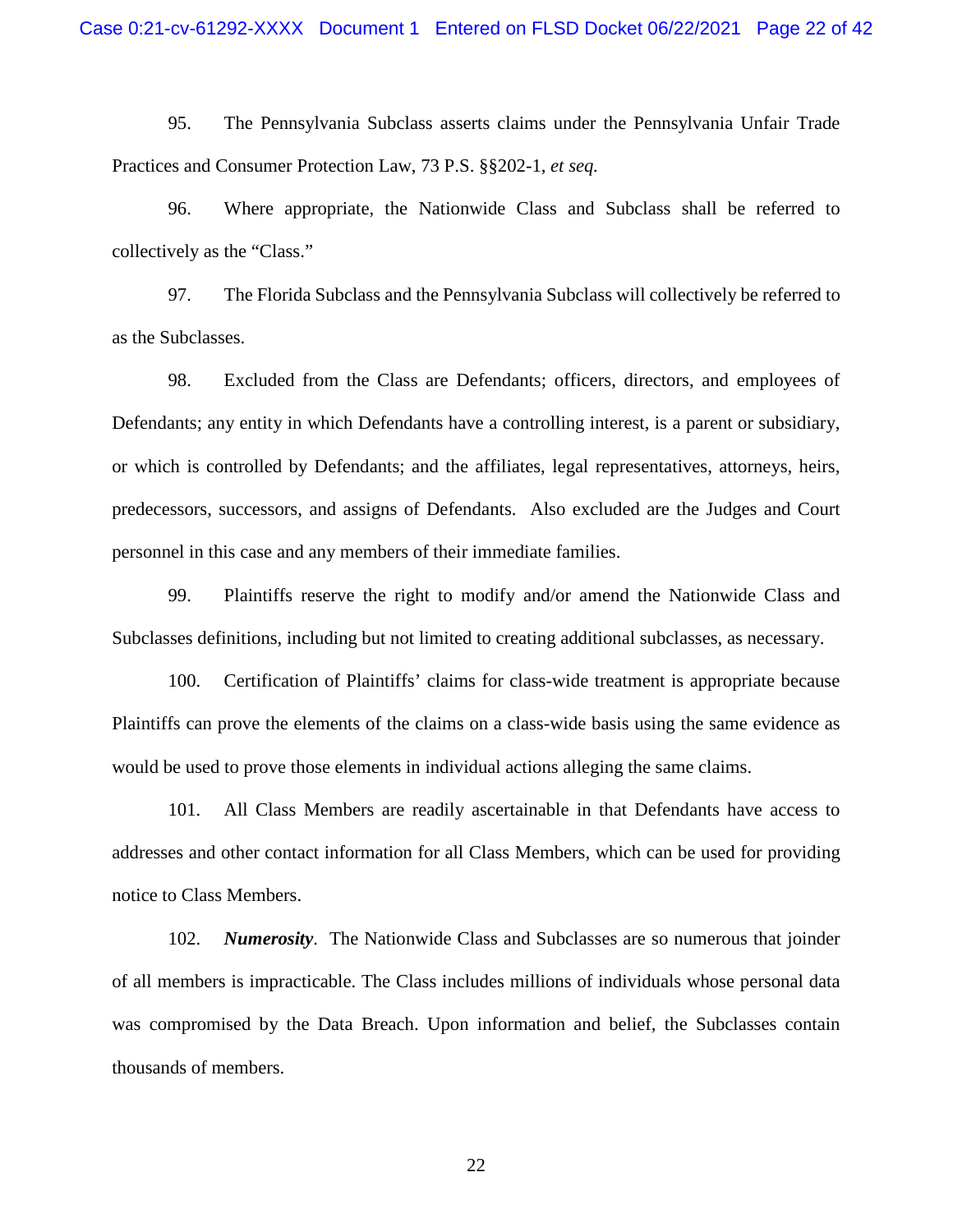103. *Commonality and Predominance*. There are numerous questions of law and fact common to Plaintiffs and the Class that predominate over any questions that may affect only individual Class Members, including the following:

- whether Defendants engaged in the wrongful conduct alleged in this Complaint;
- whether Defendants' conduct was unlawful;
- whether Defendants failed to implement and maintain reasonable systems and security procedures and practices to protect customers' personal data;
- Whether Defendants failed to exercise reasonable care in the hiring of their employees and agents;
- Whether Defendants failed to exercise reasonable care in the supervision of their employees and agents;
- whether Defendants unreasonably delayed in notifying affected customers of the Data Breach;
- whether Defendants owed a duty to Plaintiffs and Class Members to adequately protect their personal data and to provide timely and accurate notice of the Data Breach to Plaintiffs and Class Members;
- whether Defendants breached their duties to protect the personal data of Plaintiffs and Class Members by failing to provide adequate data security and failing to provide timely and adequate notice of the Data Breach to Plaintiffs and the Class;
- whether Defendants' conduct was negligent;
- whether Defendants knew or should have known that their computer systems were vulnerable to attack;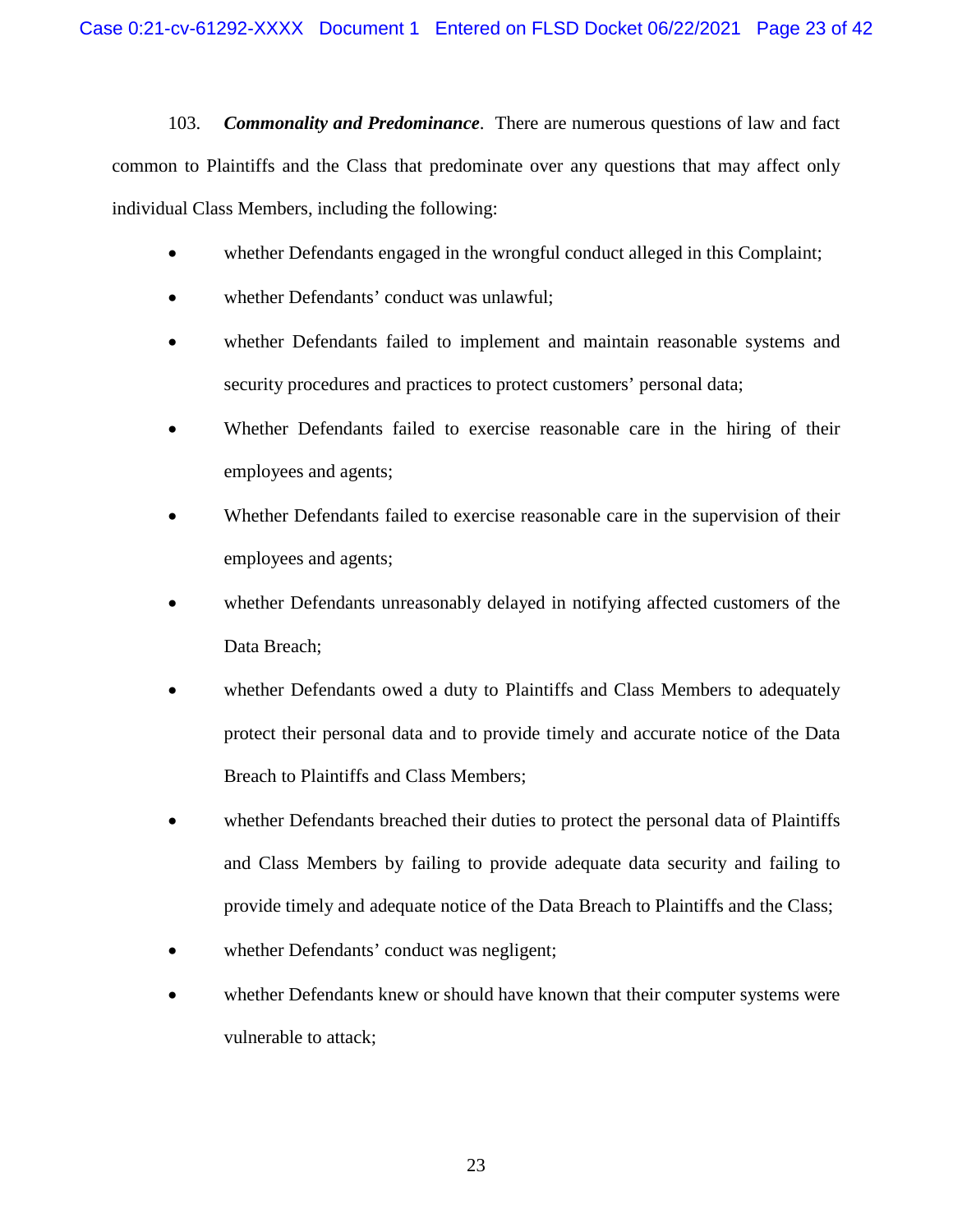- whether Defendants' conduct, including their failure to act, resulted in or was the proximate cause of the Data Breach of their systems, resulting in the loss of Class Members' personal data;
- whether Defendants wrongfully or unlawfully failed to inform Plaintiffs and Class Members that they did not maintain computers and security practices adequate to reasonably safeguard customers' personal data;
- whether Defendants should have notified the public, Plaintiffs, and Class Members immediately after they learned of the Data Breach;
- whether Plaintiffs and Class Members suffered injury, including ascertainable losses, as a result of Defendants' conduct (or failure to act);
- whether Plaintiffs and Class Members are entitled to recover damages; and
- whether Plaintiffs and Class Members are entitled to declaratory relief and equitable relief, including injunctive relief, restitution, disgorgement, and/or other equitable relief.

104. *Typicality*. Plaintiffs' claims are typical of the claims of the Class in that Plaintiffs, like all Class Members, had their personal data compromised, breached, and stolen in the Data Breach. Plaintiffs and all Class Members were injured through the uniform misconduct of Defendants, described in this Complaint, and assert the same claims for relief.

105. *Adequacy*. Plaintiffs and counsel will fairly and adequately protect the interests of the Class. Plaintiffs retained counsel who are experienced in Class action and complex litigation. Plaintiffs have no interests that are antagonistic to, or in conflict with, the interests of other Class Members.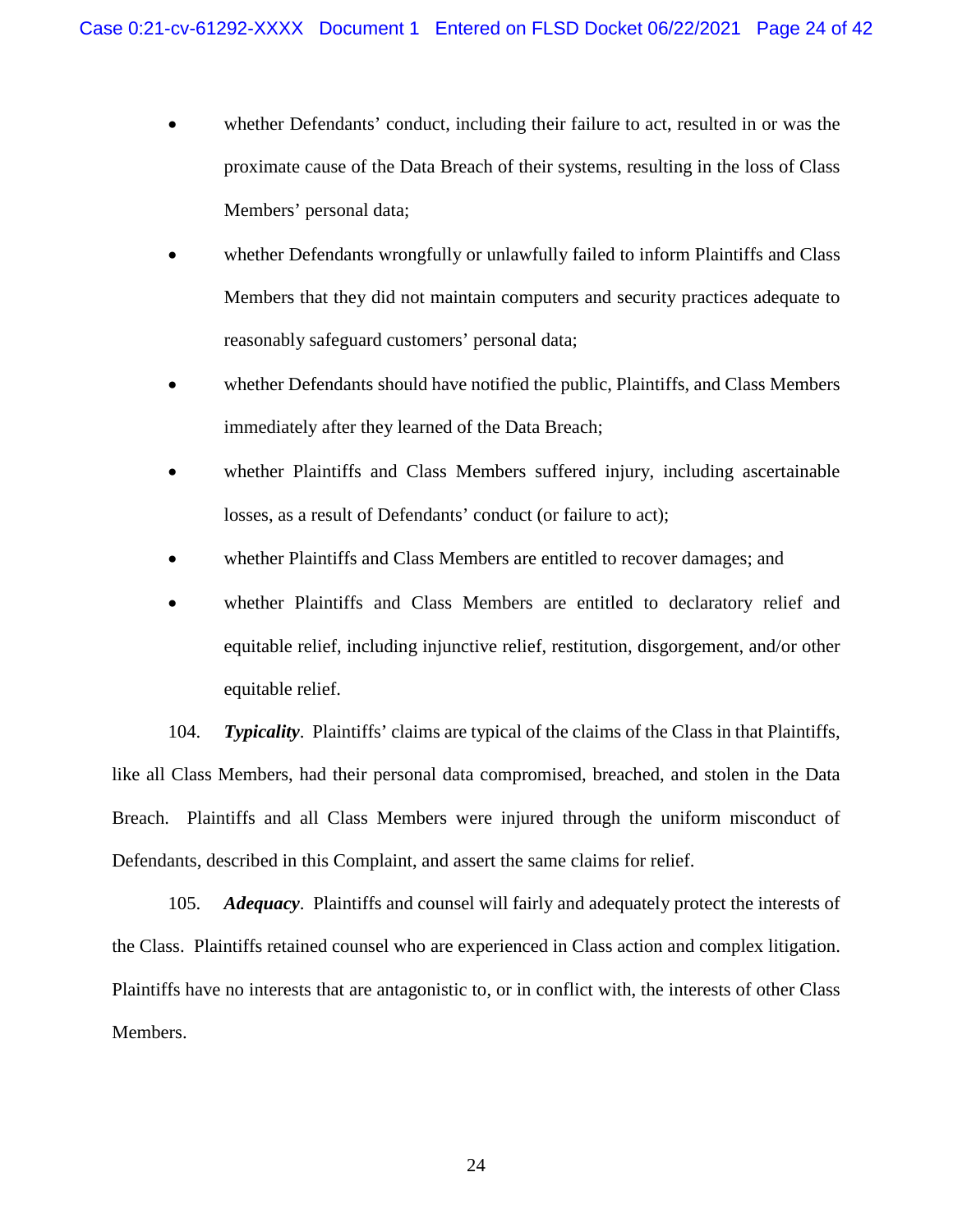106. *Superiority*. A class action is superior to other available methods for the fair and efficient adjudication of the controversy. Class treatment of common questions of law and fact is superior to multiple individual actions or piecemeal litigation. Moreover, absent a class action, most Class Members would find the cost of litigating their claims prohibitively high and would therefore have no effective remedy, so that in the absence of class treatment, Defendants' violations of law inflicting substantial damages in the aggregate would go unremedied without certification of the Class. Plaintiffs and Class Members have been harmed by Defendants' wrongful conduct and/or action. Litigating this action as a class action will reduce the possibility of repetitious litigation relating to Defendants' conduct and/or inaction. Plaintiffs know of no difficulties that would be encountered in this litigation that would preclude its maintenance as a class action. Class certification is appropriate under Fed. R. Civ. P.  $23(b)(1)(A)$ , in that the prosecution of separate actions by the individual Class Members would create a risk of inconsistent or varying adjudications with respect to individual Class Members, which would establish incompatible standards of conduct for Defendants. In contrast, the conduct of this action as a class action conserves judicial resources and the parties' resources and protects the rights of each Class member. Specifically, injunctive relief could be entered in multiple cases, but the ordered relief may vary, causing Defendants to have to choose between differing means of upgrading its data security infrastructure and choosing the court order with which to comply. Class action status is also warranted because prosecution of separate actions by Class Members would create the risk of adjudications with respect to individual Class Members that, as a practical matter, would be dispositive of the interests of other members not parties to this action, or that would substantially impair or impede their ability to protect their interests.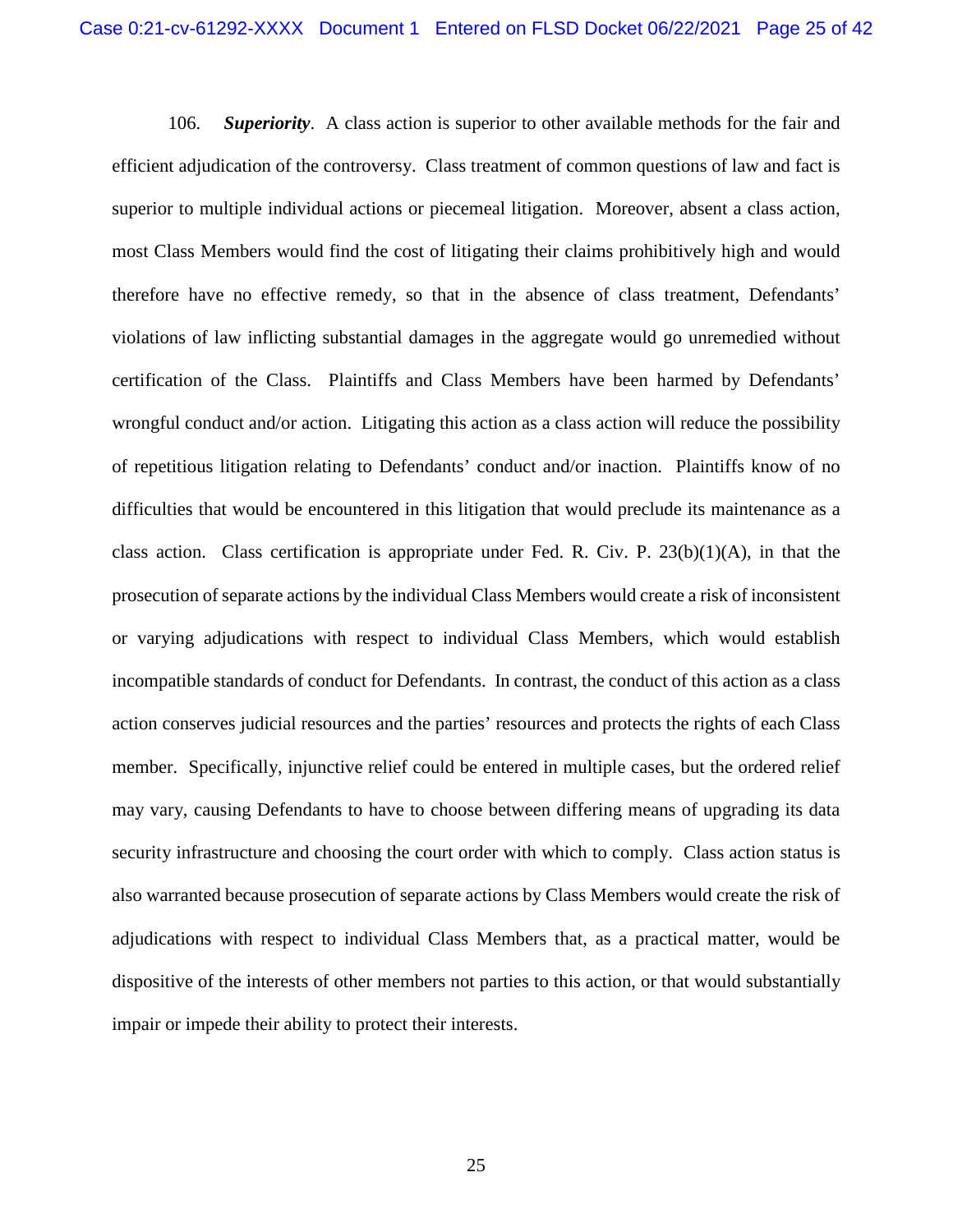107. Class certification, therefore, is appropriate under Fed. R. Civ. P. 23(b)(3), because the above common questions of law or fact predominate over any questions affecting individual Class Members, and a class action is superior to other available methods for the fair and efficient adjudication of this controversy.

108. Particular issues are also appropriate for certification under Fed. R. Civ. P. 23(c)(4) because the claims present particular, common issues, the resolution of which would materially advance the resolution of this matter and the parties' interests therein. Such particular issues include, but are not limited to:

(a) Whether Plaintiffs' and Class Members' PII and PHI were accessed, compromised, or stolen in the Data Breach;

(b) Whether (and when) Defendants knew about the Data Breach before they notified Plaintiffs and Class Members and whether Defendants failed to timely notify Plaintiffs and Class Members of the Data Breach;

(c) Whether Defendants owed a legal duty to Plaintiffs and the Class;

(d) Whether Defendants failed to take reasonable steps to safeguard the PII and PHI of Plaintiffs and Class Members;

(e) Whether Defendants failed to adequately monitor their data security systems;

(f) Whether Defendants failed to comply with applicable laws, regulations, and industry standards relating to data security;

(g) Whether Defendants knew or should have known that they did not employ reasonable measures to keep Plaintiffs' and Class members' PII or PHI secure;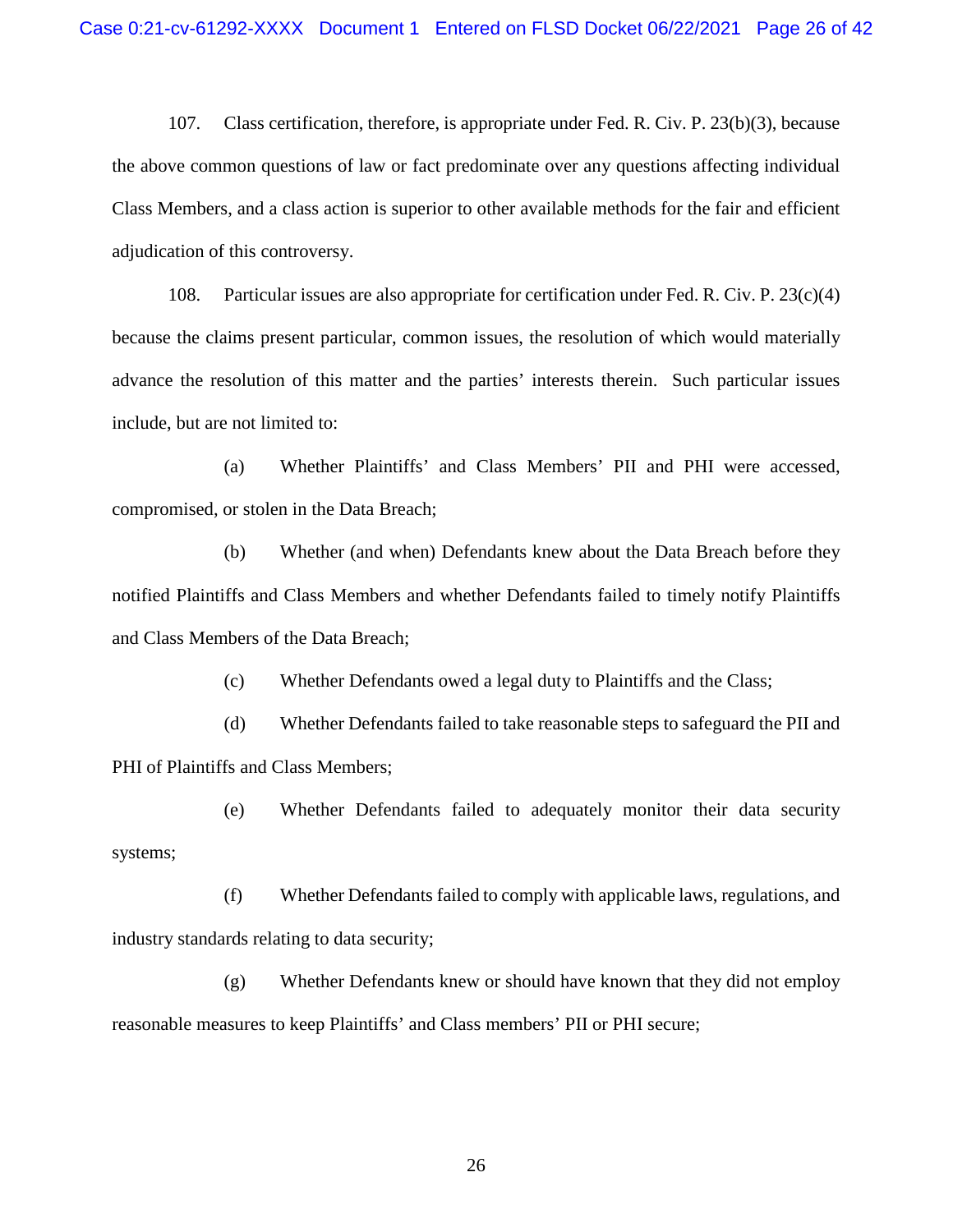(h) Whether Defendants' adherence to HIPAA regulations, FTC data security obligations, industry standards, and measures recommended by data security experts would have reasonably prevented the Data Breach.

109. Class certification is also appropriate under Fed. R. Civ. P. 23(b)(2). Defendants, through its uniform conduct, acted or failed and refused to act on grounds generally applicable to the Class as a whole, making injunctive and declaratory relief appropriate to the Class as a whole. Moreover, Defendants continue to maintain their inadequate security practices, retains possession of Plaintiffs' and Class Members' PII and PHI, and has not been forced to change its practices or to relinquish PII and PHI by nature of other civil suits or government enforcement actions, thus making injunctive and declaratory relief a live issue and appropriate to the Class as a whole.

## **COUNT I Negligence**

110. Plaintiffs incorporate paragraphs 1-109 of the Complaint as if fully set forth herein.

111. Plaintiffs bring this claim on behalf of themselves and the Nationwide Class, or alternatively, the Subclasses.

112. Plaintiffs and Class Members were required to submit non-public PII and PHI to Defendants and/or their service providers in order to obtain medical service benefits.

113. By collecting, storing, and using Plaintiffs' and Class Members' PII and PHI, Defendants owed a duty to Plaintiffs and Class Members to exercise reasonable care in obtaining, securing, deleting, protecting, and safeguarding the sensitive PII and PHI it received from being compromised, lost, stolen, accessed, and misused by unauthorized persons.

114. Defendants were required to prevent foreseeable harm to Plaintiffs and Class Members, and therefore had a duty to take reasonable steps to safeguard their sensitive PII and PHI from unauthorized release or theft. More specifically, this duty included: (1) exercising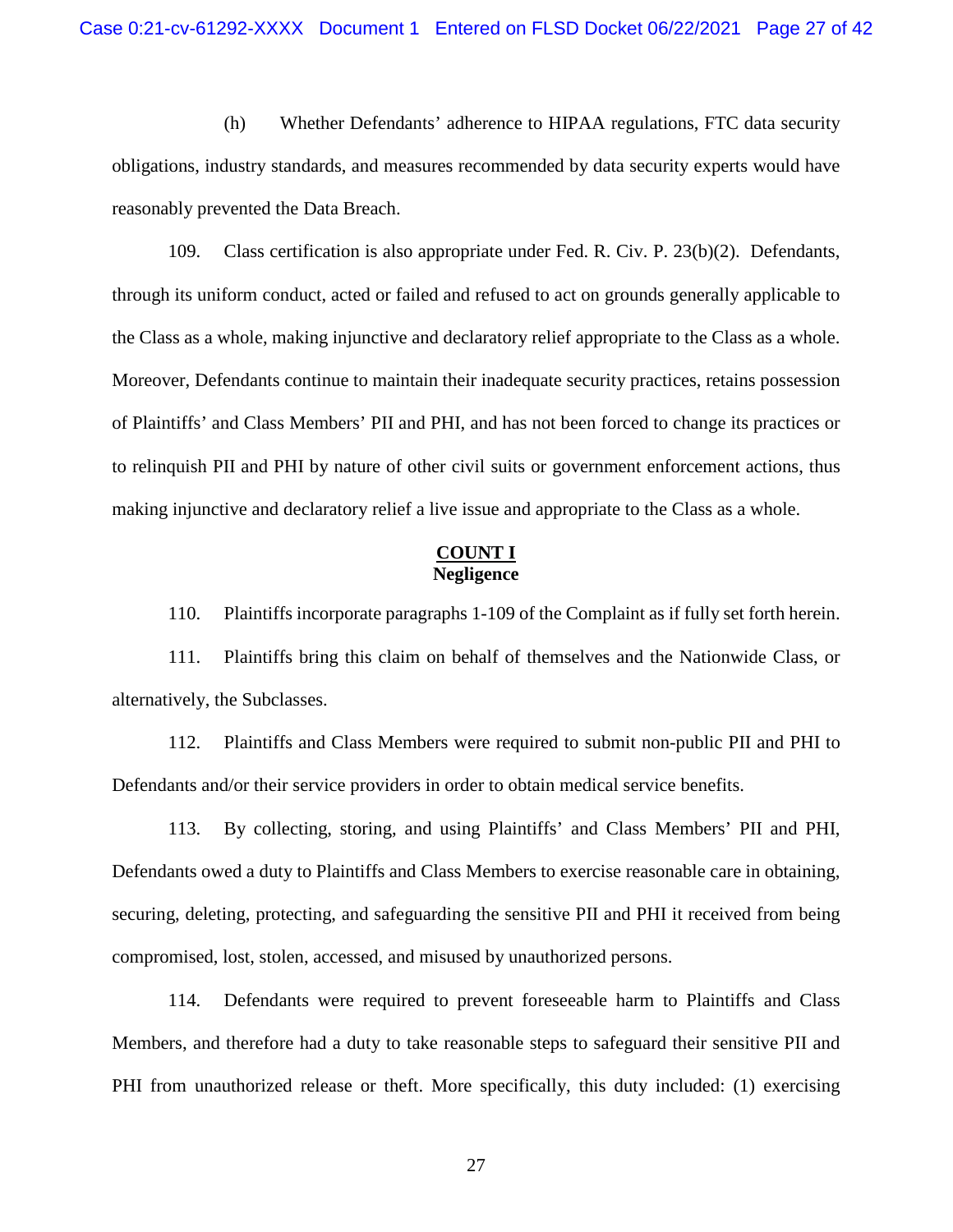reasonable care in the hiring, training, and/or supervision of its employees and agents entrusted with access to Plaintiffs' and Class Members' PII and PHI; (2) designing, maintaining, and testing Defendants' data security systems and data storage architecture to ensure Plaintiffs' and Class Members' PII and PHI were adequately secured and protected; (3) implementing processes that would detect an unauthorized breach of Defendants' security systems and data storage architecture in timely and adequate manner; (4) timely acting on all warnings and alerts, including public information, regarding Defendants' security vulnerabilities and potential compromise of the PII and PHI of Plaintiffs and Class Members; (5) maintaining data security measurers consistent with industry standards and applicable federal and state laws and other requirements; and (6) timely and adequately informing Plaintiffs and Class Members if and when a data breach occurred to prevent foreseeable harm to them, notwithstanding undertaking (1)-(5) above.

115. Defendants had a common law duty to prevent foreseeable harm to Plaintiffs and Class Members. The duty existed because Plaintiffs and Class Members were the foreseeable and probable victims of any inadequate hiring, training, supervision, and security practices of Defendants in their affirmative collection of PII and PHI from Plaintiffs and Class Members. In fact, not only was it foreseeable that Plaintiffs and Class Members would be harmed by the failure to protect their PII and PHI because hackers routinely attempt to steal such information for use in nefarious purposes, Defendants knew that it was more likely than not Plaintiffs and Class Members would be harmed as a result.

116. Defendants' duties to use reasonable security measures also arose as a result of the special relationship that existed between they, on the one hand, and Plaintiffs and Class Members, on the other hand. This special relationship, recognized in laws and regulations, arose because Plaintiffs and Class Members entrusted Defendants with their PII and PHI by virtue of receiving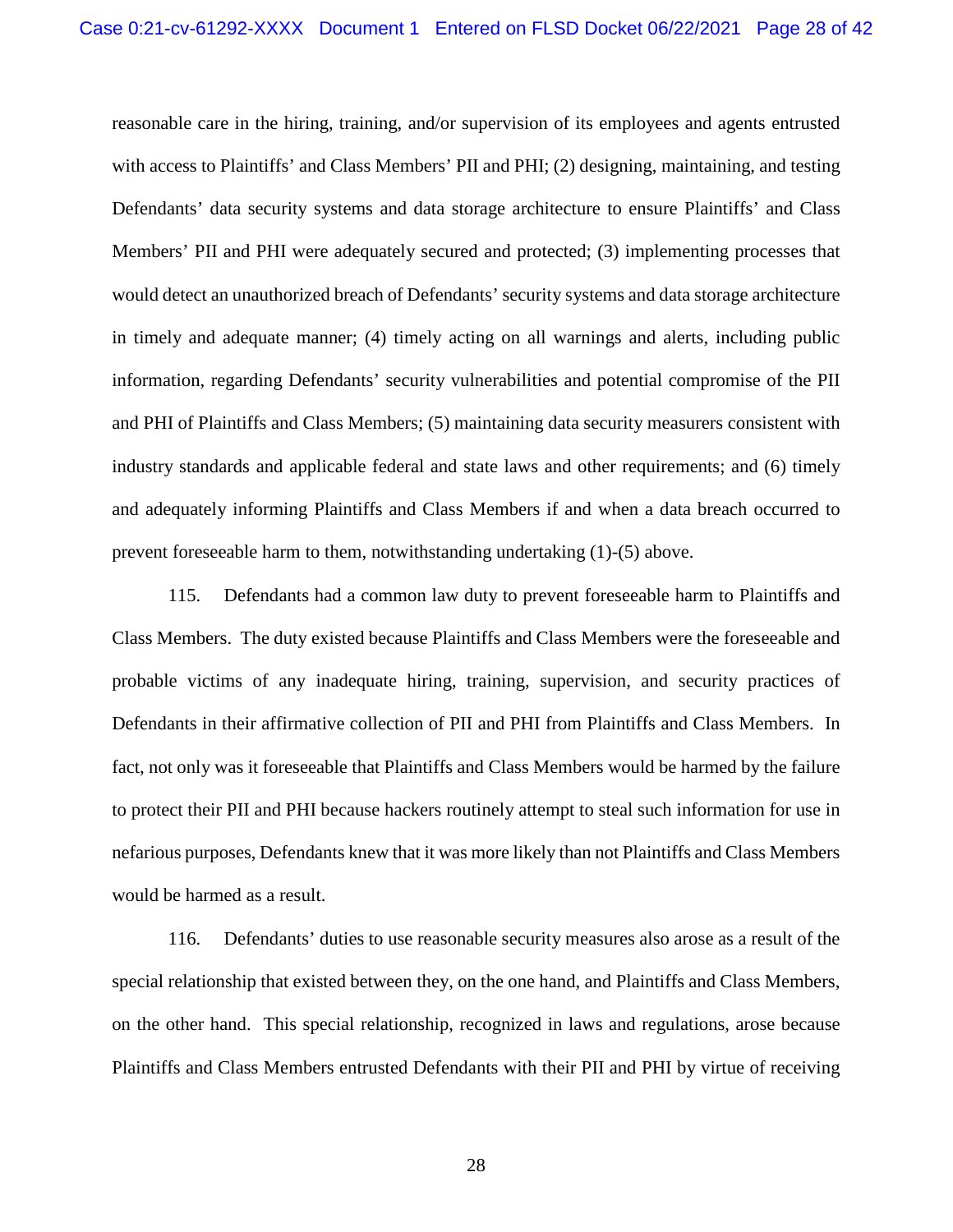health benefits through Defendants. Defendants alone could have ensured that their security systems and data storage architecture were sufficient to prevent or minimize the Data Breach.

117. The injuries suffered by Plaintiffs and Class Members were proximately and directly caused by Defendants' failure to exercise reasonable care in the hiring, training, and/or supervision of their employees and agents, as well as the failure to follow reasonable security standards to protect Plaintiffs and Class Members' PII and PHI.

118. When individuals have their personal information stolen, they are at substantial risk for imminent identity theft, and need to take steps to protect themselves, including, for example, buying credit monitoring services and purchasing or obtaining credit reports to protect themselves from identity theft.

119. If Defendants had taken reasonable security measures and/or exercised reasonable care in the hiring, training, and supervision of their employees and agents, data thieves would not have been able to take the personal information of Plaintiffs and Class Members. The policy of preventing future harm weighs in favor of finding a special relationship between Defendants and Plaintiffs and the Class. If companies are not held accountable for failing to take reasonable security measures to protect the sensitive PII and PHI in their possession, they will not take the steps that are necessary to protect against future security breaches.

120. Defendants owed a duty to timely disclose the material fact that Defendants' computer systems and data security practices were inadequate to safeguard users' personal, health, and financial data from theft.

121. Defendants breached these duties through the conduct alleged in the Complaint by, including without limitation, failing to protect the PII and PHI in their possession; failing to maintain adequate computer systems and data security practices to safeguard the PII and PHI in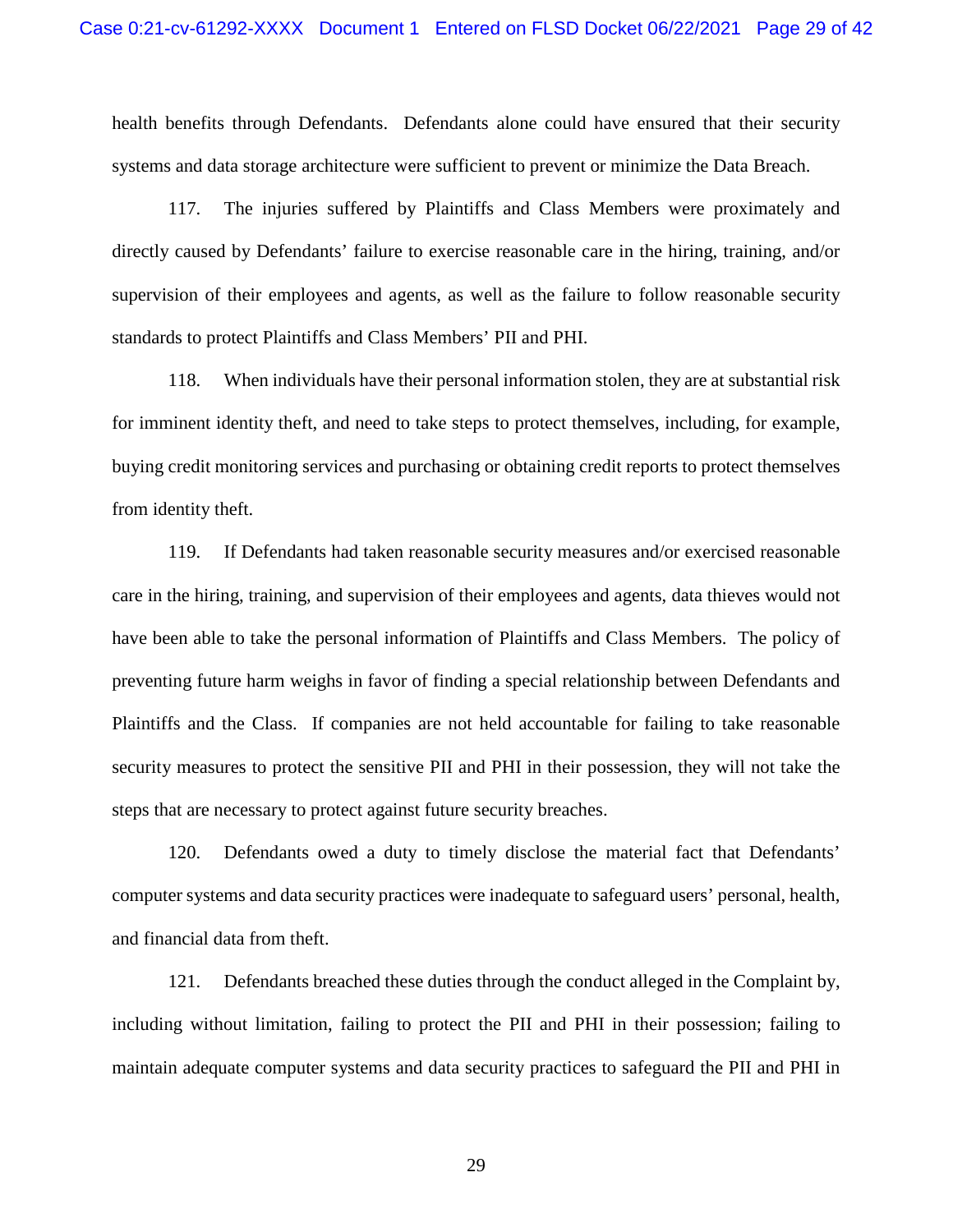their possession; allowing unauthorized access to Plaintiffs' and Class Members' PII and PHI; failing to disclose the material fact that Defendants' computer systems and data security practices were inadequate to safeguard the PII and PHI in their possession from theft; and failing to disclose in a timely and accurate manner to Plaintiffs and Class Members the material fact of the Data Breach.

122. But for Defendants' wrongful and negligent breach of its duties owed to Plaintiffs and Class Members, their PII and PHI would not have been compromised. And as a direct and proximate result of Defendants' failure to exercise reasonable care and use commercially reasonable security measures, the PII and PHI of Plaintiffs and Class Members were accessed by ill-intentioned criminals who could and will use the information to commit identity or financial fraud. Plaintiffs and Class Members face the imminent, certainly impending and substantially heightened risk of identity theft, fraud, and further misuse of their personal data.

123. It was foreseeable that Defendants' failure to exercise reasonable care in the hiring, training, and supervision of their employees and agents and to safeguard the PII and PHI in their possession or control would lead to one or more types of injury to Plaintiffs and Class Members. And the Data Breach was foreseeable given the known, high frequency of cyberattacks and data breaches in the healthcare industry.

124. As a proximate result of this conduct, Plaintiffs and the other Class Members suffered damages and will continue to suffer damages in an amount to be proven at trial. Such injuries include those described above, including: ongoing, imminent, certainly impending threat of identity theft crimes, fraud, and other misuse, resulting in monetary loss and economic harm; actual identity theft crimes, fraud, and other misuse, resulting in monetary loss and economic harm; loss of value of the compromised PII and PHI; illegal sale of the compromised PII and PHI on the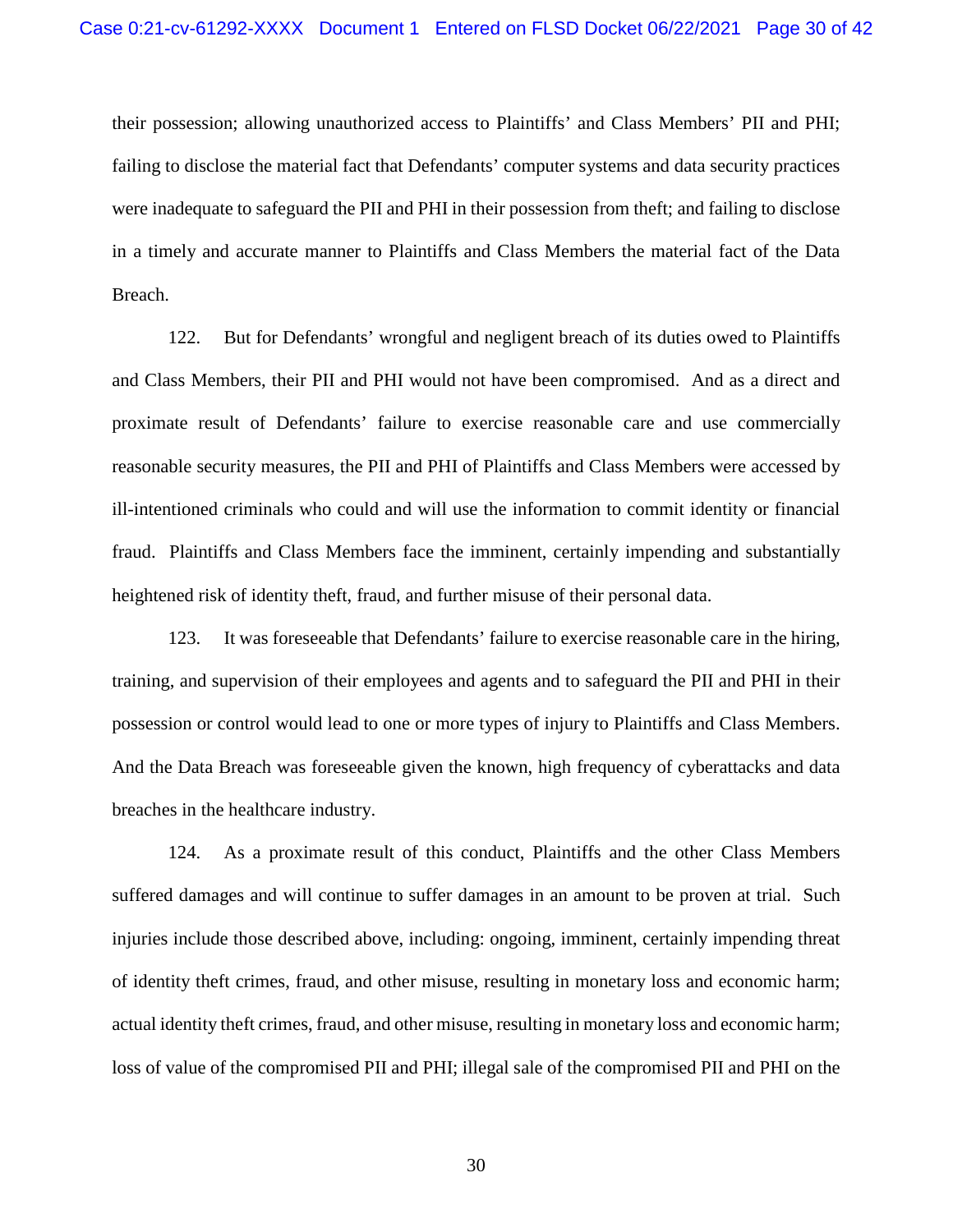black market; mitigation expenses and time spent on credit monitoring, identity theft insurance, and credit freezes and unfreezes; time spent in response to the Data Breach investigating the nature of the Data Breach, reviewing bank statements, payment card, statements, insurance statements, and credit reports; expenses and time spent initiating fraud alerts, decreased credit scores and ratings; lost time; other economic harm; and emotional distress.

## **COUNT II Negligence** *Per Se*

125. Plaintiffs incorporate paragraphs 1-109 of the Complaint as if fully set forth herein.

126. Plaintiffs bring this claim on behalf of themselves and the Nationwide Class, or alternatively, the Subclasses.

127. Plaintiffs and Class Members were required to submit non-public PII and PHI to Defendants and/or their service providers in order to obtain medical service benefits.

128. Pursuant to the FTC Act, 15 U.S.C. §45, Defendants had a duty to provide fair and adequate computer systems and data security to safeguard the PII of Plaintiffs and Class Members.

129. The FTC Act prohibits "unfair . . . practices in or affecting commerce," which the FTC has interpreted to include businesses' failure to use reasonable measures to protect PII. The FTC publications and orders described above also form part of the basis of Defendants' duty in this regard. In addition, individual states have enacted statutes based upon the FTC Act that also created a duty.

130. Pursuant to the Gramm-Leach-Bliley Act, Defendants had a duty to protect the security and confidentiality of Plaintiffs' and Class Members' PII. *See* 15 U.S.C. §6801.

131. Pursuant to the Fair Credit Reporting Act ("FCRA"), Defendants had a duty to adopt, implement, and maintain adequate procedures to protect the security and confidentiality of Plaintiffs' and Class Members' PII. *See* 15 U.S.C. §1681(b).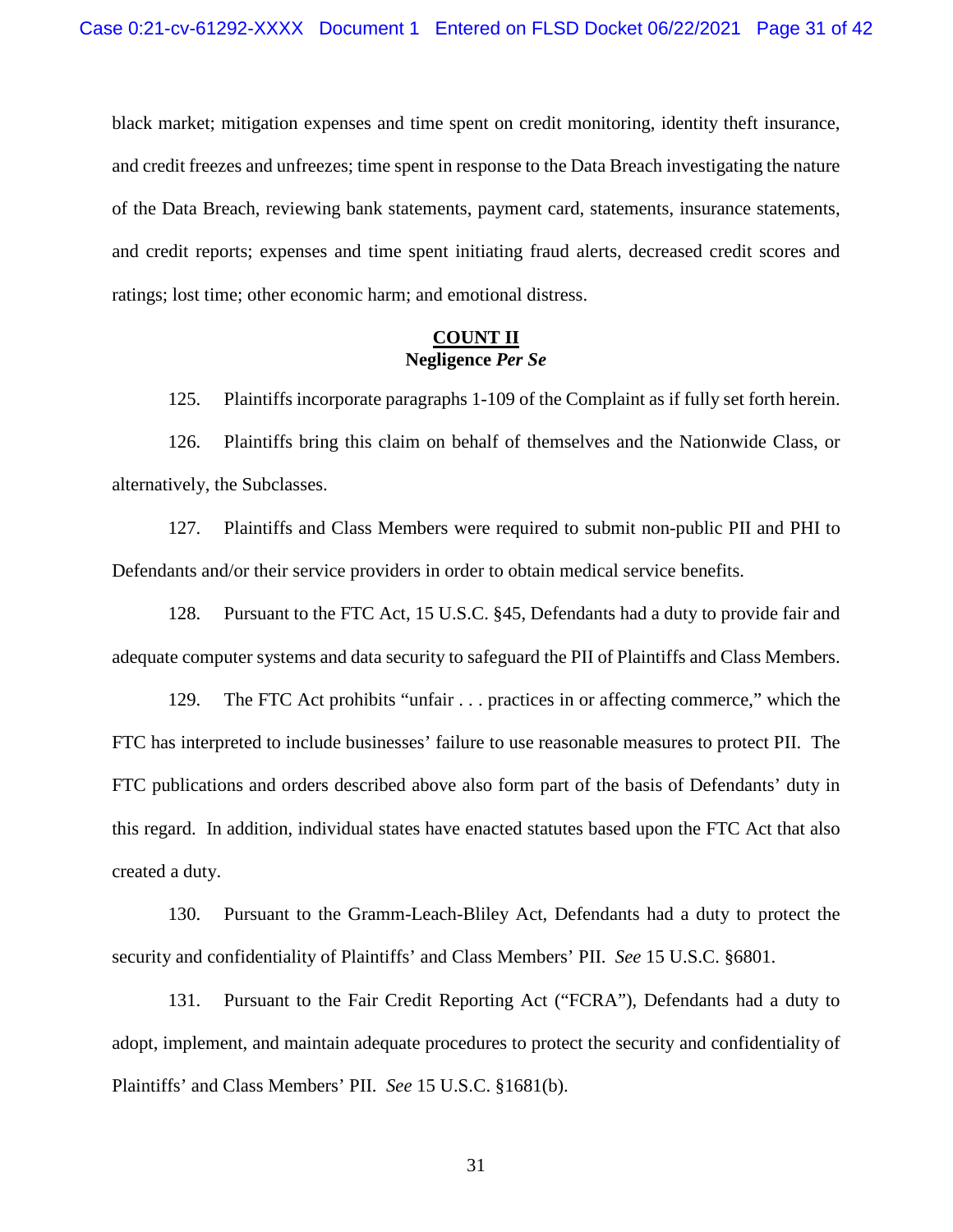132. Defendants solicited, gathered, and stored PII and PHI of Plaintiffs and Class Members to facilitate transactions which affect commerce.

133. Defendants violated the FTC Act (and similar state statutes), HIPAA, the FCRA, and the Graham-Leach-Bliley Act by failing to use reasonable measures to protect PII and PHI of Plaintiffs and Class Members and not complying with applicable industry standards, as described herein. Defendants' conduct was particularly unreasonable given the nature and amount of PII and PHI obtained and stored and the foreseeable consequences of a data breach on Defendants' systems.

134. Defendants' violation of the FTC Act (and similar state statutes) as well as their violations of the FCRA, and the Graham-Leach-Bliley Act constitutes negligence *per se*.

135. Plaintiffs and Class Members are within the class of persons that the FTC Act (and similar state statutes), the FCRA, and the Graham-Leach-Bliley Act were intended to protect.

136. The harm that occurred as a result of the Data Breach is the type of harm the FTC Act (and similar state statutes), as well as the FCRA and the Graham-Leach-Bliley Act were intended to guard against. The FTC has pursued enforcement actions against businesses, which, as a result of their failure to employ reasonable data security measures caused the same harm as that suffered by Plaintiffs and Class Members.

137. As a direct and proximate result of Defendants' negligence *per se*, Plaintiffs and Class Members have suffered, and continue to suffer, damages arising from the Data Breach as described herein and are entitled to compensatory, consequential, and punitive damages in an amount to be proven at trial.

138. Such injuries include those described above, including: ongoing, imminent, certainly impending threat of identity theft crimes, fraud, and other misuse, resulting in monetary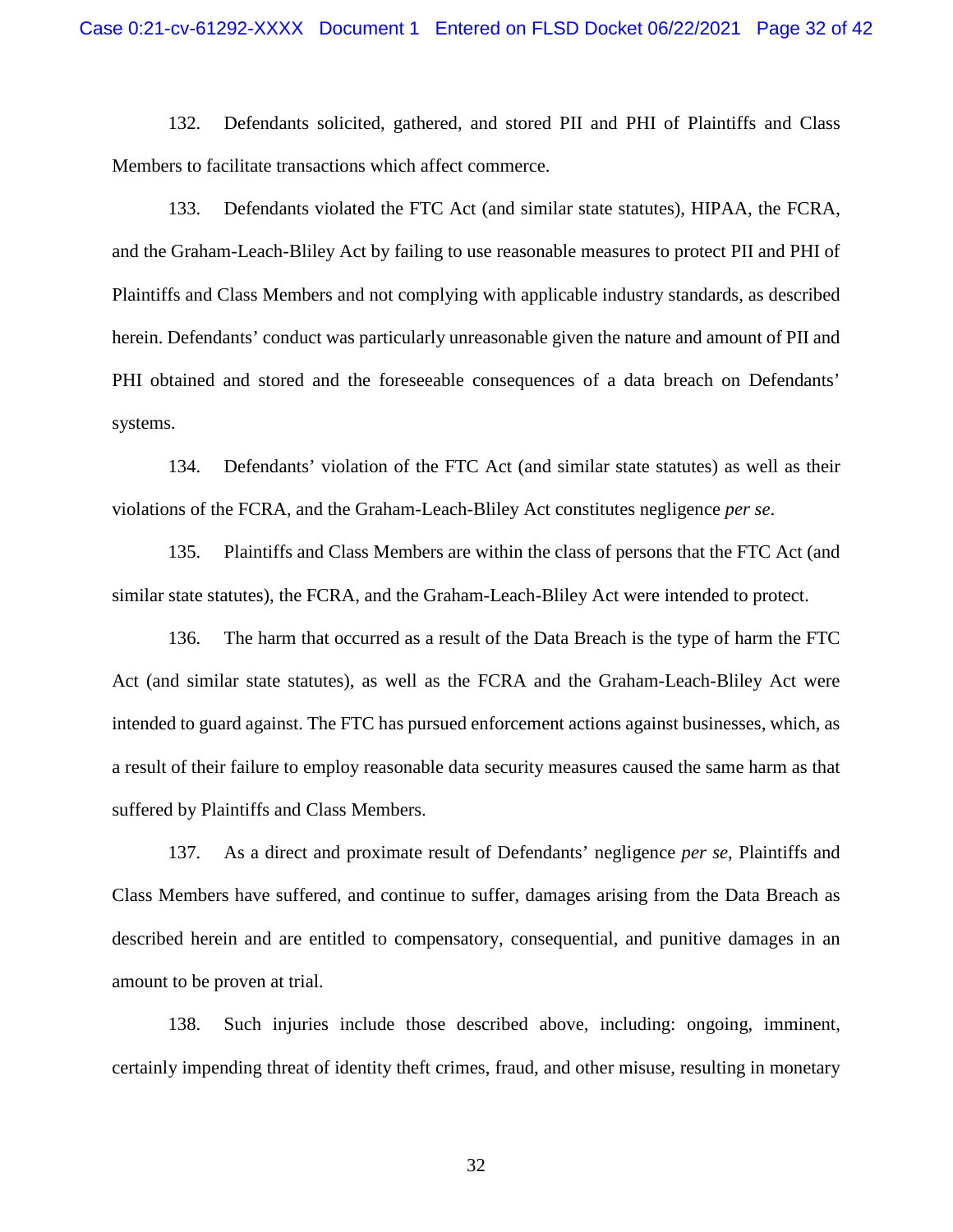loss and economic harm; actual identity theft crimes, fraud, and other misuse, resulting in monetary loss and economic harm; loss of value of the compromised PII and PHI; illegal sale of the compromised PII and PHI on the black market; mitigation expenses and time spent on credit monitoring, identity theft insurance, and credit freezes and unfreezes; time spent in response to the Data Breach investigating the nature of the Data Breach, reviewing bank statements, payment card, statements, insurance statements, and credit reports; expenses and time spent initiating fraud alerts, decreased credit scores and ratings; lost time; other economic harm; and emotional distress.

# **COUNT III Declaratory Judgment**

139. Plaintiffs incorporate paragraphs 1-109 of the Complaint as if fully set forth herein.

140. Plaintiffs bring this claim on behalf of themselves and the Nationwide Class, or alternatively, on the Subclasses.

141. Under the Declaratory Judgment Act, 28 U.S.C. §2201, *et seq.*, the Court is authorized to enter a judgment declaring the rights and legal relations of the parties and grant further necessary relief. Furthermore, the Court has broad authority to restrain acts, such as here, that are tortious and violate the terms of the federal and state statutes described in this Complaint.

142. An actual controversy has arisen in the wake of the Data Breach regarding Defendants' present and prospective common law and other duties to reasonably safeguard their users' PII, and whether Defendants is currently maintaining data security measures adequate to protect Plaintiffs and Class Members from further data breaches that compromise their PII and PHI. Plaintiffs and Class Members remain at imminent risk that further compromises of their PII and PHI will occur in the future. This is true even if they (or their healthcare providers) are not actively using Defendants' products or services.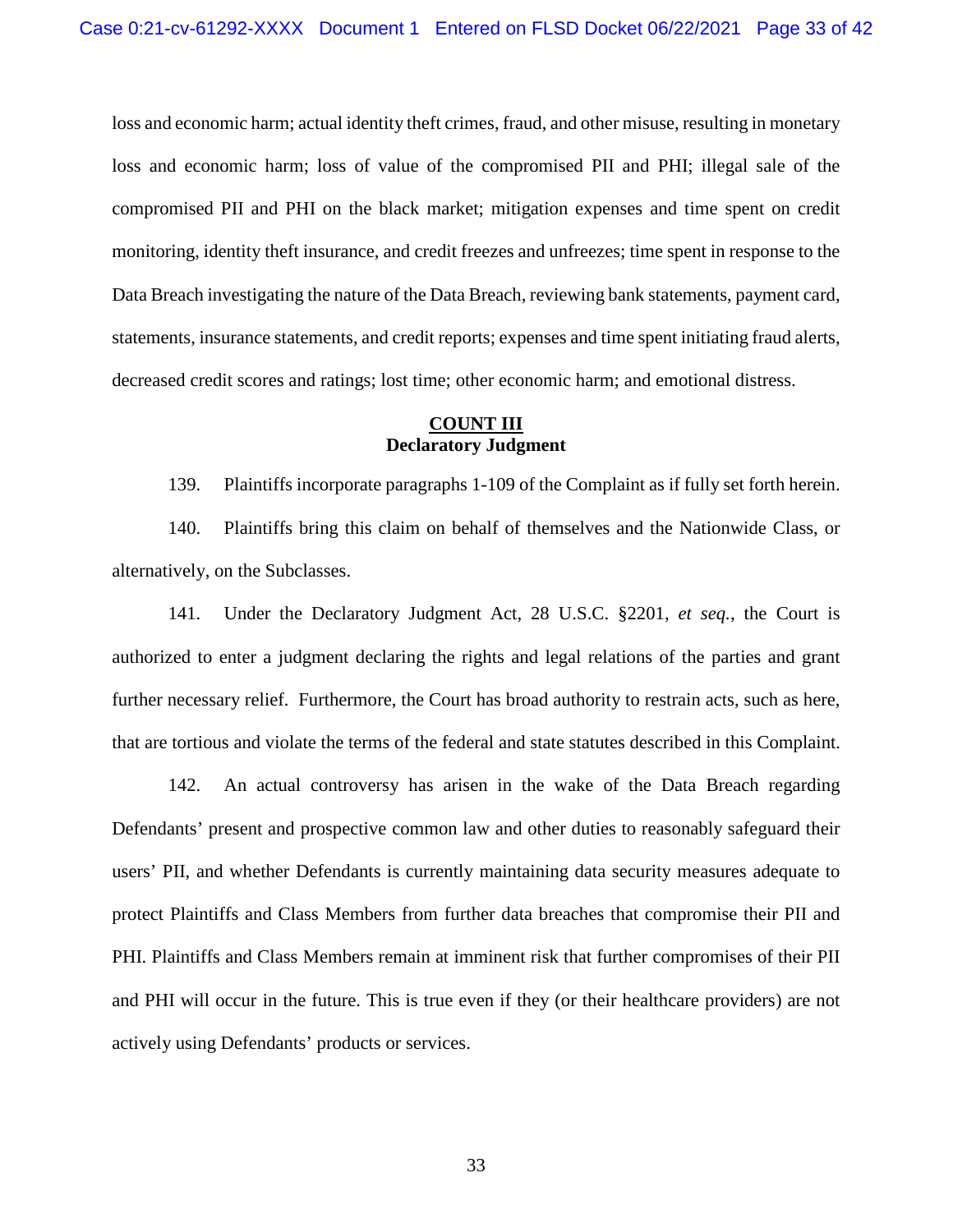143. Pursuant to its authority under the Declaratory Judgment Act, this Court should enter a judgment declaring, among other things, the following:

(a) Defendants continues to owe a legal duty to secure users' PII and PHI and to timely notify consumers of a data breach under the common law and Section 5 of the FTC Act;

(b) Defendants continues to breach this legal duty by failing to employ reasonable measures to secure Plaintiffs' and Class Members' PII and PHI.

144. The Court also should issue corresponding prospective injunctive relief pursuant to 28 U.S.C. §2202, requiring Defendants to employ adequate security practices consistent with law and industry standards to protect their users' PII and PHI.

145. If an injunction is not issued, Plaintiffs and Class Members will suffer irreparable injury, and lack an adequate legal remedy, in the event of another data breach of Defendants. The risk of another such breach is real, immediate, and substantial. If another breach occurs, Plaintiffs and Class Members will not have an adequate remedy at law because many of the resulting injuries are not readily quantified and they will be forced to bring multiple lawsuits to rectify the same conduct.

146. The hardship to Plaintiffs and Class Members if an injunction does not issue exceeds the hardship to Defendants if an injunction is issued. Among other things, if another data breach occurs at Eye Care, Plaintiffs and Class Members will likely be subjected to fraud, identity theft, and other harms described herein. On the other hand, the cost to Defendants of complying with an injunction by employing reasonable prospective data security measures is relatively minimal, and Defendants have a pre-existing legal obligation to employ such measures.

147. Issuance of the requested injunction will not disserve the public interest. To the contrary, such an injunction would benefit the public by preventing another data breach at Eye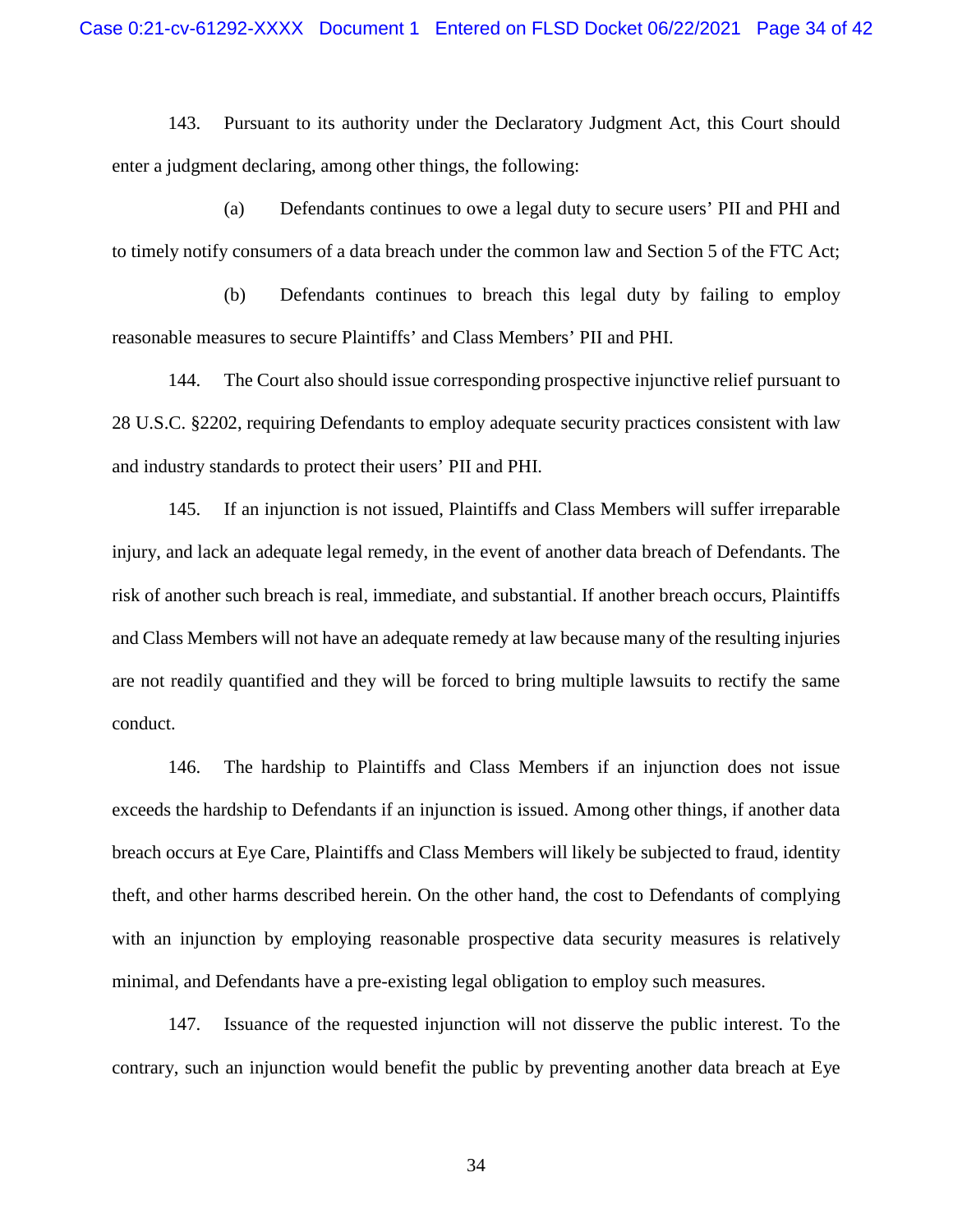Care, thus eliminating additional injuries that would result to Plaintiffs, Class Members, and the millions of other Defendants' customers whose PII and PHI would be further compromised.

# **COUNT IV**

**Pennsylvania Unfair Trade Practices and Consumer Protection Law**  73 P.S. §§202-1, *et seq.*

#### **On Behalf of Plaintiff Bowen and the Pennsylvania Subclass**

148. Plaintiffs incorporate paragraphs 1-109 of the Complaint as if fully set forth herein.

149. Plaintiff Bowen brings this claim on behalf of herself and the Pennsylvania Subclass.

150. Defendants engaged in the conduct alleged in this Complaint through transactions in and involving trade and commerce. Mainly, Defendants obtained the PII and PHI of Plaintiffs and the Pennsylvania Subclass through trade or commerce directly or indirectly affecting Plaintiffs and the Pennsylvania Subclass and the Data Breach occurred through the use of the internet, an instrumentality of interstate commerce.

151. As alleged herein this Complaint, Defendants engaged in unfair or deceptive acts or practices in the conduct of consumer transactions, including, among other things, the following:

(a) failure to implement adequate data security practices to safeguard PII and

PHI;

(b) failure to make only authorized disclosures of PII and PHI in their possession; and

(c) failure to disclose that their computer systems and data security practices were inadequate to safeguard PII from theft.

152. Defendants' actions constitute unconscionable, deceptive, or unfair acts or practices because, as alleged herein, Defendants engaged in immoral, unethical, oppressive, and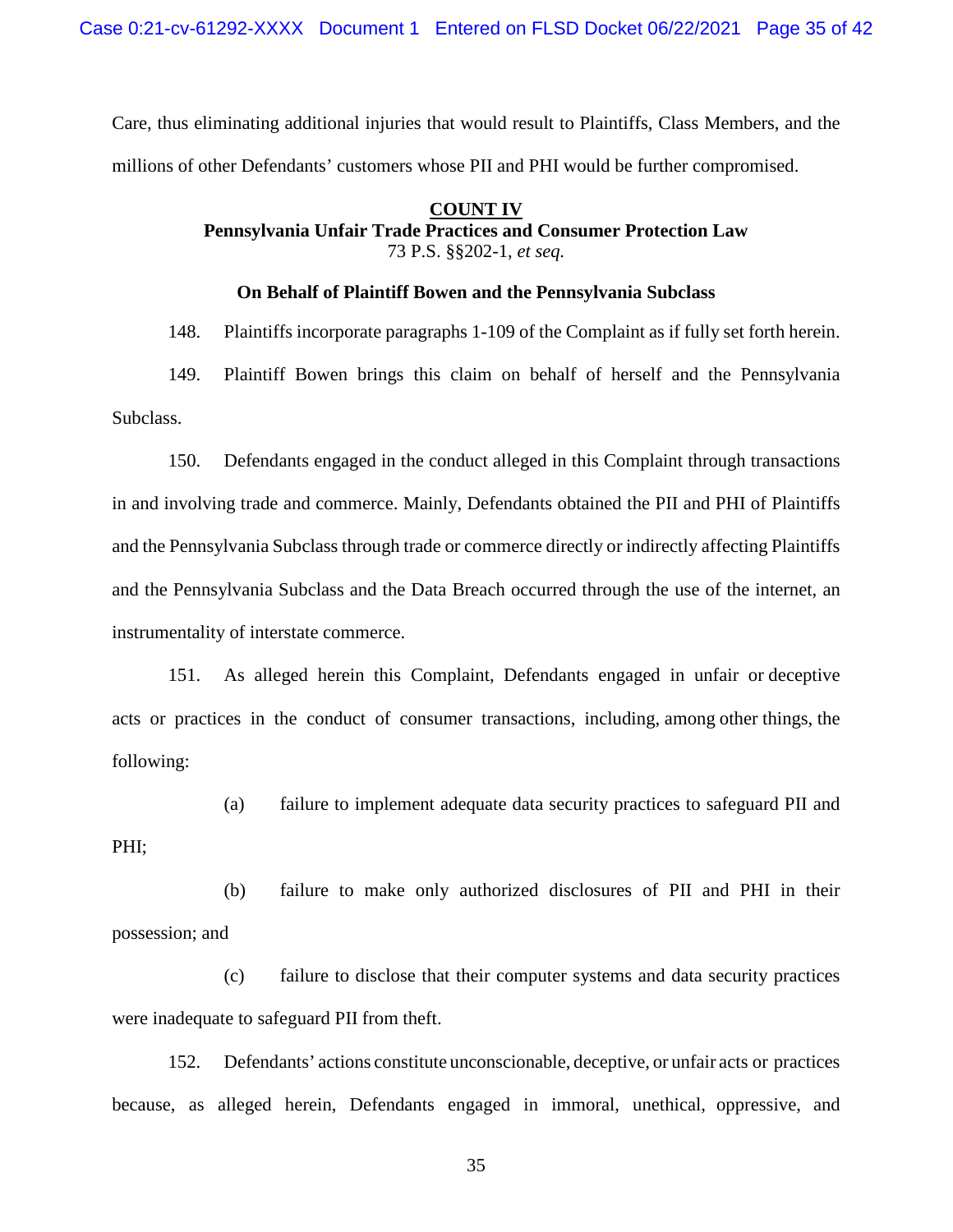unscrupulous activities that are and were substantially injurious to their current and former customers.

153. In committing the acts alleged above, Defendants engaged in unconscionable, deceptive, and unfair acts and practices by omitting, failing to disclose, or inadequately disclosing to their current and former customers that they did not follow industry best practices for the collection, use, and storage of PII and PHI.

154. As a direct and proximate result of Defendants' conduct, Plaintiff Bowen and the Pennsylvania Subclass have been harmed and have suffered damages including, but not limited to: damages arising from identity theft and fraud; out-of-pocket expenses associated with procuring identity protection and restoration services; increased risk of future identity theft and fraud, and the costs associated therewith; and time spent monitoring, addressing, and correcting the current and future consequences of the Data Breach.

155. As a direct and proximate result of the unconscionable, unfair, and deceptive acts or practices alleged herein, Plaintiff Bowen and the Pennsylvania Subclass have been damaged and are entitled to recover actual damages, an order providing declaratory and injunctive relief, and reasonable attorneys' fees and costs, to the extent permitted by law.

156. Also as a direct result of Defendants' knowing violation of the Pennsylvania Unfair Trade Practices and Consumer Protection Law, Plaintiff Bowen and the Pennsylvania Subclass are entitled to damages as well as injunctive relief, including, but not limited to:

(a) Ordering that Defendants engage third-party security auditors/penetration testers as well as internal security personnel to conduct testing, including simulated attacks, penetration tests, and audits on Defendants' systems on a periodic basis, and ordering Defendants to promptly correct any problems or issues detected by such third-party security auditors;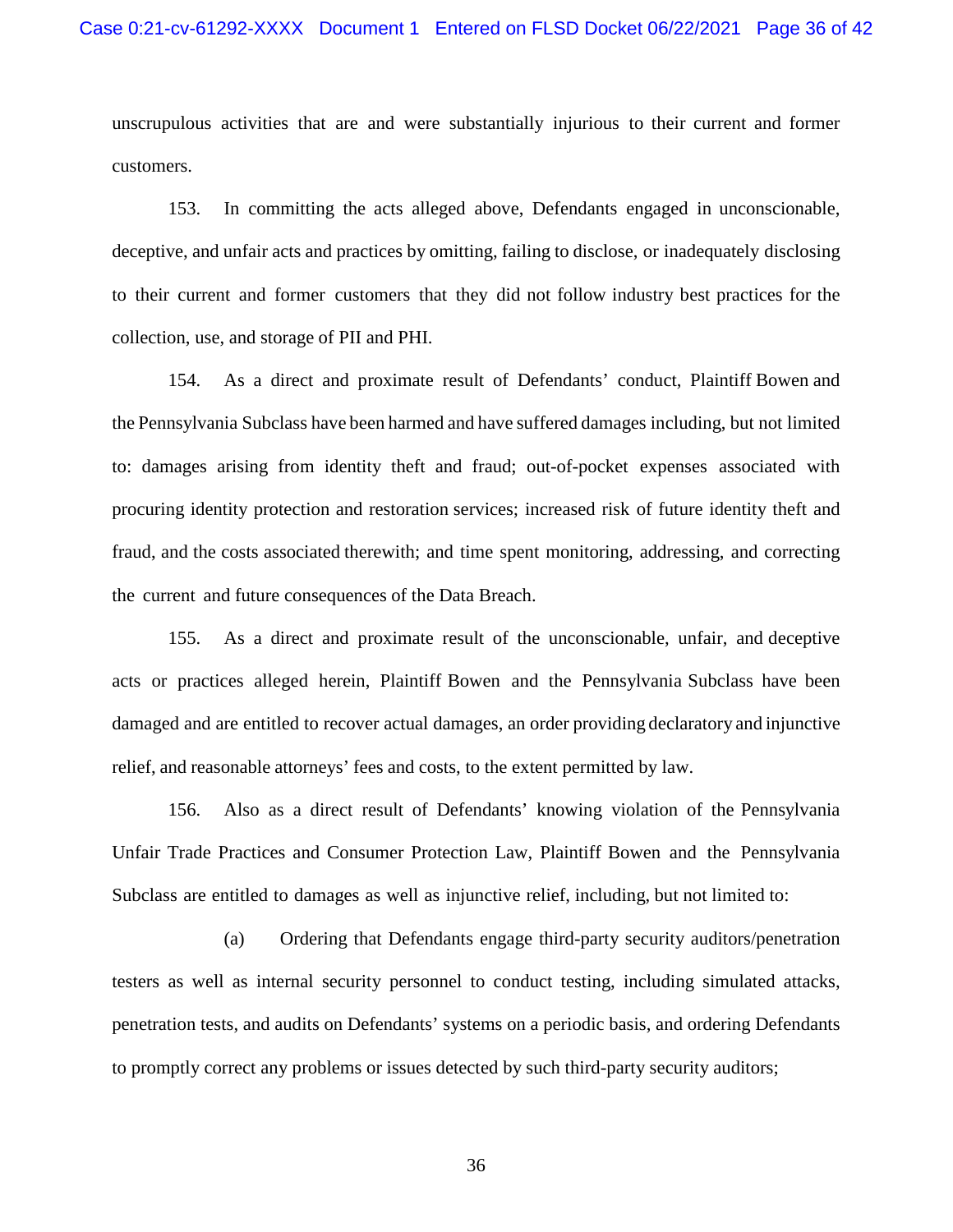(b) Ordering that Defendants engage third-party security auditors and internal personnel to run automated security monitoring;

(c) Ordering that Defendants audit, test, and train their security personnel regarding any new or modified procedures;

(d) Ordering that Defendants segment PII and PHI by, among other things, creating firewalls and access controls so that if one area of Defendants' systems are compromised, hackers cannot gain access to other portions of Defendants' systems;

(e) Ordering that Defendants purge, delete, and destroy in a reasonable, secure manner PII and PHI not necessary for their provisions of services;

(f) Ordering that Defendants conduct regular database scanning and securing checks;

(g) Ordering that Defendants routinely and continually conduct internal training and education to inform internalsecurity personnel how to identify and contain a breach when it occurs and what to do in response to a breach;

(h) Ordering Defendants to meaningfully educate their current and former customers about the threats they face as a result of the loss of their PII and PHI to third parties, as well as the steps Defendants' current and former customers must take to protect themselves; and

(i) Requiring Defendants to thoroughly and regularly evaluate any vendor's or third-party's technology that allows or could allow access to PII and PHI and to promptly migrate to superior or more secure alternatives.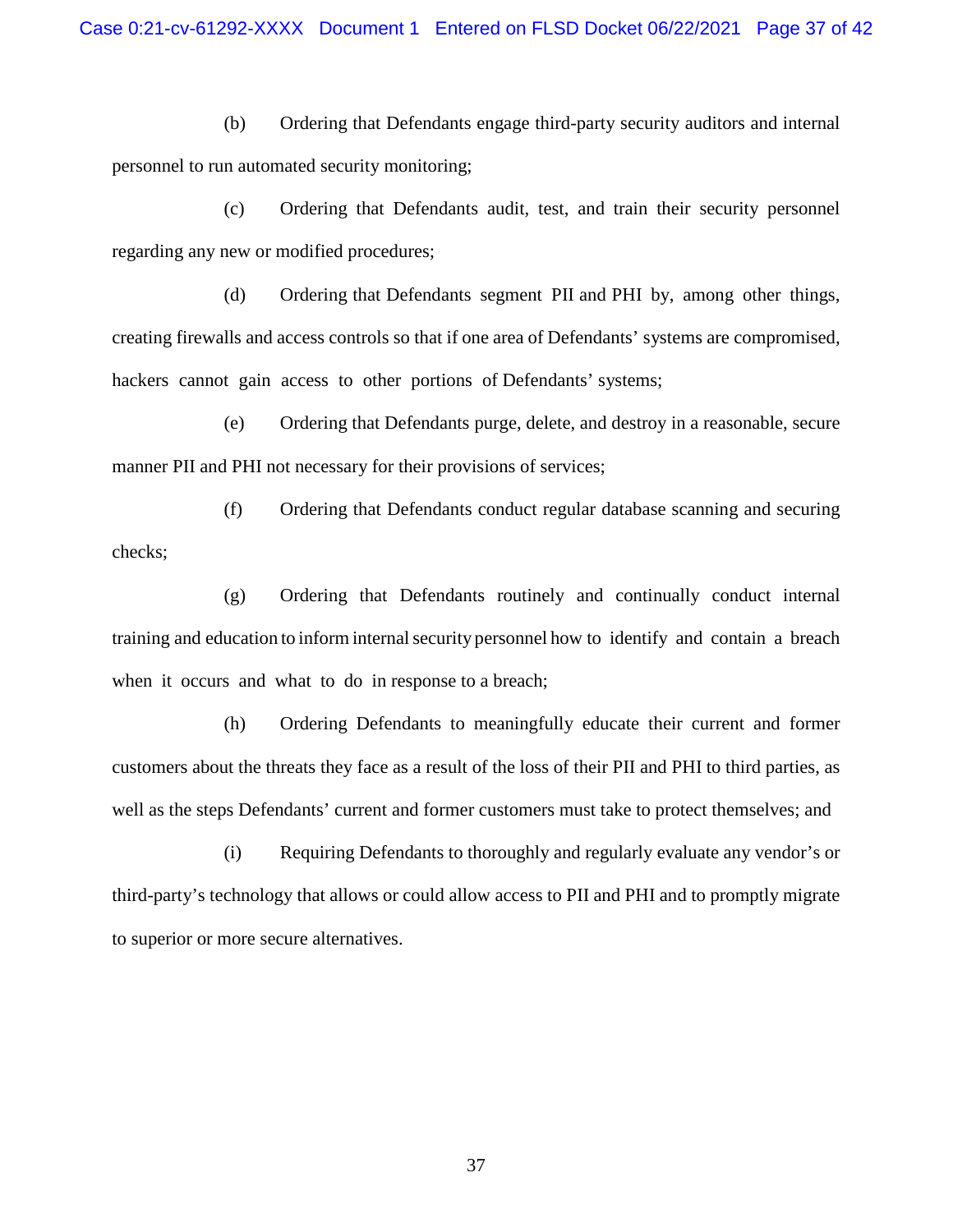# **COUNT V Florida Deceptive and Unfair Trade Practices Act** Fla. Stat. §501.201, *et seq.*

#### **On Behalf of Plaintiff Liang and the Florida Subclass**

157. Plaintiffs incorporate paragraphs 1-109 of the Complaint as if fully set forth herein.

158. The FDUTPA prohibits "[u]nfair methods of competition, unconscionable acts or practices, and unfair or deceptive acts or practices in the conduct of any trade or commerce . . ." Fla. Stat. §501.204(1).

159. Defendants advertised, offered, or sold goods and services in Florida and engaged in trade or commerce directly or indirectly affecting the people of Florida.

160. Defendants engaged in unfair, unconscionable acts or practices, and unfair or deceptive practices in the conduct of trade and commerce in violation of Fla. Stat. §501.204(1), including by:

(a) Failing to implement and maintain reasonable security and privacy measures to protect Plaintiff Liang's and Florida Subclass members' PII and PHI, which were a direct and proximate cause of the Data Breach;

(b) Failing to identify foreseeable security and privacy risks, remediate identified security and privacy risks, and adequately improve security and privacy measures knowing of the risk of cybersecurity incidents, which were a direct and proximate cause of the Data Breach;

(c) Failing to comply with common law and statutory duties pertaining to the security and privacy of Plaintiff Liang's and Florida Subclass members' PII an PHI, including duties imposed by the FTC Act, 15 U.S.C. §45, and Florida's data security statute, Fla. Stat. §501.171(2), which were a direct and proximate cause of the Data Breach;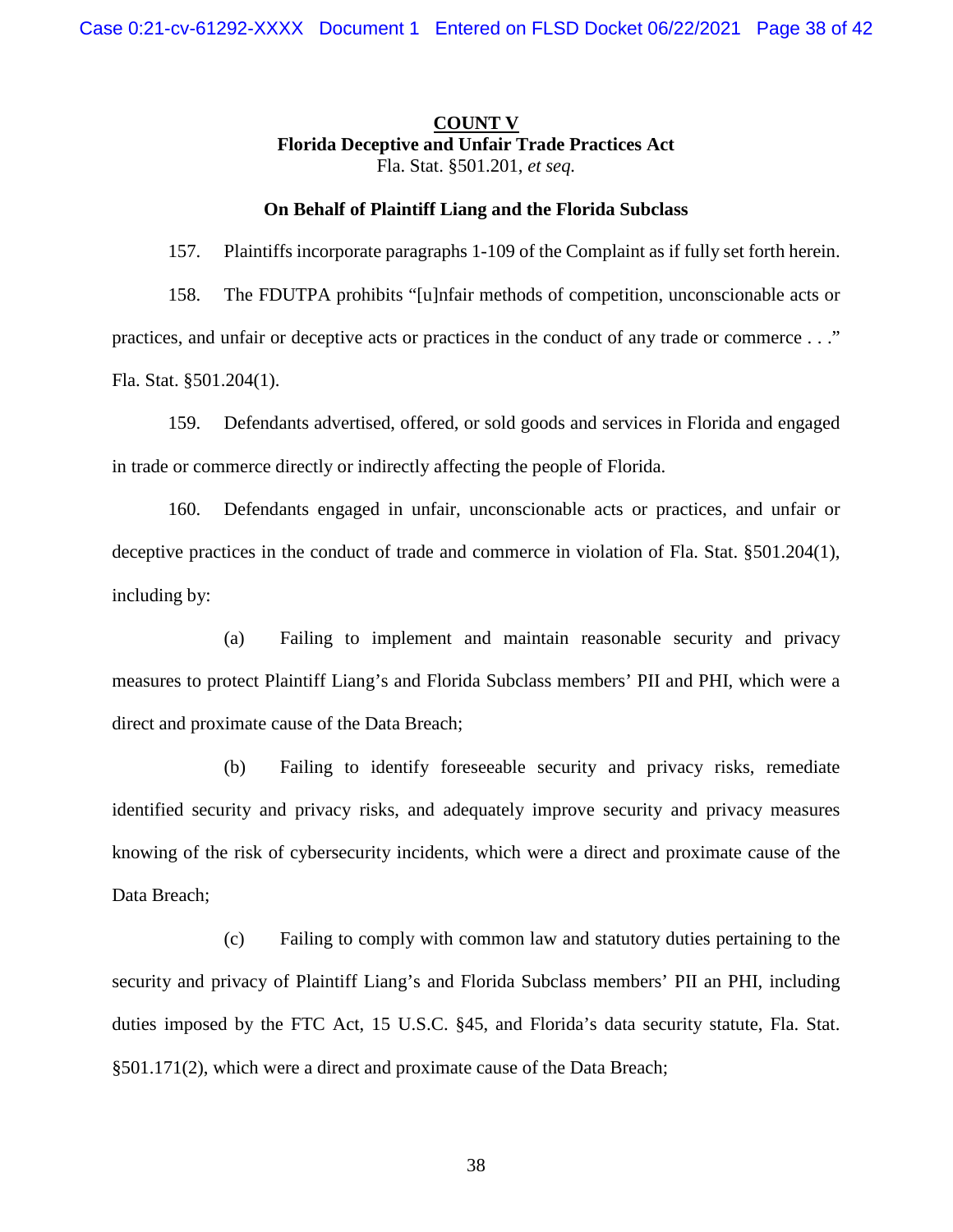(d) Misrepresenting that Eye Care would protect the privacy and confidentiality of Plaintiff Liang's and Florida Subclass members' PII and PHI, including by implementing and maintaining reasonable security measures;

(e) Misrepresenting that Eye Care would comply with common law and statutory duties pertaining to the security and privacy of Plaintiff Laing's and Florida Subclass members' PII and PHI, including duties imposed by the FTC Act, 15 U.S.C. §45, and Florida's data security statute, Fla. Stat. §501.171(2), which was a direct and proximate cause of the Data Breach;

(f) Omitting, suppressing, and concealing the material fact that Eye Care did not reasonable and adequately security Plaintiff Liang's and Florida Subclass members' PII and PHI; and,

(g) Omitting, suppressing, and concealing the material fact that Eye Care did not comply with common law and statutory duties pertaining to the security and privacy of Plaintiff Liang's and Florida Subclass members' PII and PHI, including duties imposed by the FTC Act, 15 U.S.C. §45, and Florida's data security statute, Fla. Stat. §501.171(2).

161. Defendants' misrepresentations and omissions were material because they were likely to deceive reasonable consumers about the adequacy of Defendants' data security and ability to protect the confidentiality of consumers' PII and PHI.

162. Had Defendants disclosed to Plaintiff Liang and Florida Subclass members that Eye Care's data systems were not secure and, thus, vulnerable to attack, Defendants would have been forced to adopt reasonable data security measures and comply with the law. Instead, Defendants received, maintained, and compiled Plaintiff Liang's and Florida Subclass members' PII and PHI as part of the services Eye Care provided and for which Plaintiff Liang and Florida Subclass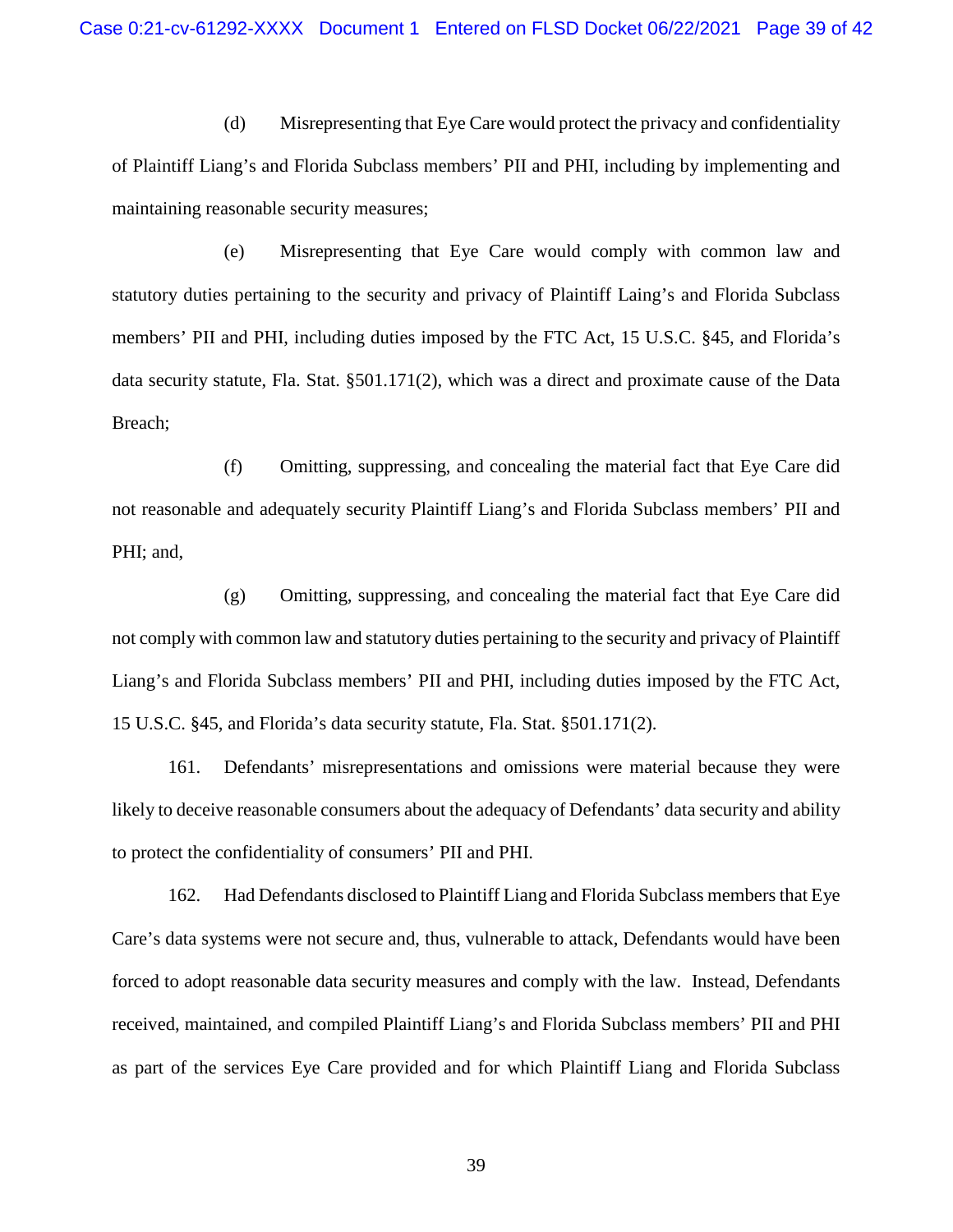members paid without advising them that Eye Care's data security measures were insufficient to maintain the safety and confidentiality of Plaintiff Liang's and Florida Subclass members' PII and PHI. Accordingly, Plaintiff Liang and Florida Subclass members acted reasonably in relying on Defendants' misrepresentations and omissions, the truth of which they could not have discovered.

163. As a direct and proximate result of Defendants' unconscionable, unfair, and deceptive acts and practices, Plaintiff Liang and Florida Subclass members have suffered and will continue to suffer injury, ascertainable losses of money and property, and monetary and nonmonetary damages; losses from fraud and identity theft; costs of credit monitoring and identity theft protection services; time and expenses related to monitoring for fraudulent activity; loss of value of their PII and PHI; and an increased risk of fraud and identity theft.

164. Plaintiff Liang and Florida Subclass members seek all monetary and non-monetary relief allowed by law, including actual or nominal damages under Fla. Stat. §501.211; declaratory and injunctive relief; reasonable attorney's fees and costs under Fla. Stat. §501.2105(1); and any other relief that is just and proper.

#### **RELIEF REQUESTED**

Plaintiffs, individually and on behalf of the proposed Class, requests that the Court:

- 1. Certify this case as a class action on behalf of the Nationwide Class and Subclasses, defined above, appoint Plaintiffs as Class representatives, and appoint the undersigned counsel as class counsel;
- 2. Award declaratory, injunctive, and other equitable relief as is necessary to protect the interests of Plaintiffs and other Class Members;
- 3. Award restitution; compensatory, consequential, and general damages, including nominal damages as allowed by law in an amount to be determined at trial or by this Court;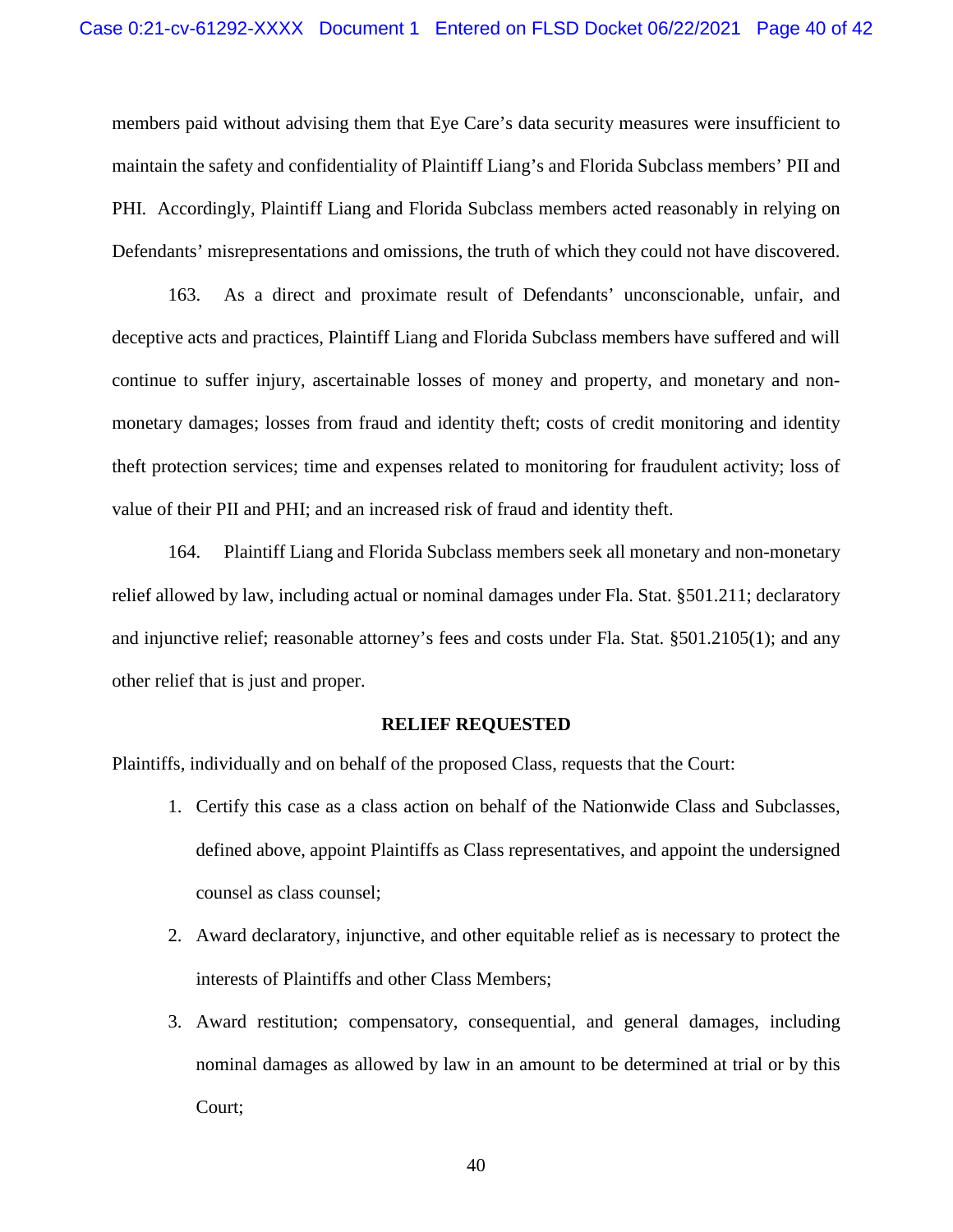- 4. Award statutory damages to Plaintiffs and Class Members in an amount to be determined at trial or by this Court;
- 5. Award Plaintiffs and Class Members their reasonable litigation expenses and attorneys' fees to the extent allowed by law;
- 6. Award Plaintiffs and Class Members pre- and post-judgment interest, to the extent allowable; and
- 7. Award such other and further relief as equity and justice may require.

# **JURY TRIAL DEMANDED**

Pursuant to Federal Rule of Civil Procedure 38(b), Plaintiffs demand a trial by jury of any and all issues in this action so triable as of right.

Respectfully submitted,

*/s/ Stuart A. Davidson* Stuart A. Davidson (0084824) Dorothy P. Antullis (0890421) Maxwell H. Sawyer (1003922) Alexander C. Cohen (1002715) ROBBINS GELLER RUDMAN & DOWD LLP 120 East Palmetto Park Road Boca Raton, FL 33432 Phone: (561) 750-3000 Fax: (561) 750-3364 *sdavidson@rgrdlaw.com dantullis@rgrdlaw.com msawyer@rgrdlaw.com acohen@rgrdlaw.com*

Terence R. Coates (*Pro Hac Vice Forthcoming*) MARKOVITS, STOCK & DEMARCO, LLC 3825 Edwards Road, Suite 650 Cincinnati, OH 45209 Phone: (513) 651-3700 Fax: (513) 665-0219 *tcoates@msdlegal.com*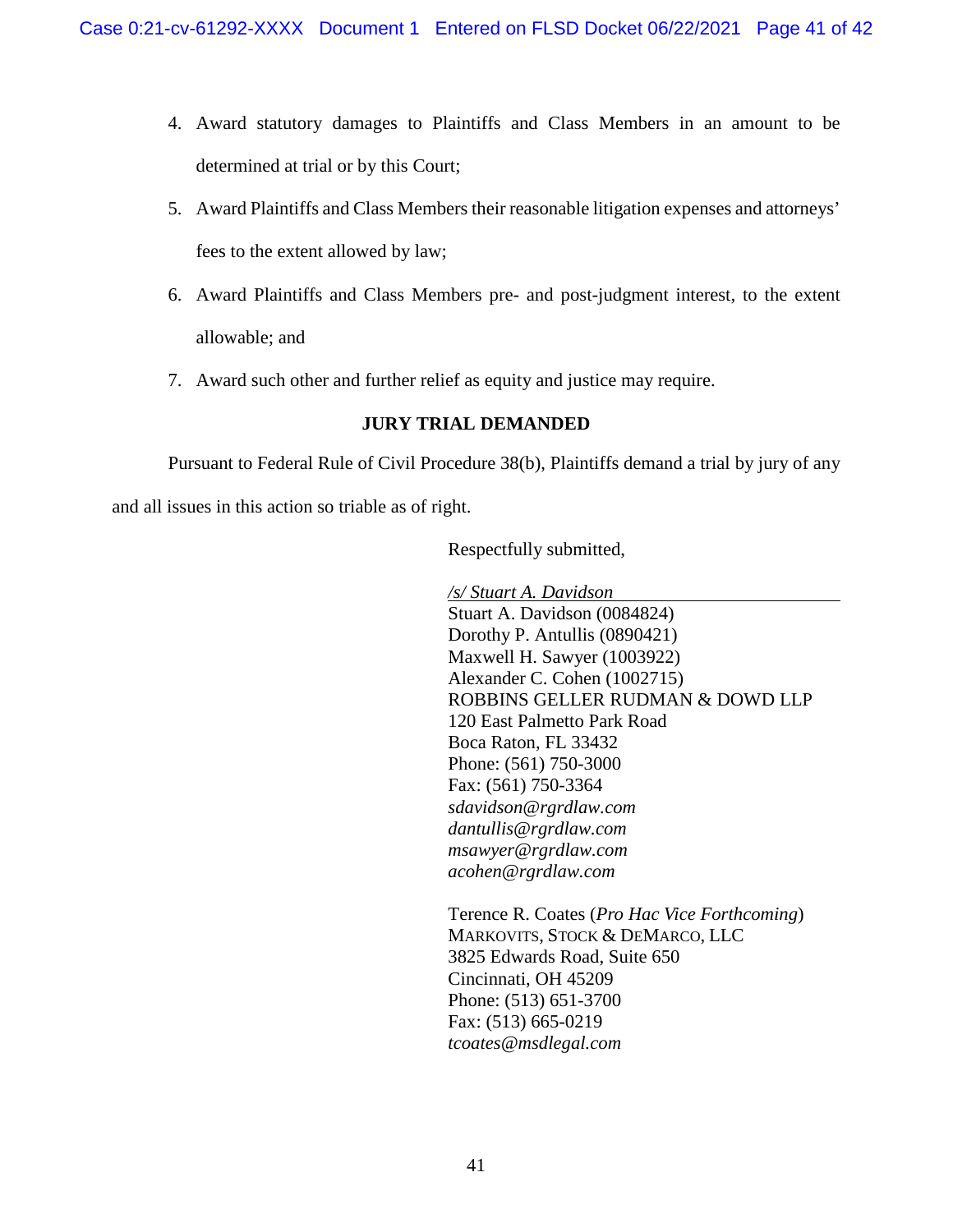Case 0:21-cv-61292-XXXX Document 1 Entered on FLSD Docket 06/22/2021 Page 42 of 42

Joseph M. Lyon (*Pro Hac Vice Forthcoming*) THE LYON FIRM 2754 Erie Avenue Cincinnati, OH 45208 Phone: (513) 381-2333 Fax: (513) 721-1178 *jlyon@thelyonfirm.com*

*Counsel for Plaintiffs and the Class*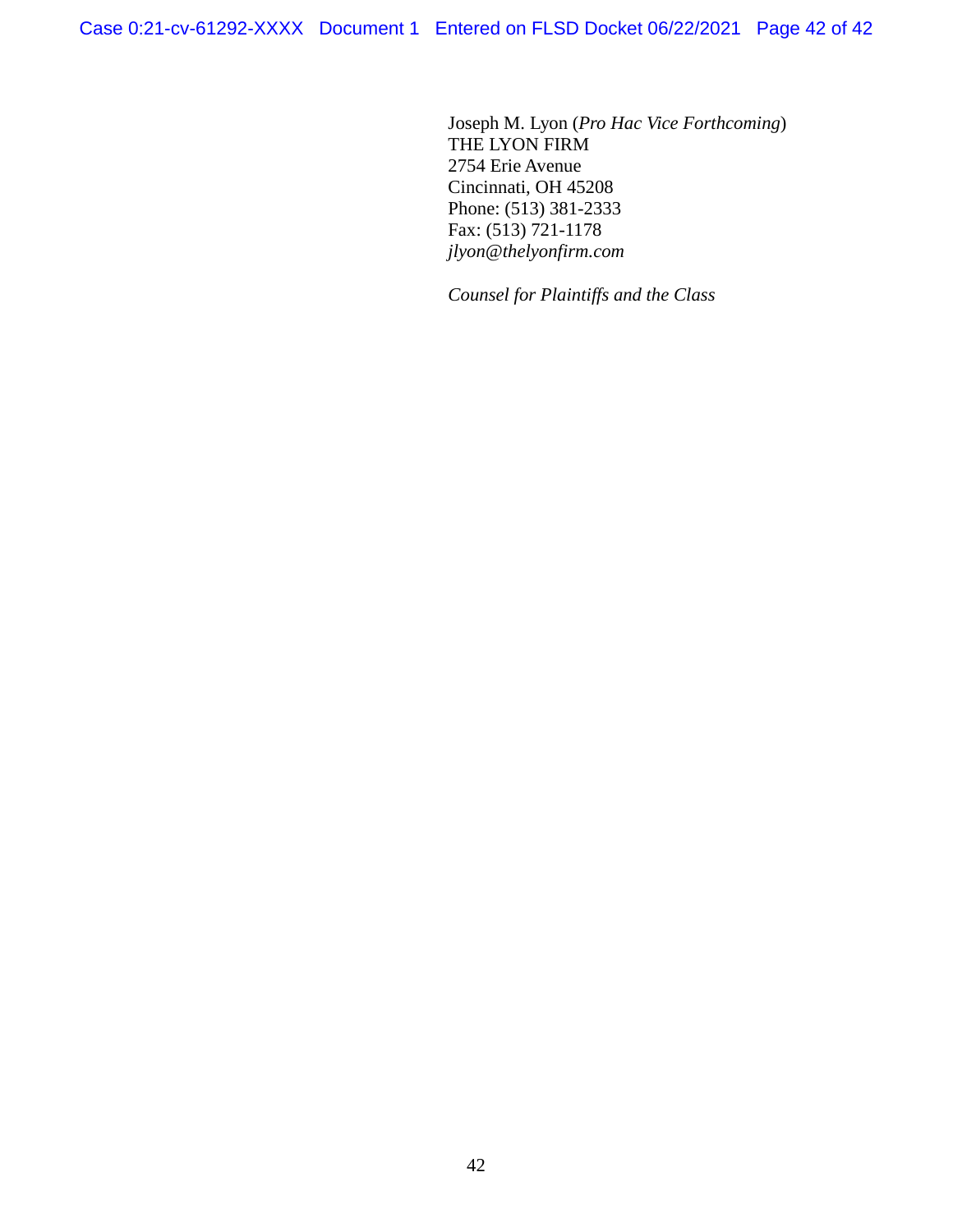# **EXHIBIT A**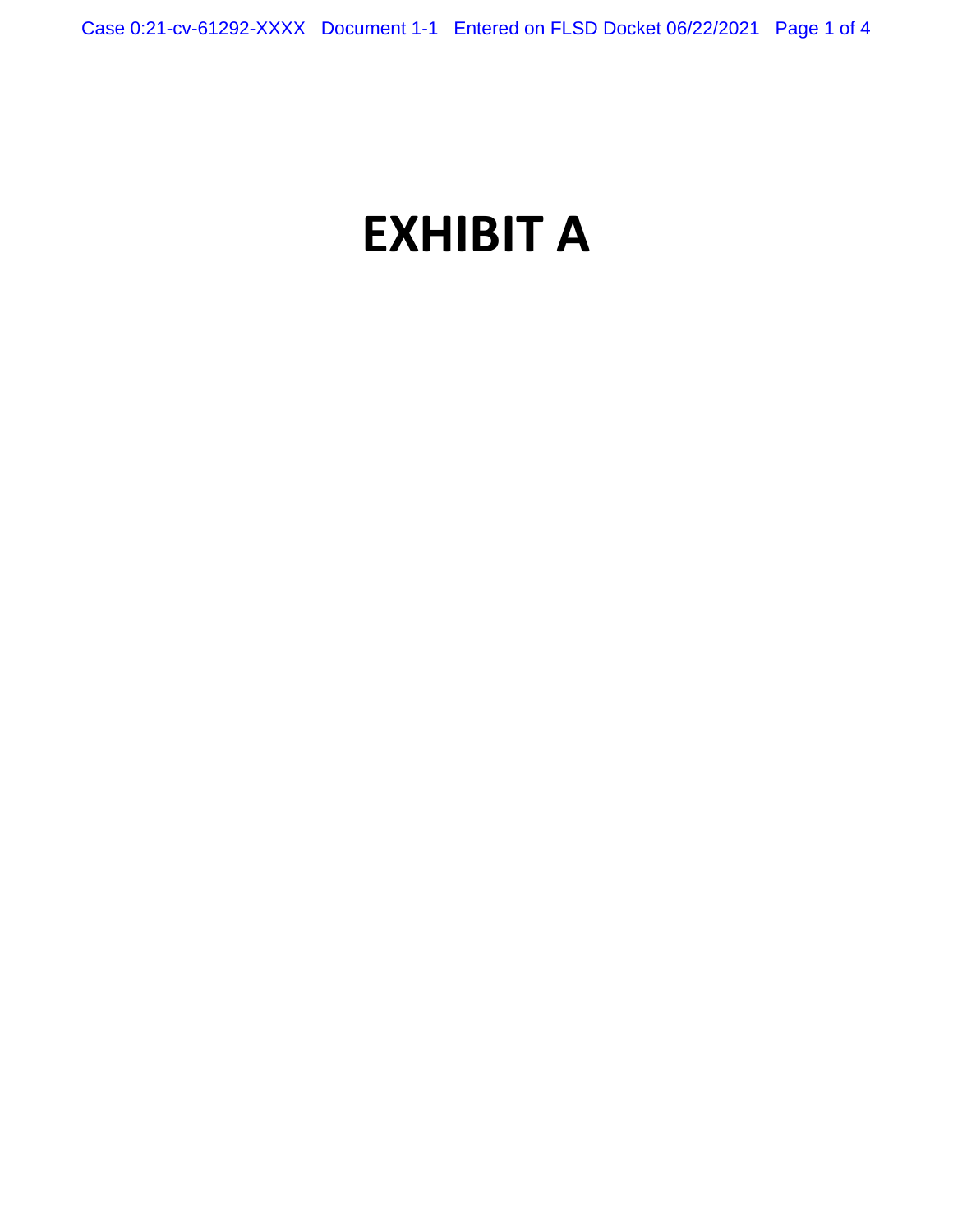21-cv-61292-XXXX Document 1-1 Entered on FLSD Docket 06/22/2021 Page 2 of 4



Return Mail Processing Center P.O. Box 6336 Portland, OR 97228-6336

<<Mail ID>> <<Name 1>>  $<<$ Name 2>> <<Address 1>> <<Address 2>> <<Address 3>> <<Address 4>> <<>>><<>>>>>><<>><<>><<>
<< <<Address 5>> <<City>><<State>><<Zip>> <<Country>>

#### Dear <<Name 1>>:

20/20 Hearing Care Network, Inc. helps manage your hearing benefits for **We are writing to tell**<br>**you about a security incident that may have impacted you as a current or former** member. A security incident is you about a security incident that may have impacted you as a current or former an attempted or actual access, use, release, change, or destruction of data by someone that was not given approval to access said data. This letter will tell you what happened and what we are doing to help.

*What happened?* We realized an unknown person(s) accessed our system and deleted some files on 1/11/21. We do not think there is any actual misuse of your personal or vision/hearing insurance information, but we don't know for sure. A cybersecurity firm looked into the incident for us and could not tell which files were seen or deleted by the unknown person(s). Thus, we looked at all the information on the system that could have been seen or deleted to see if your information was involved.

*What information was involved?* Your Social Security number, member identification number, date of birth and health insurance information may have been seen or accessed before being deleted. This information is called your personal information or protected health information (PHI). It tells others about you and is part of your identity.

*What we are doing.* We care a lot about the safety of your information. We have:

- Looked into what caused this incident to occur.
	- Taken steps to reduce the risk this will happen again, like:
	- o Resetting passwords.<br>
	o Telling the FBI about
		- Telling the FBI about the problem. They are investigating it.
	- Sending letters to everyone whose information may be involved, including you.
- Reviewed and started making our policies and procedures stronger.

We are committed to protecting the privacy and security of your information.

*What you can do.* Please read the "Steps You Can Take to Help Protect Your Information" pages with this letter. They give:

- Tips to help you keep your identity safe, like looking over health account statements and credit reports for things you didn't buy.
- The list of agencies to whom you can report issues of bad payments.
- Steps on how to sign up for free credit monitoring services.

*Do you need help?* Call 1-833-580-2416 toll free Monday through Friday, 8:00 a.m. to 5:00 p.m. Central Time if you have questions.

Sincerely,

20/20 Hearing Care Network, Inc.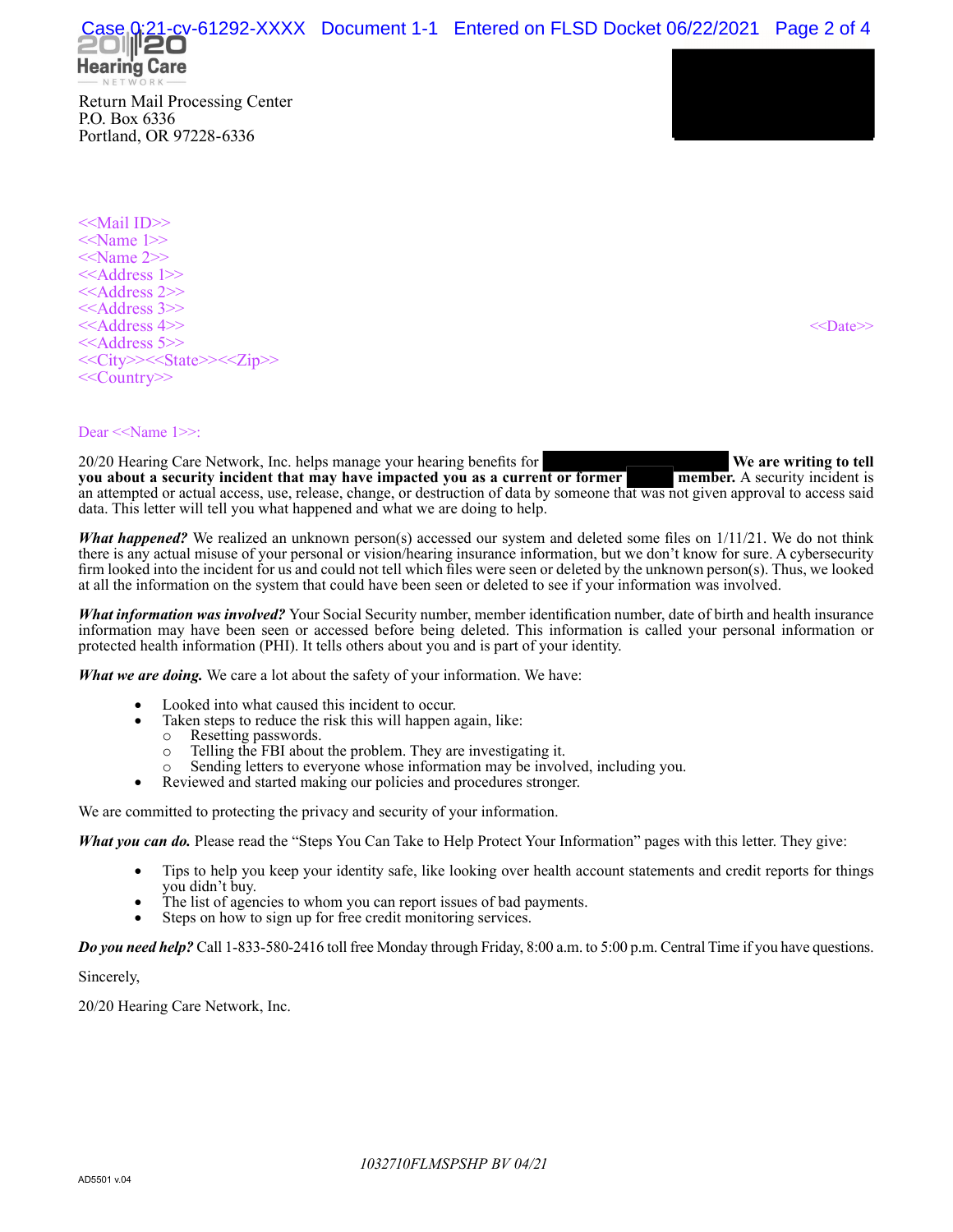#### **Steps You Can Take to Help Protect Your Information**

#### **Enroll in Free Credit Monitoring**

We are providing you with access to **Single Bureau Credit Monitoring***\** services at no charge. These services provide you with alerts for twelve (12) months from the date of enrollment when changes occur to your TransUnion credit file. This notification is sent to you the same day that the change or update takes place with the bureau. In addition, we are providing you with proactive fraud assistance to help with any questions that you might have or in the event you become a victim of identity theft, as well as a \$1,000,000 insurance reimbursement policy.

**To enroll in Credit Monitoring** services at no charge, please log on to **idforces.com** and follow the instructions provided. When prompted, please provide the following unique code to receive services: **<<Activation Code>>.** In order for you to receive the monitoring services described above, you must enroll within 90 days from the date of this letter.

Representatives are available for 90 days from the date of this letter, to assist you with questions regarding this incident, between the hours of 8:00 a.m. to 5:00 p.m. Central time, Monday through Friday. Please call the help line at 1-833-580-2416 and supply the fraud specialist with your unique code listed above. To extend these services, enrollment in the monitoring services described above is required.

#### **Check Your Accounts**

We urge you to stay alert for incidents of identity theft and fraud, review your account statements, and check your credit reports for shady activity. Under U.S. law, you are eligible for one free credit report each year from each of the three major credit reporting bureaus. To order your free credit report, visit annualcreditreport.com or call toll-free 877-322-8228. You may also reach out to the three major credit bureaus directly to request a free copy of your credit report.

You have the right to place a security freeze on your credit report. The security freeze will stop a consumer reporting agency from giving out personal or financial information in your credit report without your consent. The security freeze is designed to prevent credit, loans, and services from being approved in your name without your consent. Note: using a security freeze to take control over who gets access to your credit report may delay or prevent any new loan, credit, mortgage, or any other credit extension request or application you make from being approved timely. Under federal law, you cannot be charged to place or lift a security freeze on your credit report. If you wish to place a security freeze, please reach out to these major consumer reporting agencies:

| <b>Experian</b>     | TransUnion                   | Equifax                |
|---------------------|------------------------------|------------------------|
| P.O. Box 9554       | P.O. Box $160$               | P.O. Box 105788        |
| Allen, TX 75013     | Woodlyn, PA 19094            | Atlanta, GA 30348-578  |
| 888-397-3742        | 888-909-8872                 | 800-685-1111           |
| experian.com/freeze | transunion.com/credit-freeze | equifax.com/personal/  |
|                     |                              | credit-report-services |

To request a security freeze, you will need to provide these items:

- 1. Your full name with middle initial and suffix (Jr., Sr., II, III, etc.)
- 2. Social Security number<br>3. Date of birth
- Date of birth
- 4. The addresses where you have lived over the last five years, if you have moved 5. Proof of current address, such as a current utility bill or telephone bill
- 
- 5. Proof of current address, such as a current utility bill or telephone bill 6. A clear photocopy of a government-issued identification card (state dr
- 6. A clear photocopy of a government-issued identification card (state driver's license or ID card, military ID, etc.) If you are a victim of identity theft, show a copy of either the police or investigative report or complaint to a law enforcement agency about identity theft

Instead of a security freeze, you have the right to place an initial or extended fraud alert on your file at no cost. An initial fraud alert is a one-year alert that is placed on a consumer's credit file. Businesses are required to take steps to verify a consumer's identity before extending new credit once they see a fraud alert on a credit file. If you are a victim of identity theft, you are eligible for an extended fraud alert. This is a fraud alert lasting seven years. If you wish to place a fraud alert, please reach out to any one of these agencies:

**Experian** P.O. Box 9554 Allen, TX 75013 888-397-3742 experian.com/fraud

**TransUnion** P.O. Box 2000 Chester, PA 19016 800-680-7289 transunion.com/fraud-victim-resource/ place-fraud-alert

**Equifax** P.O. Box 105069 Atlanta, GA 30348 888-766-0008 equifax.com/personal/ credit-report-services

-5788